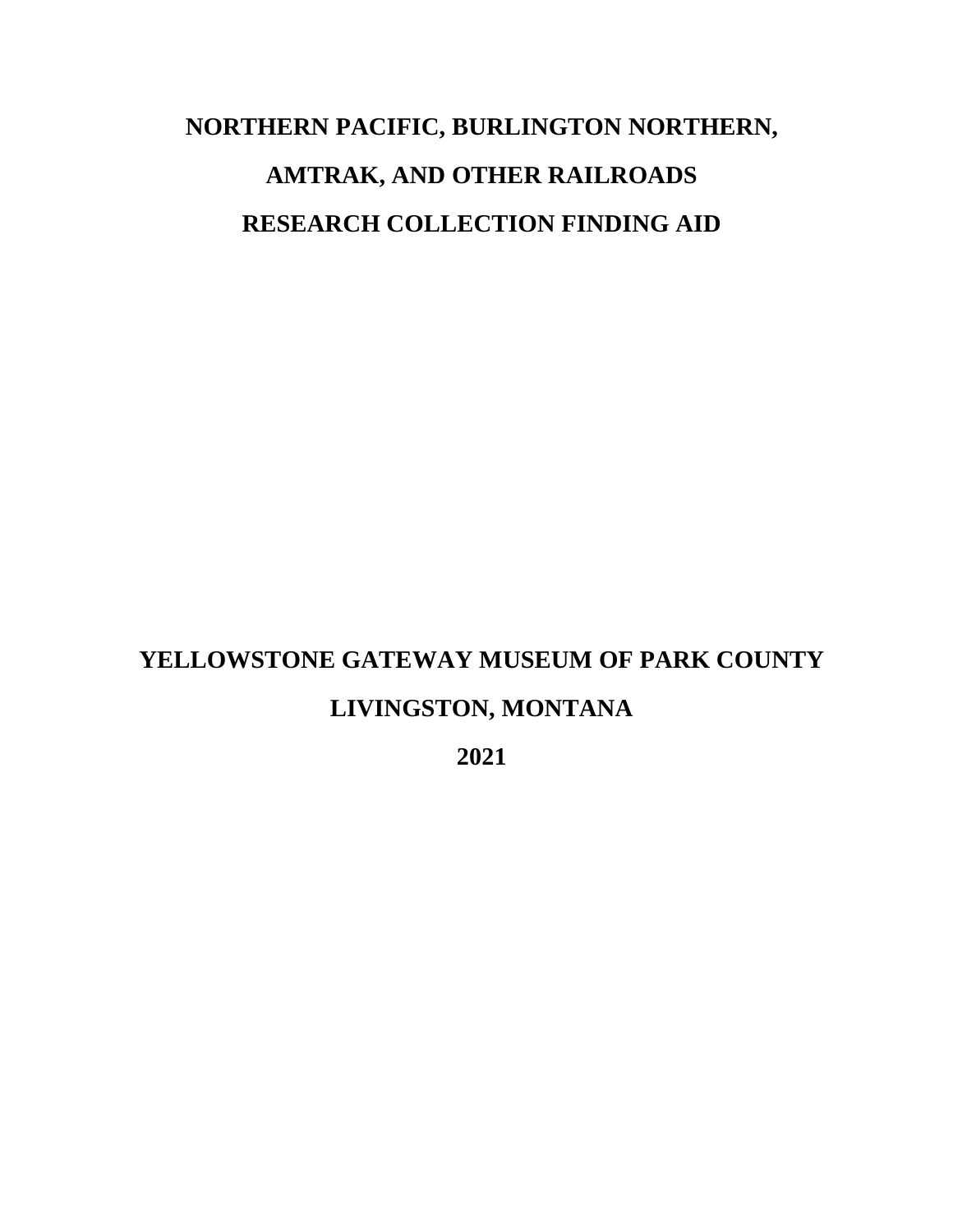# **NORTHERN PACIFIC, BURLINGTON NORTHERN, AMTRAK AND OTHER RAILROADS RESEARCH COLLECTION**

### **TABLE OF CONTENTS**

| Series 1 Research on Northern Pacific, Burlington Northern, Amtrak 9            |
|---------------------------------------------------------------------------------|
|                                                                                 |
| Series 3 Research on Railroad Subjects, Rail Strikes, Union and Organizations19 |
|                                                                                 |
|                                                                                 |
|                                                                                 |
| Series 7 Oversize Documents, Maps and Newspaper Articles35                      |
|                                                                                 |
|                                                                                 |
|                                                                                 |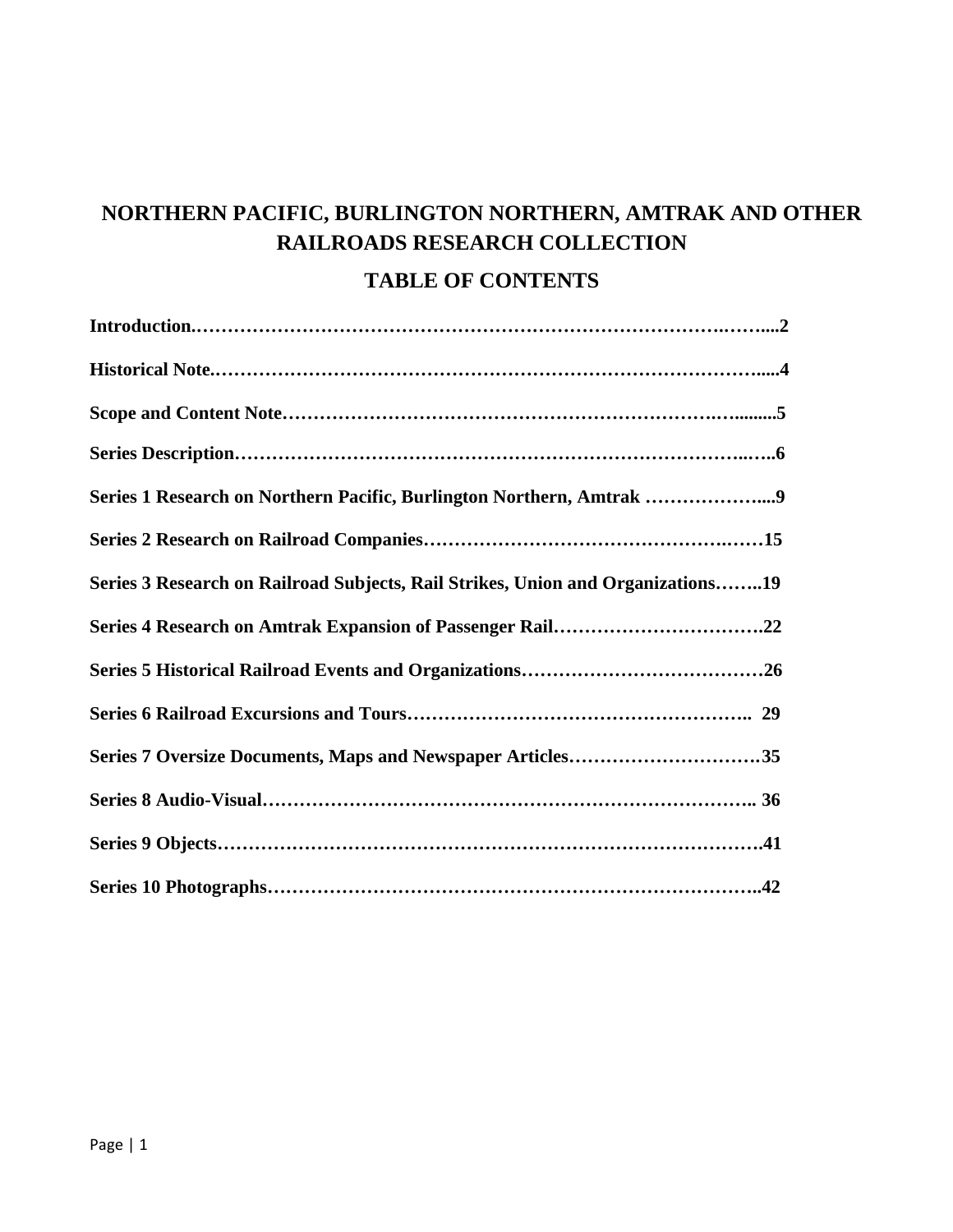## **NORTHERN PACIFIC, BURLINGTON NORTHERN, AMTRAK AND OTHER RAILROADS RESEARCH COLLECTION**

#### **PROVENANCE:**

Warren McGee donated the bulk of the collection from 1982 to 2018 (2018.049) to the Yellowstone Gateway Museum of Park County. Jerry Maykuth (1994. 005) contributed his thorough research to the collection. A caboose sketch by Genevieve Kalitowski (1977.218.0001) was also donated. Warren McGee's niece, Beverly McGee Madsen also donated material to the collection (2019.066). The collection remains open for future donations. Funding for processing the collection was provided by the Montana History Foundation.

#### **ACCESS:**

The collection is open for research. This finding aid can be found at: [http://yellowstonegatewaymuseum.org/research-your-history/.](http://yellowstonegatewaymuseum.org/research-your-history/)

#### **OWNERSHIP:**

Literary rights and copyrights have been assigned to the Yellowstone Gateway Museum of Park County.

#### **PUBLICATION RIGHTS:**

All requests for permission to publish, reproduce, or quote from material in the collection should be discussed with the appropriate librarian or archivist. Permission for publication may be given on behalf of the Yellowstone Gateway Museum of Park County as the owner of the physical item. It is not intended to include or imply permission of the copyright holder, which also must be obtained by the customer. The Museum does not assume any responsibility for infringement of copyright or publication rights of the manuscript held by the writer, heirs, donors, or executors. Reproduction restrictions are decided on a case-by-case basis.

#### **PREFERRED CITATION:**

[Identification of item], Northern Pacific, Burlington Northern, Amtrak and Other Railroads Research Collection, Yellowstone Gateway Museum of Park County.

#### **SIZE:**

Number of boxes: 10 Oversize: 1 Box, 2 folders Audio Visual: 3 boxes Objects: 10 Photographs: 8 folders, 1 oversize folder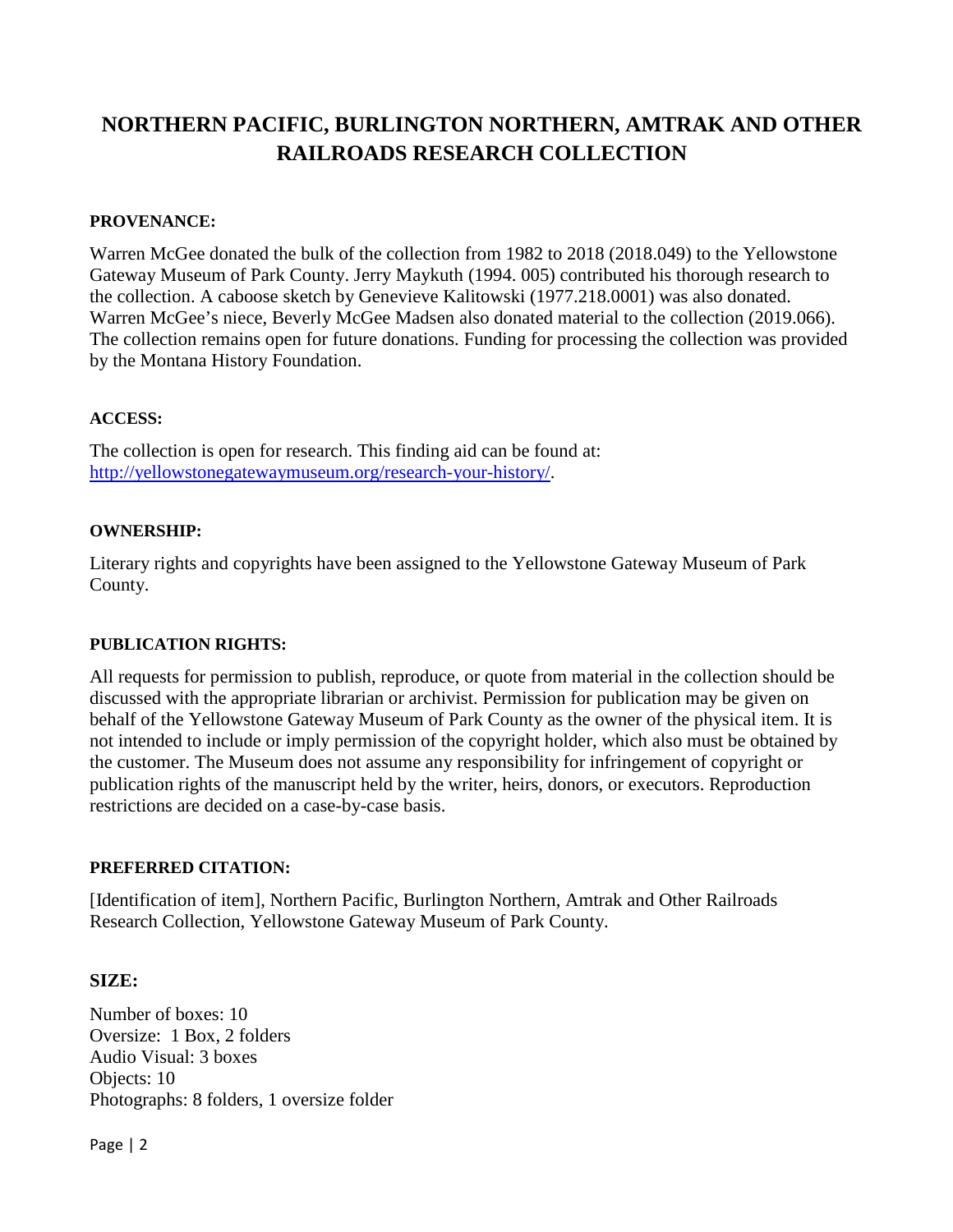#### **PROCESSED BY:**

Ellen Zazzarino Kirby Barford

#### **PUBLICATIONS PROCESSED BY:**

Bruce Graham

#### **PHOTOGRAPHS AND OBJECTS PROCESSED BY:**

Suzanne Brown Ellen Zazzarino Karen Reinhart

#### **PROJECT MANAGER:**

Ellen Zazzarino

#### **PROJECT DIRECTOR:**

Karen Reinhart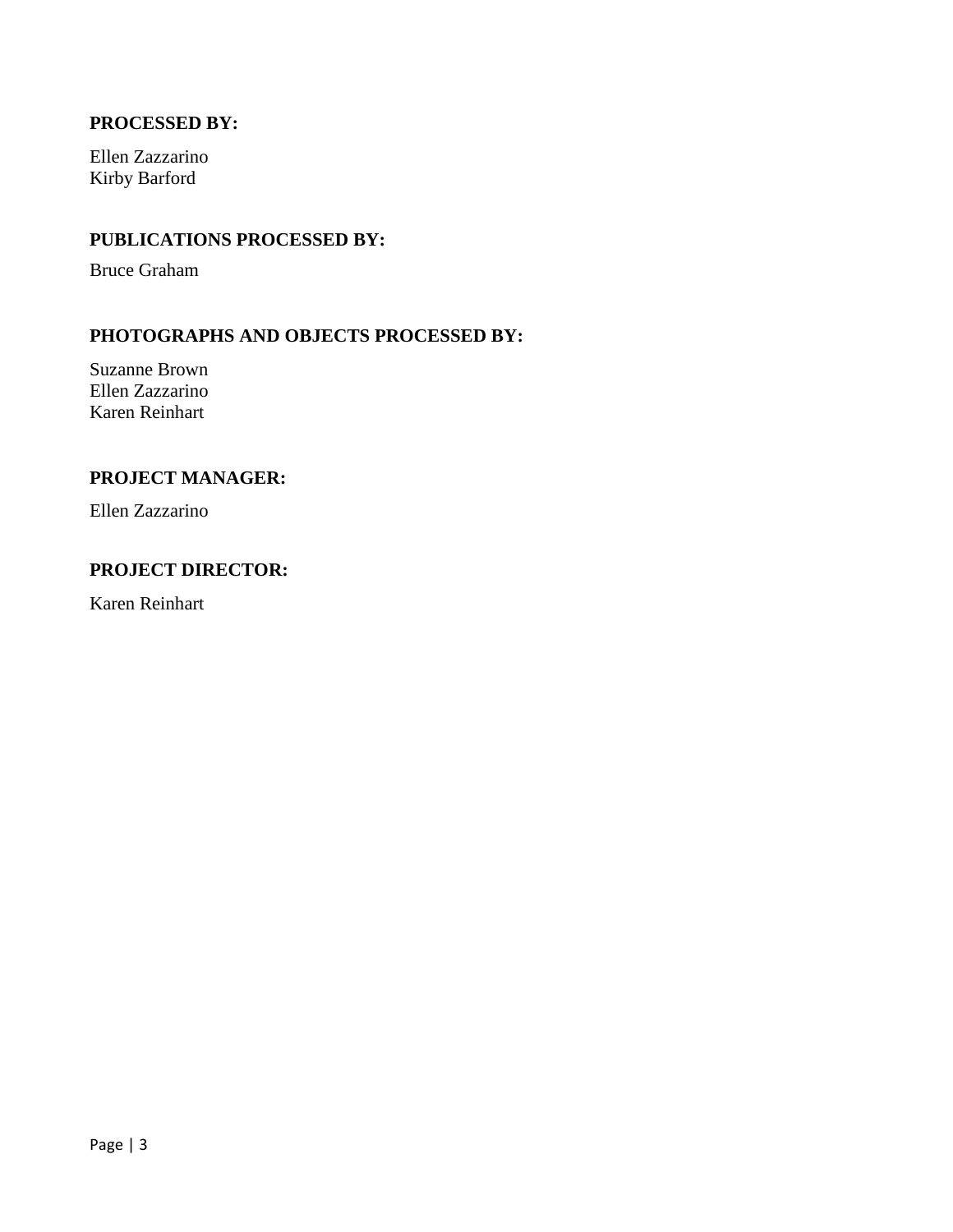# **NORTHERN PACIFIC, BURLINGTON NORTHERN, AMTRAK AND OTHER RAILROADS RESEARCH COLLECTION HISTORICAL NOTE**

Warren McGee was born Sept. 7, 1914 to Howard and Mildred McGee. He was one of five children. Howard McGee worked as an engineer for the Northern Pacific Railway for 52 years in Livingston, Montana. Warren McGee graduated from Park County High School in 1933. After school he worked in Yellowstone National Park during the summers as a "hand shovel runner" and as a dishwasher during the off season. In 1936, he began his career with the railroad as a brakeman for Northern Pacific Railway in Livingston. When WWII broke out he was drafted into the Air Force where he served for 33 months from 1942-1945. Afterward, he resumed his career with the Northern Pacific. In 1946, he was promoted to conductor and married Bernice Lavold of Big Timber. They had one son Howard (1949- 1971). Warren McGee worked as a conductor between Billings and Butte or Helena until he retired in Oct. 1975.

Warren McGee's passion for trains began at an early age when he started taking photographs at age 30. His collection of train photographs numbers over 45,000. In addition, he took many photographs of events and sites throughout Park County. Warren was active in several railroad historical organizations including: the National Railroad Historical Society, Northern Pacific Railway Historical Association and the Milwaukee Road Historical Association. In addition, he was a member in several other railroad organizations and attended events such as the Last Spike Centennial, Golden Spike Celebration, and the American Freedom train. Whenever McGee traveled he would visit railroad and historical museums. On many of Warren and Bernice's trips, they traveled by rail. All of these travels and stops he documented with numerous photographs, brochures, and souvenirs.

Another passion of Warren McGee's was history. His passion for railroads, trains, and Montana overlapped. He spent years researching Montana history along with Park County and Livingston history. He saved his research and convinced others to donate their research and original archives to the Park County Museum now the Yellowstone Gateway Museum. In 2007 the Montana Historical Society featured an exhibit of McGee's photographs, "On Track: The Railroad Photographs of Warren McGee."

Warren was active in numerous civic activities and organizations including: chairing the Anti-Merger Committee; serving on the board of the Park County Museum, now the Yellowstone Gateway Museum; and rehabilitating the lagoon near Sacajawea Park in Livingston.

Bernice McGee passed on Feb. 15, 2001 and Warren McGee passed in 2018 at the age of 102.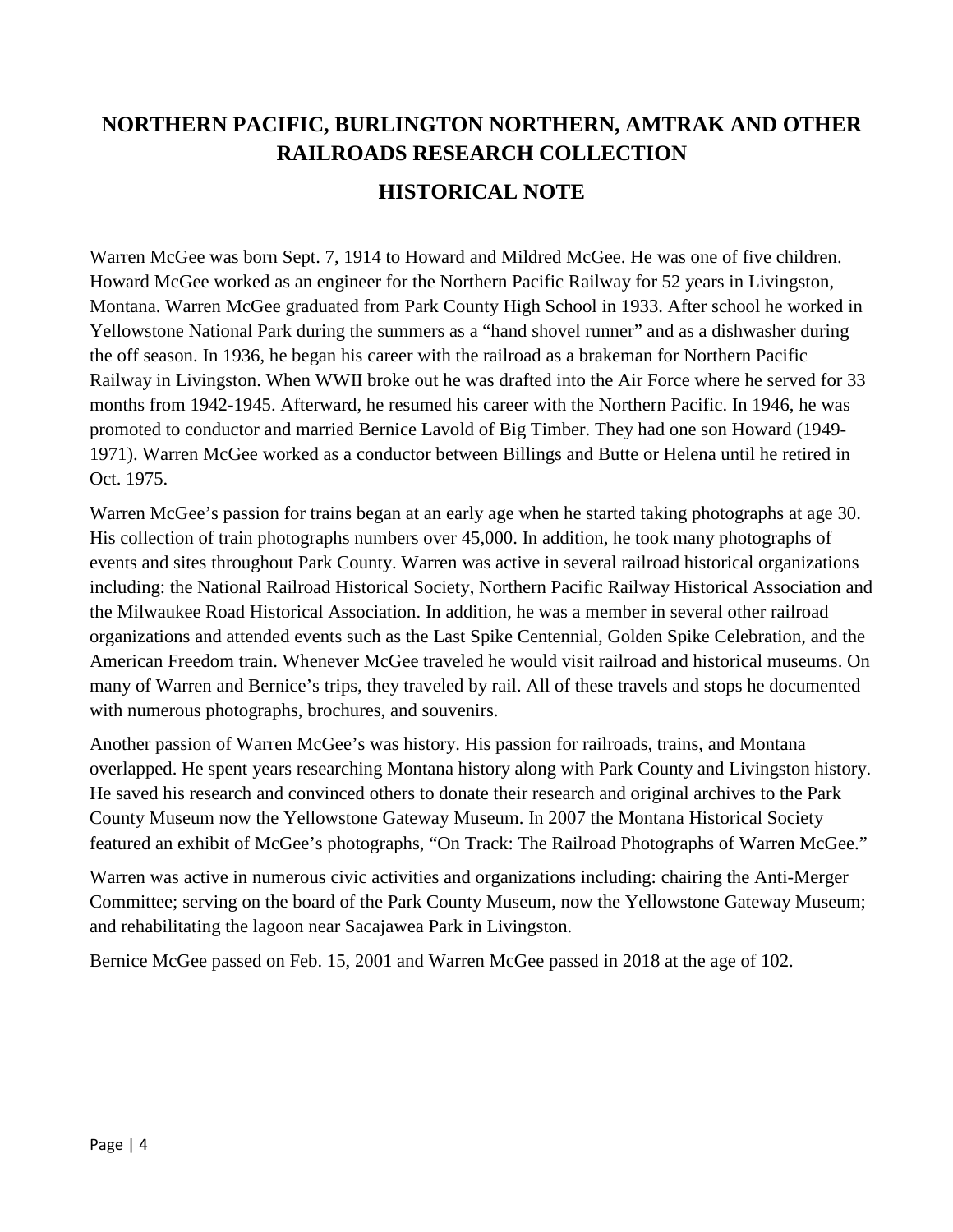# **NORTHERN PACIFIC, BURLINGTON NORTHERN, AMTRAK AND OTHER RAILROADS RESEARCH COLLECTION SCOPE AND CONTENT NOTE**

This collection documents Warren McGee's passion for the trains, railroad companies, and their history. McGee was a studious researcher, collector, and historian. His interest in trains began at an early age inspired by his father's career with the Northern Pacific Railway. During McGee's 40-year-career with the railroad company he kept all of the documents related to his job as a conductor with Northern Pacific Railway and then, the Burlington Northern Railroad. He was actively involved with the unions and related organizations. When the Northern Pacific was negotiating a merger with Burlington Northern he was active in the Livingston Anti-Merger Committee that ended in the U.S. Supreme Court. Although the merger passed McGee continued to work for the railroad until 1975.

After McGee's retirement he devoted his time to his research projects both on the railroad and Montana and more specifically, Park County's history. McGee researched numerous railroad companies, locomotives and railcars, historic events, and the events and politics that affected the railroad industry. In 1997, he joined the effort to expand the Amtrak passenger train service from Denver to Spokane. He was active in the Montana Wyoming Association of Railroad Passengers. Although the expansion failed, the collection documents the organization's strategies, meetings, and their passion for the passenger rail service.

Warren and Bernice McGee traveled by rail throughout the U.S. and into Canada. The collection includes their itineraries, and travel documents and brochures they collected from the numerous stops on the rail tours. McGee attended numerous railroad conferences, fairs, and events. He also visited many railroad museums throughout the U.S. McGee kept all of the printed material along with pins from these conferences, fairs, and events.

Warren McGee's passion for the railroad and everything connected with it was known by others who shared his passion. He encouraged friends and fellow railroad workers and enthusiasts to donate their material to the Yellowstone Gateway Museum. Their research donations are included in this collection. Their original archives from working as an employee with Northern Pacific, Burlington Northern, Amtrak or other railroad companies in the region are in the Northern Pacific and Burlington Northern Collection.

In this collection is the extensive research done by Jerry Maykuth on locomotives, railcars, and statistics related to the railroad industry.

The collection also contains the audio-visual material such as VHS tapes and cassette tapes that McGee created to document his rail travels and railroad conferences and lectures. The collection remains open for additional railroad research done by others.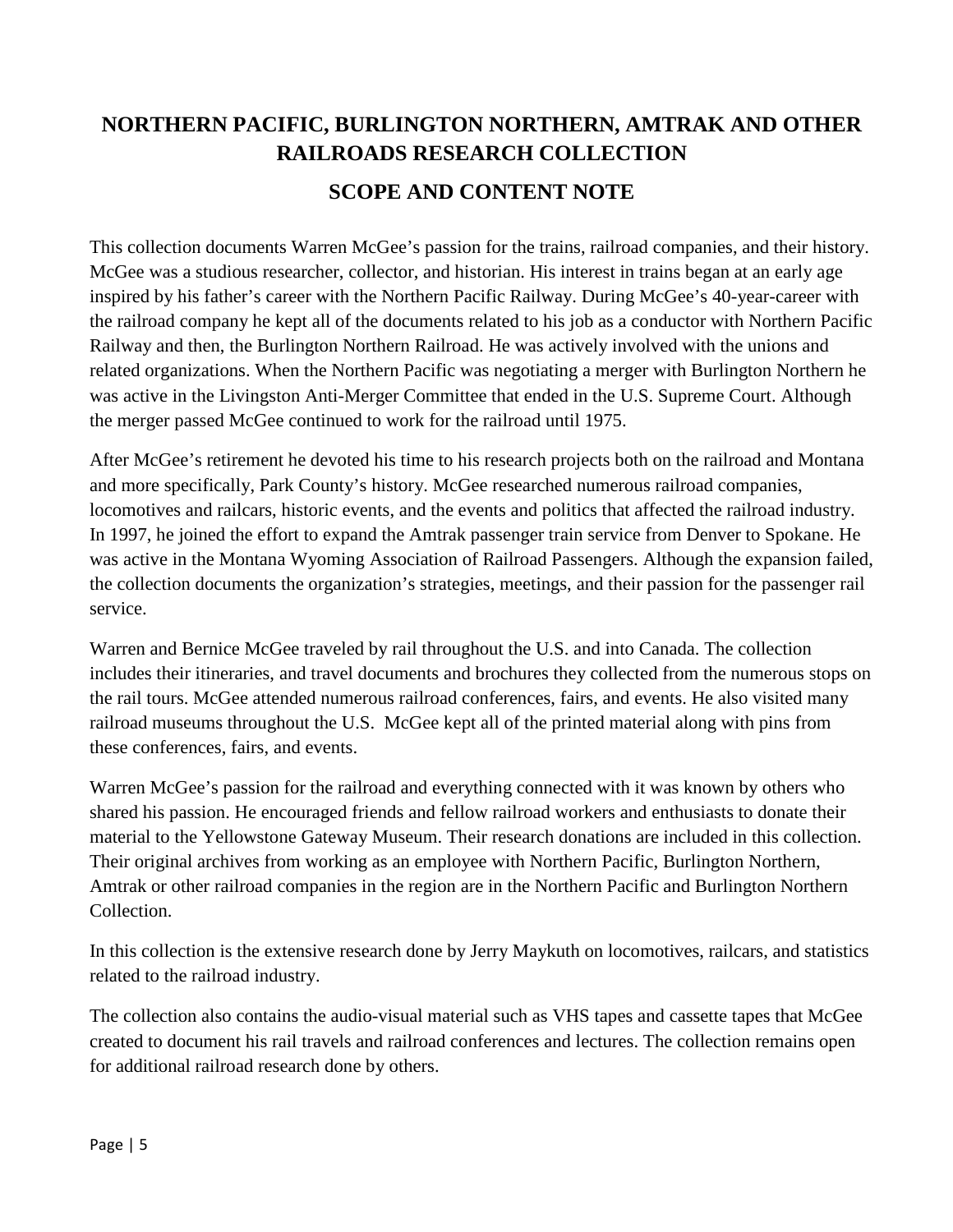In 2018 the bulk of this collection was donated by Warren McGee's estate. This donation included original documents generated by the Northern Pacific and Burlington Northern Railroad, McGee's research on railroads, and his active participation in numerous railroad associations and historical organizations. In addition the material received from McGee's estate included numerous boxes filled with his Montana research. Due to the volume, diversity and variety of material his donation was separated into three collections: The Northern Pacific, Burlington Northern, Amtrak and Other Railroads Collection; Northern Pacific, Burlington Northern, Amtrak and Other Railroads Research Collection; and the Montana History Research Collection. These three collections also include material donated by friends of McGee who shared his passion for the railroad and Montana history.

# **NORTHERN PACIFIC, BURLINGTON NORTHERN, AMTRAK AND OTHER RAILROADS RESEARCH COLLECTION SERIES DESCRIPTION**

# **SERIES 1 RESEARCH ON NORTHERN PACIFC, BURLINGTON NORTHERN, AMTRAK**

The series begins with McGee's research on Northern Pacific Railway, Burlington Northern and Amtrak. The series contains McGee's notes, research, clippings and copies of original railroad companies' documents. McGee also collected articles and research papers written by fellow railroad scholars and enthusiasts. The series is organized by the three railroad companies in chronological order.

#### **SERIES 2 RESEARCH ON RAILROAD COMPANIES 1856 (COPIES) – 2012 BOX 2 FF43 –BOX 4 FF9**

**1888 (COPIES) -2012, BOX 1 –BOX 2 FF42** 

The series is organized alphabetically by railroad company name. The smaller railroads or companies that have little documentation are organized either under Montana, United States, Canada, and other countries. The series includes several files on Great Northern Railway and Union Pacific Railroad. The series continues with significant research compiled by Jerry Maykuth on Northern Pacific and Burlington Northerns' diesel locomotives, steam locomotives, president's salaries, and directors. Maykuth's locomotive lists are quite detailed with the engine numbers and locations.

#### **SERIES 3 RESEARCH ON RAILROAD SUBJECTS, RAIL STRIKES, UNIONS, ORGANIZATIONS 1883 (COPIES)-2009, BOX 4 FF10 – BOX 5**

The research on railroads is organized by subject in alphabetical order. The series begins with accidents and covers topics such as employees, financial, legal, operations, and freight issues. Material in the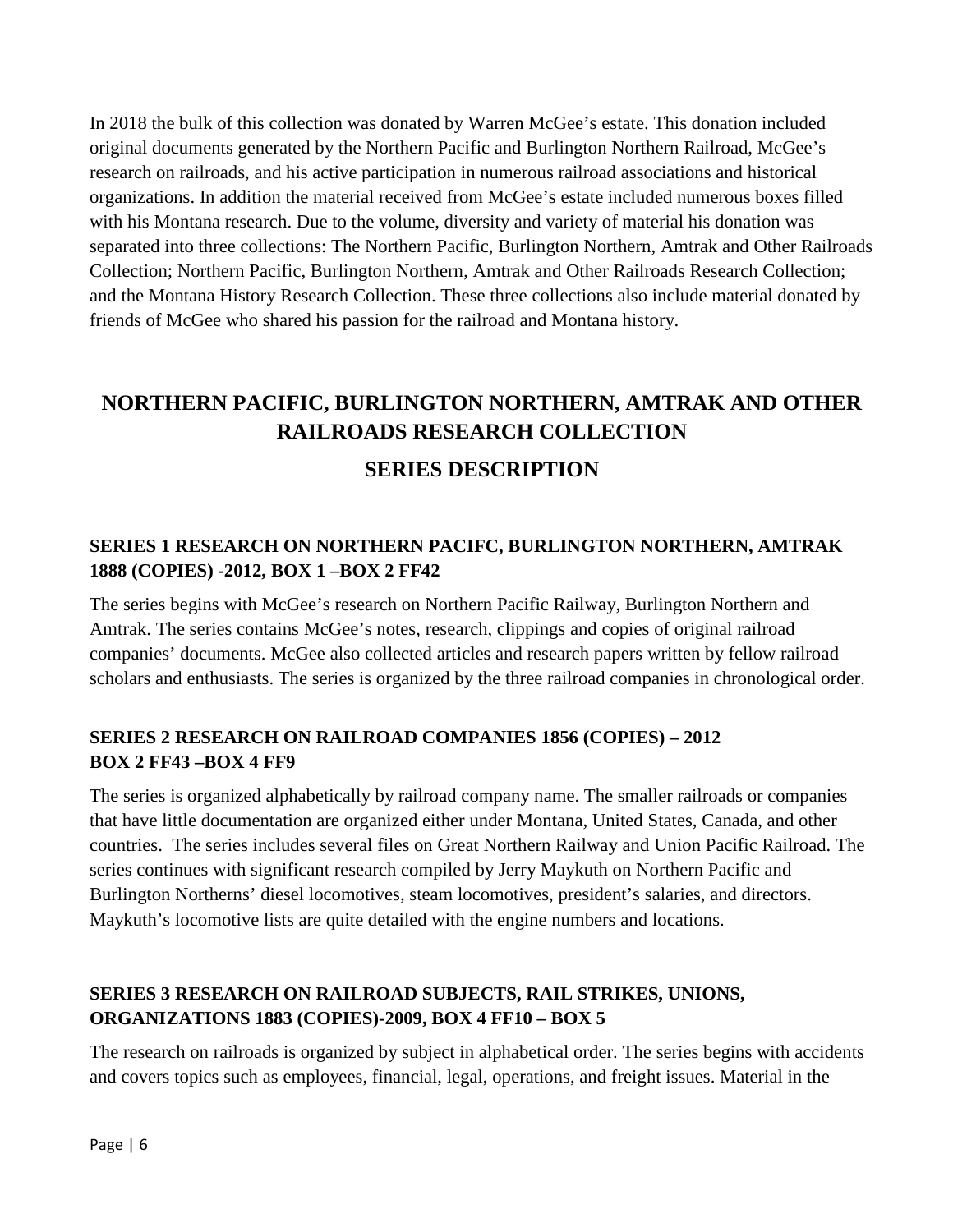series includes newspaper clippings, articles, newsletters, brochures, postcards, research papers, and McGee's notes.

#### **SERIES 4 RESEARCH ON AMTRAK EXPANSION OF PASSENGER RAIL 1972-2014, BOX 6 – BOX 7 FF21**

Warren McGee was passionate about the expansion of the passenger rail system. This series begins with studies on the commuter rail in the west. In addition, local organizations from Montana, Oregon, Washington, and Wyoming met to promote, study, and share information on the possibility of passenger rail expansion. The documents from these organizations include meeting minutes, newsletters, letters, and articles. The Montana, Wyoming Association of Railroad Passengers files comprise a significant portion of the series. The expansion of the passenger rail never occurred.

#### **SERIES 5 HISTORICAL RAILROAD EVENTS AND ORGANIZATIONS 1948-2008 Box 7 FF22- Box 8 FF22A**

Warren McGee was a member of numerous railroad historical organizations, which is documented in this series. The series consists of train show fliers, brochures on railroad history, and the First Northern Transcontinental Railroad Last Spike Centennial Ceremony event. The series also includes the Alliance to Save the South Line (et al) before the Interstate Commerce Commission, Petition for Revocation, for Hearing Finance Docket Number 31089 on Sept. 18, 1987.

#### **SERIES 6 RAILROAD EXCURSIONS AND TOURS 1955-2009 Box 8 FF23 – Box 10**

Warren McGee and his wife Bernice traveled throughout the U.S. on passenger rail tours. They also ventured into Canada. On these trips McGee collected rail tickets, menus, route maps, and brochures. When the train made stops he went to visitor centers to collect local and state brochures, maps, and travel literature. These types of material comprise the series.

#### **SERIES 7 OVERSIZE DOCUMENTS, MAPS AND NEWSPAPER ARTICLES 1883 (copy) -2006**

Posters, illustrations, and newspaper pages on trains and railroad events comprise the bulk of the series. The series also contains two scrapbooks filled with clippings on the Milwaukee Road, Burlington Northern, rail cars, and railroads.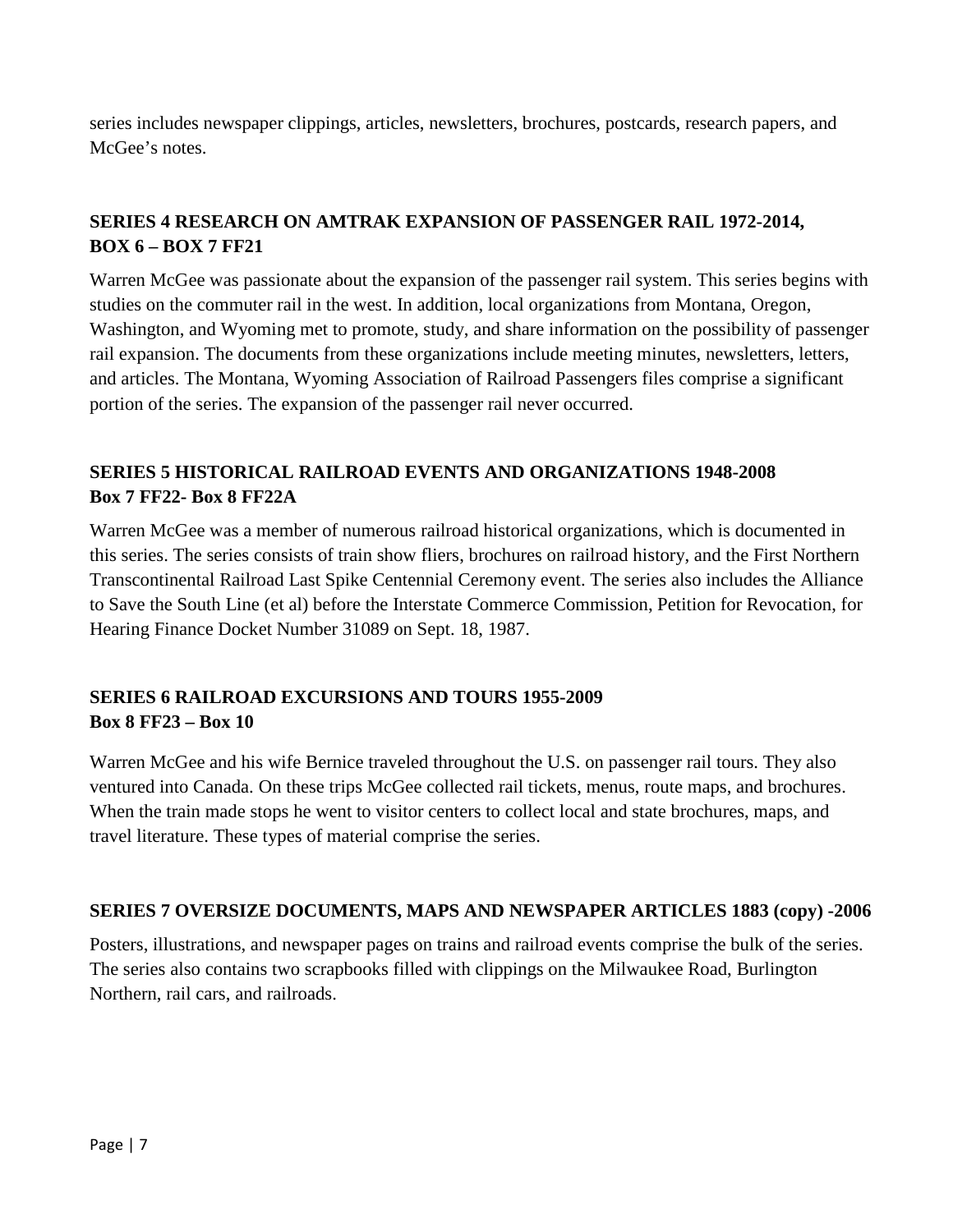#### **SERIES 8 AUDIO VISUAL 1968-1995 AVBOX 1- AVBOX 3**

Warren McGee recorded numerous lectures, meetings, and conferences that he attended. He filmed the rail excursions that he and Bernice traveled. Almost all of these events were filmed on VHS tapes. McGee filmed numerous events on one tape so several of the VHS tapes include his mother's birthday celebrations, local events in Livingston, and travels. The titles and numbers listed in the finding aid are listed exactly as McGee noted on the tapes. The audio-visual series contains cassette tapes from the conferences and lectures he attended. A couple of these cassette tapes are digitized.

#### **SERIES 9 OBJECTS 1975-1987**

Objects contained in this series include American Freedom train license plate, pins from railroad events and a small wooden train engine and a metal steam engine that contains a lighter.

#### **SERIES 10 PHOTOGRAPHS 1977, 1984**

The series contains eight folders of photographs from McGee's railroad excursions in the U.S. McGee took photographs while on the train of scenic views, the interior of train cars, and at stops along the excursion. McGee wrote handwritten notes on many of the photos, including the location and sometimes a brief description of the image.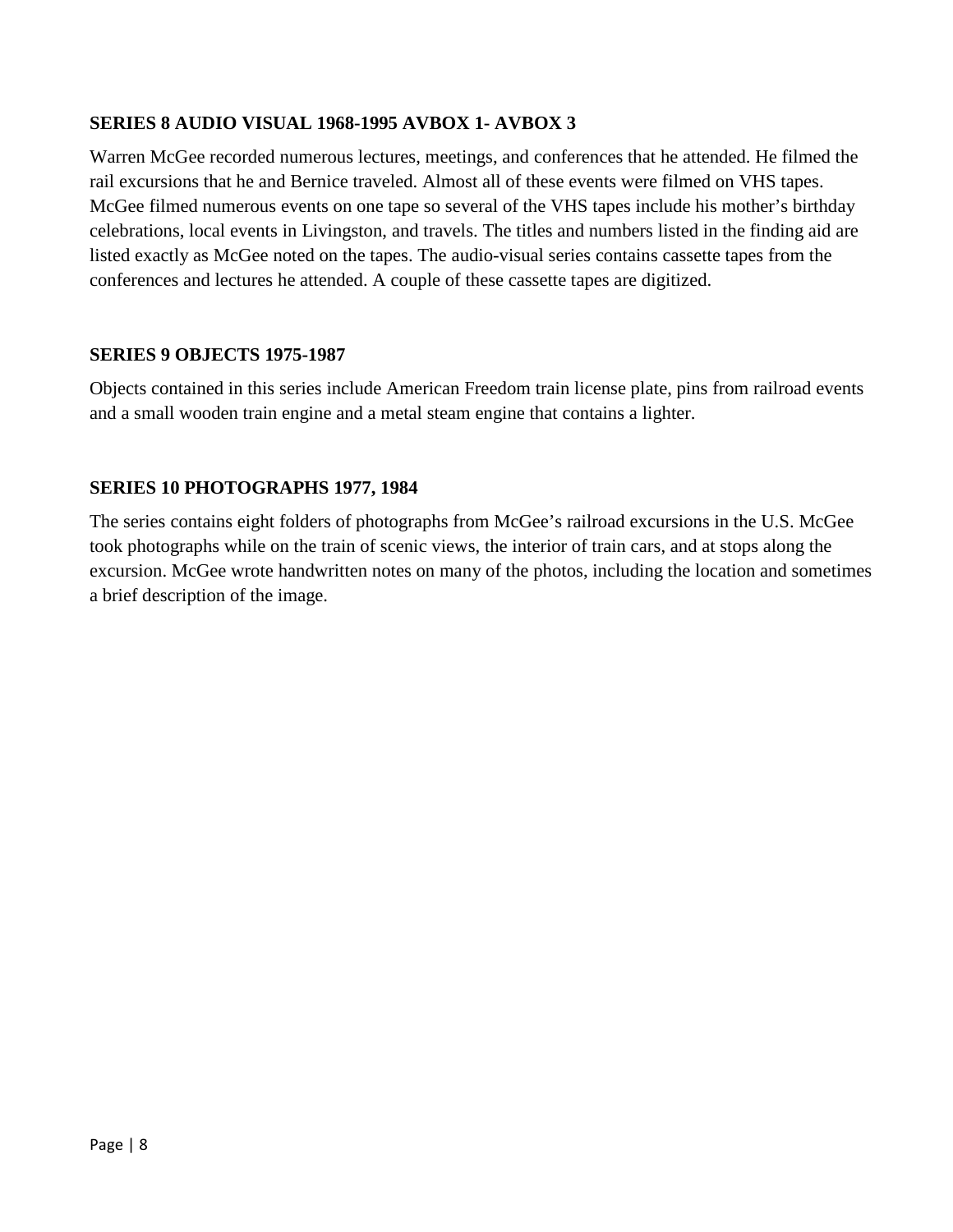## **NORTHERN PACIFIC, BURLINGTON NORTHERN, AMTRAK AND OTHER RAILROADS RESEARCH COLLECTION**

### **CONTAINER LIST**

#### **SERIES 1 RESEARCH ON NORTHERN PACIFIC, BURLINGTON NORTHERN, AMTRACK**

|                   | <b>Box 1/WS2J Railroad Research - Northern Pacific</b>                                                                                                                                                                    | <b>Dates</b>                     |
|-------------------|---------------------------------------------------------------------------------------------------------------------------------------------------------------------------------------------------------------------------|----------------------------------|
| FF1               | Accidents: clippings (copies and originals)                                                                                                                                                                               | 1888-1909 (copies),<br>1950-1955 |
| FF <sub>2</sub>   | Accidents: clippings (copies and originals), wrecked train cars list 1962-1973 (copies)                                                                                                                                   |                                  |
| FF <sub>2</sub> A | Accidents - Bozeman Tunnel: clippings (copies)                                                                                                                                                                            | 1895-1945 (copies)               |
| FF3               | Books: publication releases                                                                                                                                                                                               | 1994-1996                        |
| FF4               | List of books and magazine articles                                                                                                                                                                                       | 1997-1998                        |
| FF <sub>5</sub>   | Castle Mt. Branch, Stuart – Anaconda Branch: clippings (copies)                                                                                                                                                           | 1888-1908 (copies)               |
| FF <sub>6</sub>   | Park Branch: Merriman Quarry history notes, Telltale newsletter<br>(copies), maps, "History of Names of Stations and Section Houses<br>of Northern Pacific Park Branch"                                                   | 1955-2000 (copies)               |
| FF7               | Vancouver - Portland Bridges, Idaho Depot, Main St., St. Paul:<br>list of branch line openings, map newsletter, clipping, railway<br>expenses and revenues, "The Vancouver Portland Bridge" by<br>Jerry R. Masters, notes | 1969-2002                        |
| FF <sub>8</sub>   | Building Tracks over Cascade Mts.: copies of photos from the<br>Minnesota Historical Research Center                                                                                                                      | ca. 1888 (copies)                |
| FF9               | Bozeman Depot: plans (copies reduced in size)                                                                                                                                                                             | 1923 (copies)                    |
| <b>FF10</b>       | Livingston Shops: list of machine and repair shops, clippings,<br>transcript of article, hand-drawn map of shops                                                                                                          | 1883-1965 (copies),<br>1994      |
| <b>FF11</b>       | Length of Turntables in Livingston 1884-1999: notes                                                                                                                                                                       | ca. 2000                         |
| FF12              | Round Houses: partial floor plans (reduced copies)                                                                                                                                                                        | Nov. $1945$ (copies)             |
| FF13              | Round Houses: partial floor plans (reduced copies), note,<br>article                                                                                                                                                      | 1957 (copies), 1992-<br>1999     |
| FF14              | Dedication Plaques: hand-drawn copies with text                                                                                                                                                                           | 1908-1915 (copies)               |
| FF15              | Employees: articles and clippings (copies and originals)                                                                                                                                                                  | 1892-2002                        |
| FF16              | Employee – Conductor J.J. Clark: letter, clippings (copies)                                                                                                                                                               | 1927-1934 (copies), 1990         |
|                   |                                                                                                                                                                                                                           |                                  |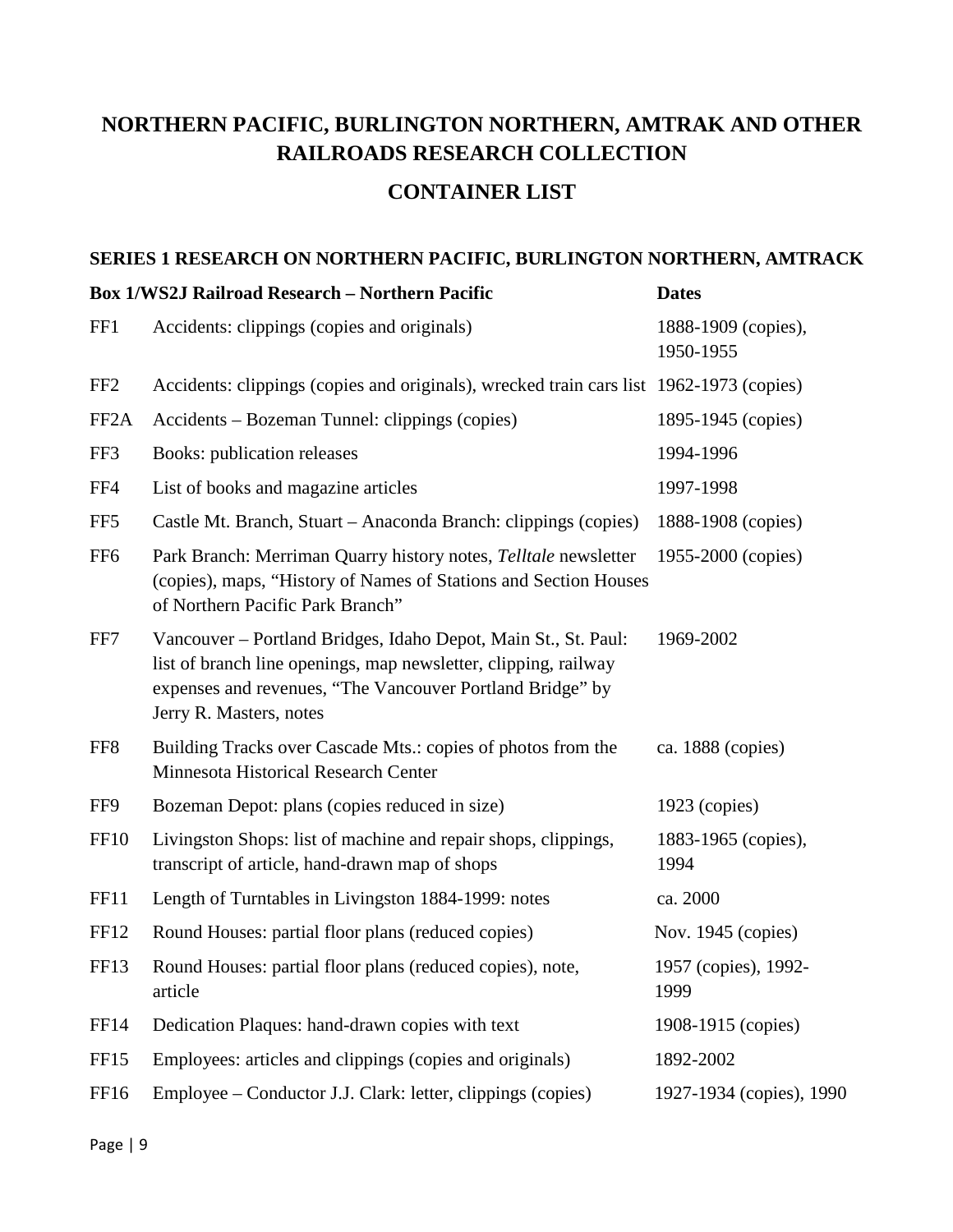|                  | <b>Box 1/WS2J Railroad Research - Northern Pacific</b>                                                                                                            | <b>Dates</b>                     |
|------------------|-------------------------------------------------------------------------------------------------------------------------------------------------------------------|----------------------------------|
| FF17             | Employee Descendants/Collectors: clipping, article                                                                                                                | 1993-1996                        |
| <b>FF18</b>      | Employees: satirical cartoons by Dean Smith                                                                                                                       | 1960s                            |
| <b>FF19</b>      | Employees - Veterans: clippings                                                                                                                                   | 1950                             |
| <b>FF20</b>      | Bruno (dog): clippings, articles (copies and originals), tombstone 1927-1983 (copies)<br>and transfer to Livingston photos (copies)                               |                                  |
| FF <sub>21</sub> | History: charter and amendments to charter (copies), article,<br>letters, articles by McGee, transcript of KPRK talk by McGee                                     | 1864-1866 (copies),<br>1961-2000 |
| <b>FF22</b>      | History: transcripts of articles, notes, articles and map (copies)<br>timetables (copies taped together)                                                          | 1871-1961 (copies)               |
| FF <sub>23</sub> | History: articles, clippings (copies and originals), notes, letters<br>(copies), telegrams, schedules, email                                                      | 1888-1997 (copies)               |
| <b>FF24</b>      | History: articles and clippings (copies and originals)                                                                                                            | 1895-1998 (copies)               |
| FF <sub>25</sub> | History: article, notes, plan, division terminal info, telegram<br>(copy), typescripts of letters, letter                                                         | 1908-1995 (copies)               |
| FF <sub>26</sub> | History: clippings (copies and originals)                                                                                                                         | 1928 (copy), 1971                |
| FF <sub>27</sub> | History: notes, articles, postcards, photos with notes (copies)                                                                                                   | 1949-2002                        |
| <b>FF28</b>      | History: notes from interview with Bjare Overlie, notes                                                                                                           | ca. 1970-1990s                   |
| FF <sub>29</sub> | Improvements: column form Modern Railroad                                                                                                                         | Jan. 1957                        |
| <b>FF30</b>      | Mergers: clipping, <i>Congressional Record</i> (copy), House<br>Resolution (copies)                                                                               | 1927-1930 (copies)               |
| FF31             | Potential merger with Great Northern; Chicago, Burlington and<br>Quincy; and Spokane, Portland and Seattle Railroads: clippings                                   | 1961                             |
| FF32             | Operations: articles, clippings, letters, forms (copies and<br>originals)                                                                                         | 1949-1977                        |
| <b>FF33</b>      | "Across the Continent via Northern Pacific from the Lakes and<br>And Mississippi River to the Pacific, Columbia River, Puget<br>Sound and Alaska" brochure (copy) | 1890 (copy)                      |
| FF34             | "Free Government Land Adjacent to the Northern Pacific<br>Railway" booklet (copy), note                                                                           | 1917 (copy), 1990                |
| FF35             | <i>Railway Age</i> articles: "New Northern Pacific Boiler Shop is<br>Well Equipped," "Railroad Opens Large Strip Mine in Rosebud<br>Coal Field"                   | 1925-1926 (copies)               |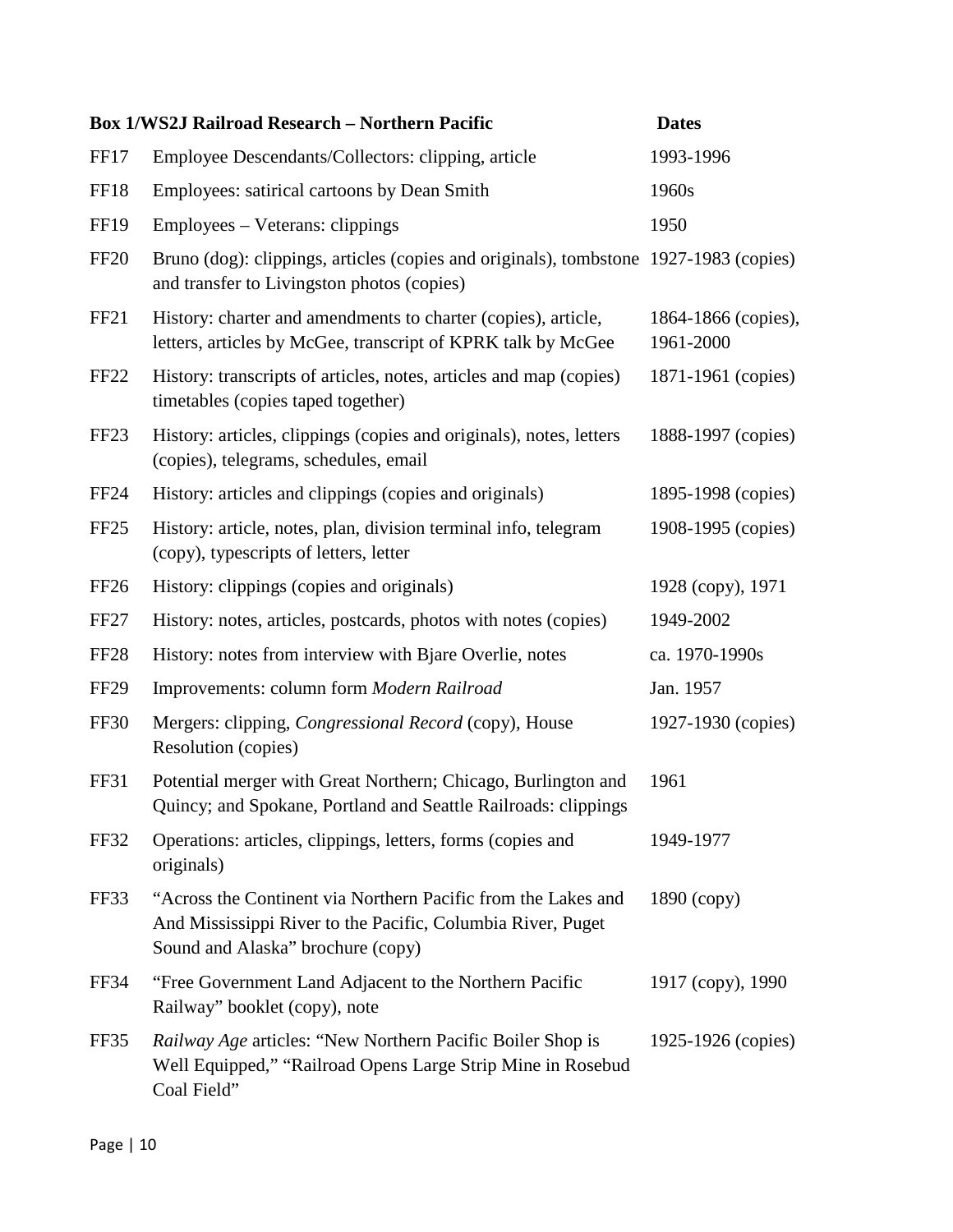|                  | <b>Box 1 / WS2J Railroad Research - Northern Pacific</b>                                                                                                                           | <b>Dates</b>        |
|------------------|------------------------------------------------------------------------------------------------------------------------------------------------------------------------------------|---------------------|
| FF36             | "Northern Pacific Railway Skeletonized History", "Guide to<br>Northern Pacific Railroad and It's Allied Lines" by Henry Winser                                                     | 1938-1939           |
| <b>FF37</b>      | Montana Treasure article "Montana Industry of the Month,"<br>"Report Covering Blizzard of Feb. 5-6 1946" (copies)                                                                  | 1946-1949 (copies)  |
| FF38             | "Railroad and Northern Pacific History" by Warren McGee                                                                                                                            | Jan. 13, 1969       |
| <b>FF39</b>      | "Milestones on the Northern Pacific" copy with notes                                                                                                                               | <b>July 1984</b>    |
| <b>FF40</b>      | "Early Construction and Stations and Other Information" by<br>Dan Bell (2 copies)                                                                                                  | 1990                |
| <b>FF41</b>      | "Livingston Shops and Yards Northern Pacific Railway<br>Livingston, Montana July 1952, Narrative by Warren McGee,<br>Comments by Rufus Cone" (2 versions), letter, photos (copies) | 1990                |
| <b>FF42</b>      | "Glendive History", "Run for the Roadhouse Nellie" by Willis<br>and Jo Hall (copies)                                                                                               | 1992, 1995 (copies) |
| FF43             | <i>True West</i> "Bearmouth Train Heist" by Paul Fugleberry (copy)                                                                                                                 | Sept. 1994 (copy)   |
| <b>FF44</b>      | "R Rated train Story" by Wayland Brown (copy)                                                                                                                                      | Dec. 1995           |
| <b>FF45</b>      | "A Trip to Remember" by Kenneth E. McVey (Northern<br>Pacific employee), letter                                                                                                    | Nov. 1996           |
| FF46             | "First Across the Northwest – The Northern Pacific" by Bob<br>Logan                                                                                                                | Aug. 2, 1997        |
| FF47             | "Tell Tale Extra – On Wallace Mountain" by J.A. Phillips III                                                                                                                       | Jan. 13, 1998       |
| <b>FF48</b>      | "St Paul & Northern Pacific Railway Brings the NPRR to St.<br>Paul" by Jerry R. Masters: typescript from lecture, Twin Cities<br>Terminal area map (2 copies)                      | 1998-1999           |
| <b>FF49</b>      | "Northern Pacific Routes Over the Rockies" by Jerry Masters:<br>typescript from lecture                                                                                            | June 27, 2000       |
| <b>FF50</b>      | "One Month on the Northern Pacific: August 22 through<br>September 21, 1883, A Timeline for Henry Villard's last Spike"<br>assembled by Jan Taylor                                 | ca. 2000s           |
| FF51             | "River of No Return" (pages from book), article                                                                                                                                    | 2003, not dated     |
| FF52             | "Northern Pacific Former Division Points" published by Jim<br>Fredrickson on NP TellTale website                                                                                   | Aug. 6, 2004        |
| FF <sub>53</sub> | "NP Westbound Freight at MP120 near Livingston, MT" by<br>J.M. Fredrickson                                                                                                         | not dated           |
|                  |                                                                                                                                                                                    |                     |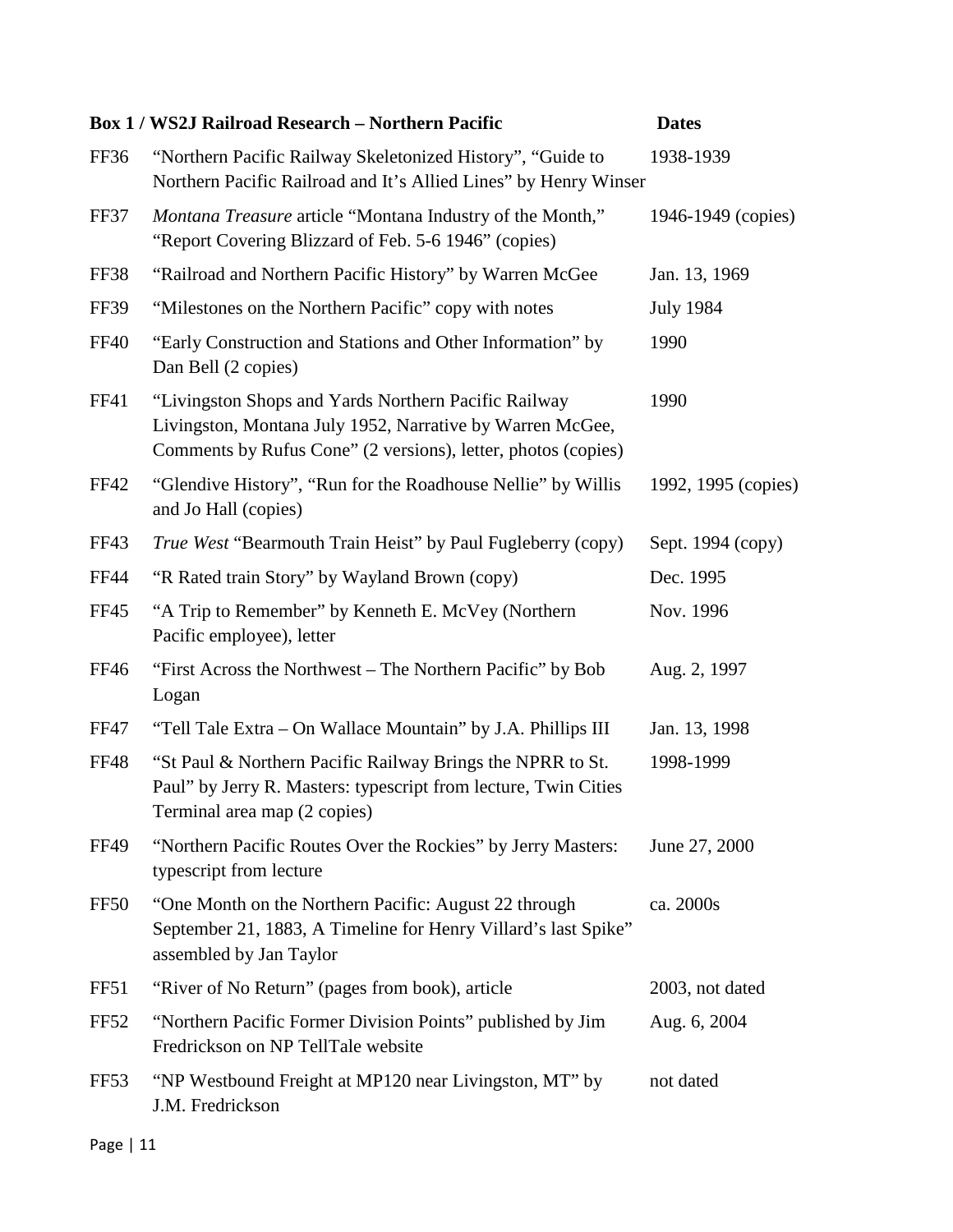|                  | <b>Box 1/ WS2J Railroad Research - Northern Pacific</b>                                                                                                                         | <b>Dates</b>    |
|------------------|---------------------------------------------------------------------------------------------------------------------------------------------------------------------------------|-----------------|
| <b>FF54</b>      | Land Grants: clippings, letter from McGee to newspaper                                                                                                                          | 1983-1993       |
| FF <sub>55</sub> | Locomotives, engines, cars: notes                                                                                                                                               | ca. 2000s       |
| <b>FF56</b>      | Locomotives: notes on conversion from steam to oil, notes on<br>locomotives and passenger cars                                                                                  | 2004, not dated |
| FF57             | Northern Pacific and Burlington Northern locomotive lists                                                                                                                       | not dated       |
| <b>FF58</b>      | Northern Pacific Locomotives, Caboose: clippings (originals and<br>copies), caboose sketch by Genevieve Kalitowski (1977.218.0001)                                              | 1928-1978       |
| <b>FF59</b>      | Northern Pacific Railcars: articles, pages from publications<br>(originals and copies)                                                                                          | 1994-2002       |
| <b>FF60</b>      | Northern Pacific Tacoma Division - Oil Burning Engines: email                                                                                                                   | June 2004       |
|                  | <b>Box 1/ WS2J Railroad Research - Burlington Northern</b>                                                                                                                      | <b>Dates</b>    |
| FF61             | Abandonment and Reopening of Stampede Pass: clippings,<br>articles (copies)                                                                                                     | 1985-1997       |
| FF <sub>62</sub> | Abandonment of Lines and Depots: clippings (copies and<br>originals)                                                                                                            | 1970-1988       |
| FF <sub>63</sub> | Accidents: clippings (copies and originals)                                                                                                                                     | 1970s           |
| <b>FF64</b>      | Accidents: clippings (copies and originals)                                                                                                                                     | 1980-1997       |
| FF <sub>65</sub> | Chronology: notes, email                                                                                                                                                        | ca. 1999        |
| <b>FF66</b>      | Coal, Gas, Oil Development and Wood Plant: clippings<br>(copies and originals)                                                                                                  | 1971-1986       |
| FF <sub>67</sub> | Coal Slurry Pipeline and Coal Transportation: clippings (copies<br>and originals)                                                                                               | 1973-1991       |
| <b>FF68</b>      | Coal Slurry Pipeline and Coal Transportation: Congressional<br>list of Committee Members on slurry pipeline, reports, letters,<br>clippings (copies), Congressional Record, map | 1975-1978       |
| <b>FF69</b>      | Employees: clippings (copies and originals), articles                                                                                                                           | 1970-1999       |
| <b>FF70</b>      | Employee Issues: clippings (copies and originals)                                                                                                                               | 1971-1998       |
|                  | <b>Box 2/WS3J Railroad Research - Burlington Northern</b>                                                                                                                       | <b>Dates</b>    |
| FF1              | Environmental Issues/Pollution: clippings (copies and originals)                                                                                                                | 1970-1999       |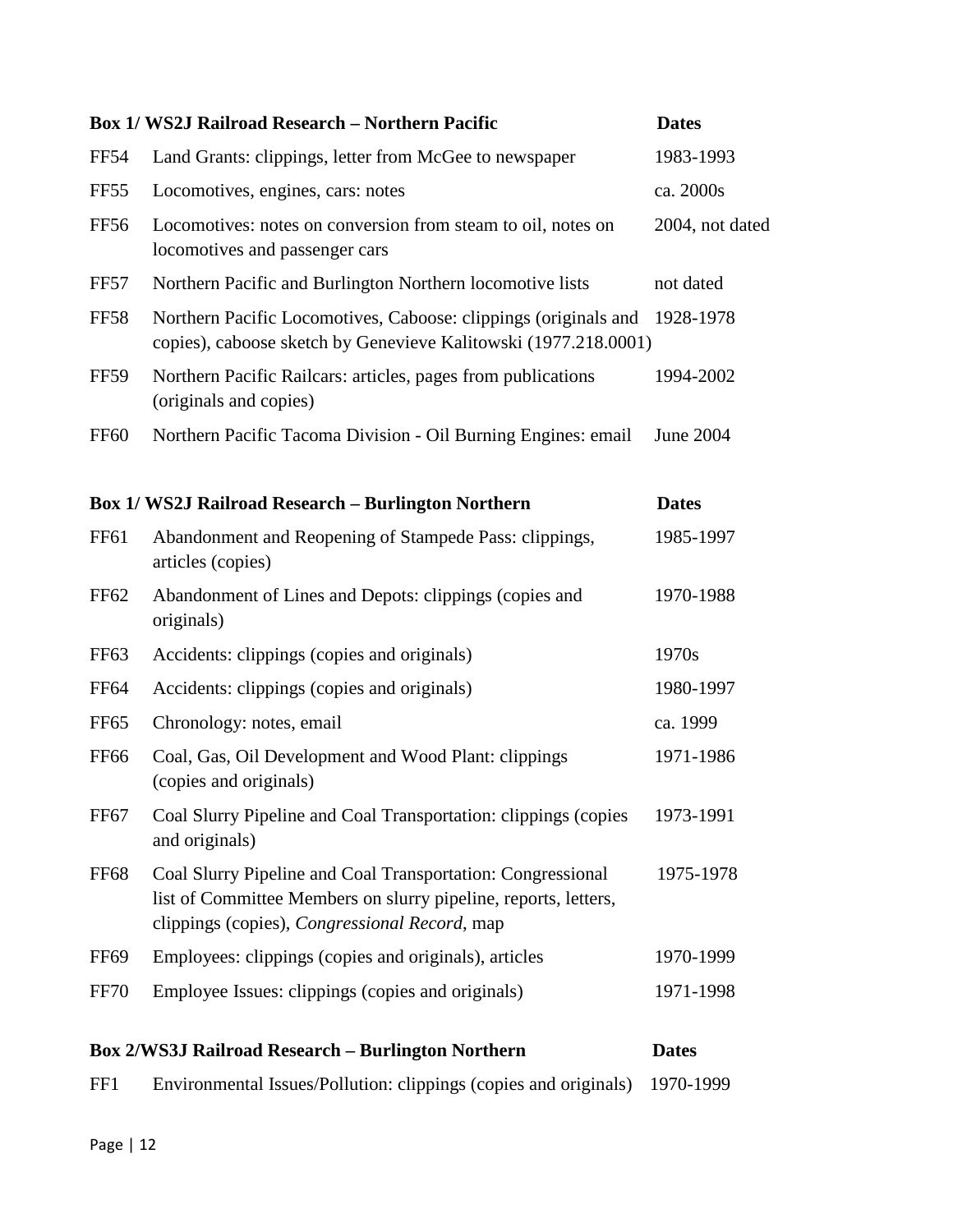|                  | <b>Box 2/WS3J Railroad Research - Burlington Northern</b>                                                                                                 | <b>Dates</b>        |
|------------------|-----------------------------------------------------------------------------------------------------------------------------------------------------------|---------------------|
| FF <sub>2</sub>  | Financial: clippings (copies and originals), notes revenue reports                                                                                        | 1969-1995           |
| FF3              | Freight Issues - Coal, Grain, Rates, Car Shortages: clippings<br>(copies and originals), articles, telegrams, newsletter pages                            | 1970-2002           |
| FF4              | History: "Steel on the Yellowstone: A Short History of the<br>Railroad in Glendive" by Michael Bugenstein, postcards                                      | 1944-1970s          |
| FF <sub>5</sub>  | Legal Issues: clippings (copies and originals)                                                                                                            | 1970-1999           |
| FF <sub>6</sub>  | Livingston Shops and Closure: clippings (copies and originals)                                                                                            | 1971-1986           |
| FF7              | Livingston, Grant: clippings (copies and originals)                                                                                                       | 1986-1988           |
| FF <sub>8</sub>  | McGee's notes                                                                                                                                             | ca. 1970s-2004      |
| FF9              | Merger with Great Northern; Northern Pacific; Spokane,<br>Portland and Seattle; and Burlington and Quincey: clippings<br>(copies and originals), articles | 1974-1980           |
| <b>FF10</b>      | Milwaukee Road: correspondence sent and received, letters from 1974-1980<br>Max Baucus, clippings (copies and originals)                                  |                     |
| <b>FF11</b>      | "Original File on Burlington Northern Pen Central Downfall":<br>letters, draft of letter, floor remarks on Senator A. Hart                                | 1970                |
| FF12             | "Original File on Burlington Northern Pen Central Downfall":<br>clippings, envelope                                                                       | 1970                |
| FF13             | Operations: articles, clippings (originals and copies)                                                                                                    | 1970-1979           |
| <b>FF14</b>      | Operations: articles, clippings, memo (originals and copies)                                                                                              | 1980-1994           |
| FF15             | Zephyrs: article (2 copies), postcard                                                                                                                     | April 1998 (copy)   |
|                  | Box 2/WS3J Railroad Research - Burlington Northern Santa Fe                                                                                               | <b>Dates</b>        |
| FF16             | Merger: clippings and articles (originals and copies), email<br>amp of merged rail lines                                                                  | 1994-1995           |
| FF17             | Accidents, Safety Issues: clippings (originals and copies)                                                                                                | 1995-2004           |
| FF18             | Employees: clippings, articles (copies)                                                                                                                   | 1995-2002 (copies)  |
| <b>FF19</b>      | Employee Issues, Unions: clippings (originals and copies), note                                                                                           | 1997-2003           |
| <b>FF20</b>      | Environmental – Park County Hazardous Waste: clippings,<br>articles (copies)                                                                              | 1999, 2007 (copies) |
| FF <sub>21</sub> | Financial: clippings (copies and originals), quarterly report                                                                                             | 1995-1998           |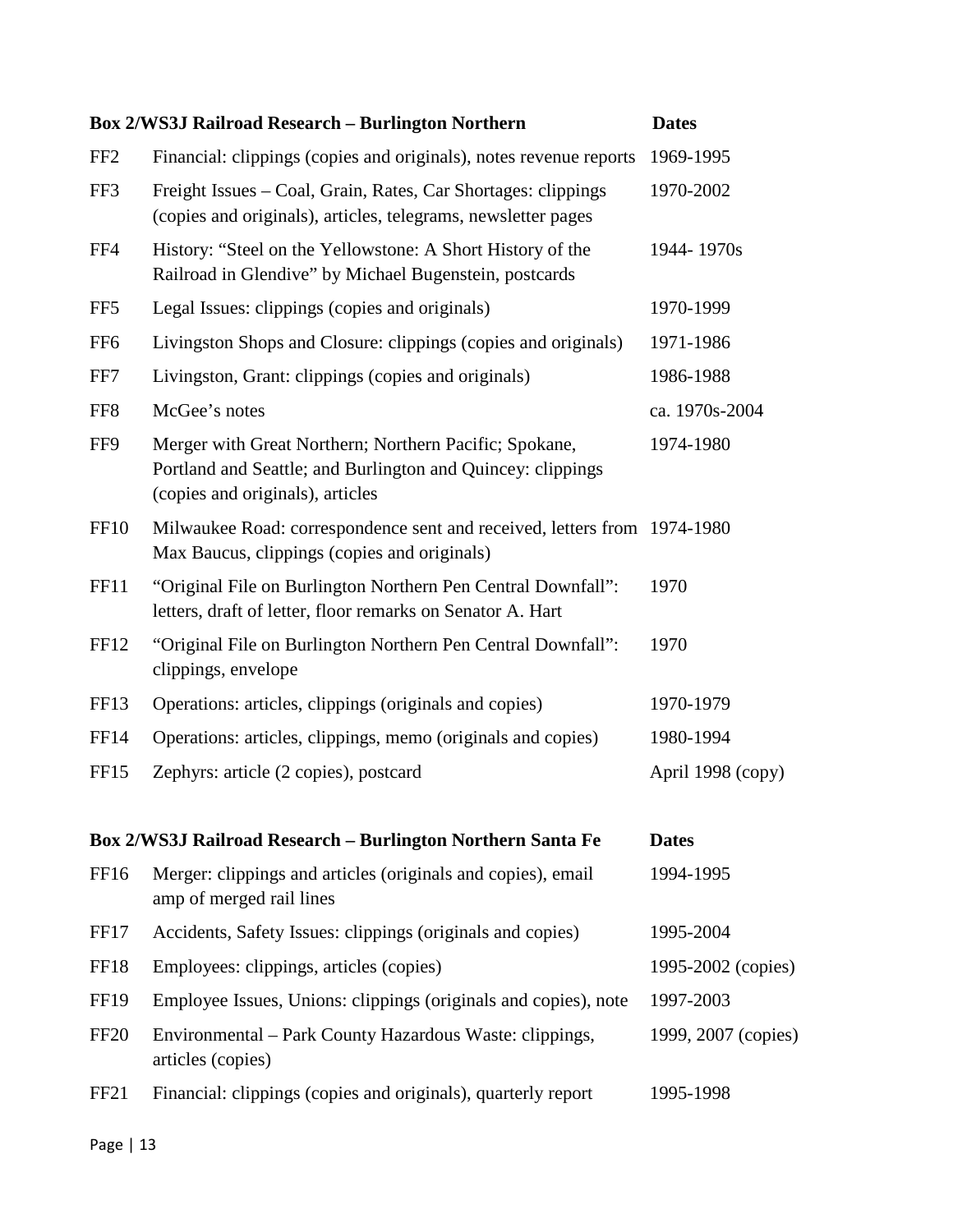|                  | Box 2/WS3J Railroad Research - Burlington Northern Santa Fe                                                                               | <b>Dates</b>          |
|------------------|-------------------------------------------------------------------------------------------------------------------------------------------|-----------------------|
| FF <sub>22</sub> | Financial: clippings, articles (copies and originals)                                                                                     | 1996-2012             |
| FF <sub>23</sub> | Freight Issues: clippings, articles (copies and originals)                                                                                | 1996-2012             |
| <b>FF24</b>      | Legal: clippings (copies)                                                                                                                 | 1997-1998 (copies)    |
| FF <sub>25</sub> | Merger with Union Pacific: clipping (copy)                                                                                                | 1997                  |
| <b>FF26</b>      | Proposed Merger with Canadian National Railroad (never<br>occurred): letters to stockholders, Yahoo articles, notice of<br>annual meeting | 2000                  |
| FF <sub>27</sub> | Operations: articles, clippings, schedule (copies and originals)                                                                          | 1995-1997, not dated  |
| FF <sub>28</sub> | Operations: railroad listserv email                                                                                                       | 1996                  |
| <b>FF29</b>      | Operations on West Coast Ports: clippings (copies)                                                                                        | 1997-1998 (copies)    |
| <b>FF30</b>      | Operations: articles, clippings (copies and originals)                                                                                    | 1998-2000             |
|                  | <b>Box 2/WS3J Railroad Research - Montana</b>                                                                                             | <b>Dates</b>          |
| <b>FF31</b>      | Livingston Rebuild Center: brochures, clippings (copies and<br>originals), release form, folder                                           | 1989-2003             |
| FF32             | Montana Rail Link: clippings, newsletter pages                                                                                            | 1990-2009             |
| FF33             | Montana Rail Link: articles (copies)                                                                                                      | 1991-2012 (copies)    |
|                  | <b>Box 2/WS3J Railroad Research - Amtrak</b>                                                                                              | <b>Dates</b>          |
| FF34             | Abandonment: clippings                                                                                                                    | 1983-2002             |
| FF35             | Accidents: clippings (originals and copies)                                                                                               | 1983-1997             |
| FF36             | Rail Cars for Sale: letter, email, list of rail cars                                                                                      | 1992-1998             |
| FF37             | Empire Builder, Rail Cars: article (copy), postcards                                                                                      | 1980-Mar. 1993 (copy) |
| <b>FF38</b>      | Employee Issues: clippings, articles                                                                                                      | 1983-1997             |
| <b>FF39</b>      | Environmental: clippings                                                                                                                  | 1984, 1992            |
| <b>FF40</b>      | Financial: clippings, articles                                                                                                            | 1974-2001             |
| FF41             | Legal, Legislation: articles, clippings                                                                                                   | 1982-1985             |
| <b>FF42</b>      | Operations: clippings, ad, map, articles, letter                                                                                          | 1974-2002             |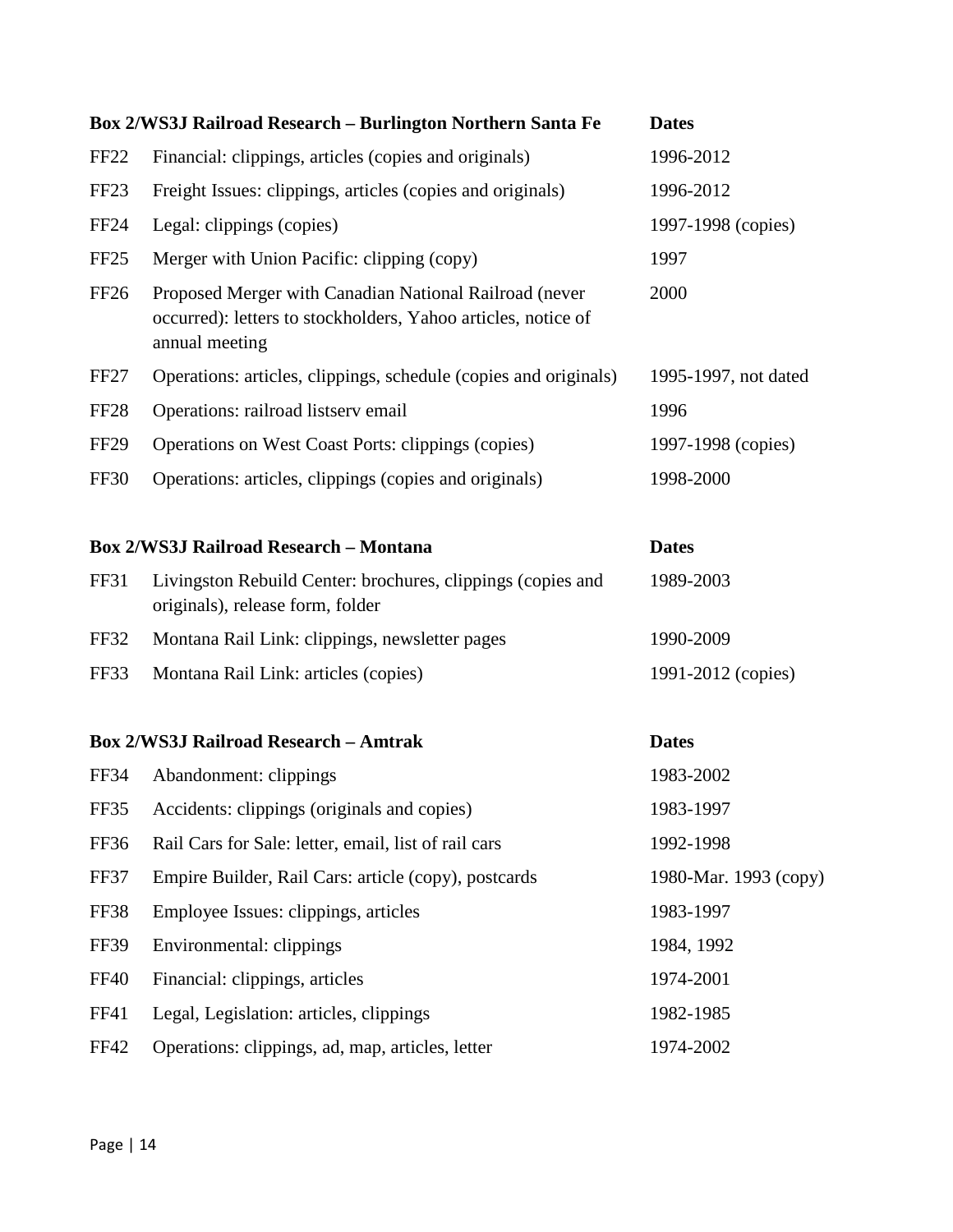#### **SERIES 2 RESEARCH ON RAILROAD COMPANIES**

|                  | <b>Box 2/WS3J Railroad Research - U.S. Railroad Companies</b>                                                                                                                     | <b>Dates</b>           |
|------------------|-----------------------------------------------------------------------------------------------------------------------------------------------------------------------------------|------------------------|
| FF43             | Alaskan Railroad: clippings, articles                                                                                                                                             | 1983-2003, not dated   |
| <b>FF44</b>      | Atchison, Topeka & Santa Fe: articles, postcards                                                                                                                                  | 1948-1973              |
| <b>FF45</b>      | Black Mesa & Lake Powell Railroad: article (copy)                                                                                                                                 | Aug. 1975 (copy)       |
| FF46             | Butte, Anaconda and Pacific Railway: clippings (originals and<br>copies)                                                                                                          | 1983-2007              |
| FF47             | Chesapeake & Ohio: article                                                                                                                                                        | 1967                   |
| <b>FF48</b>      | Chicago & Northwestern: articles                                                                                                                                                  | 1961, 1970-1971        |
| FF49             | Chicago, Burlington & Quincy: postcards, list of steam engines,<br>notes                                                                                                          | 1949-1976              |
| <b>FF50</b>      | Conrail and Merger with CSX and Union Pacific – Southern<br>Pacific: clippings                                                                                                    | 1976-1997              |
| <b>FF51</b>      | Conrail and Merger with CSX and Union Pacific – Southern<br>Pacific: clippings and articles (copies)                                                                              | 1976-1997 (copies)     |
| <b>FF52</b>      | Dakota, Minnesota & Eastern Railroad: clippings, articles<br>(copies and originals)                                                                                               | 1997-2002              |
| FF <sub>53</sub> | Denver & Rio Grande Western Railroad: newsletter pages,<br>letter, stockholders report, postcard                                                                                  | ca. 1978-1984          |
| <b>FF54</b>      | Grand Canyon Railway: clippings                                                                                                                                                   | 1989, 1997             |
|                  | Box 3/WS5J Railroad Research - U.S. Railroad Companies                                                                                                                            | <b>Dates</b>           |
| FF1              | Great Northern Railway - Accidents, Employees, Operations:<br>clippings, article                                                                                                  | 1943-1993              |
| FF <sub>2</sub>  | Great Northern Railway – Operations: articles, letters, map, list<br>of preserved cabooses                                                                                        | 1935 (copy), 1953-2004 |
| FF3              | Great Northern Railway: steam locomotives list (2 copies)                                                                                                                         | not dated              |
| FF4              | Great Northern Railway: steam locomotives diagrams, list of<br>steam engines, steam locomotive drawing available from<br>Minnesota Historical Society, postcards, photos (copies) | 1947-1973, not dated   |
| FF5              | Kansas City Southern: articles (copies)                                                                                                                                           | 1997-1998 (copies)     |
| FF <sub>6</sub>  | Milwaukee Road – Abandonment of Line, Sale: clippings                                                                                                                             | 1978-1991              |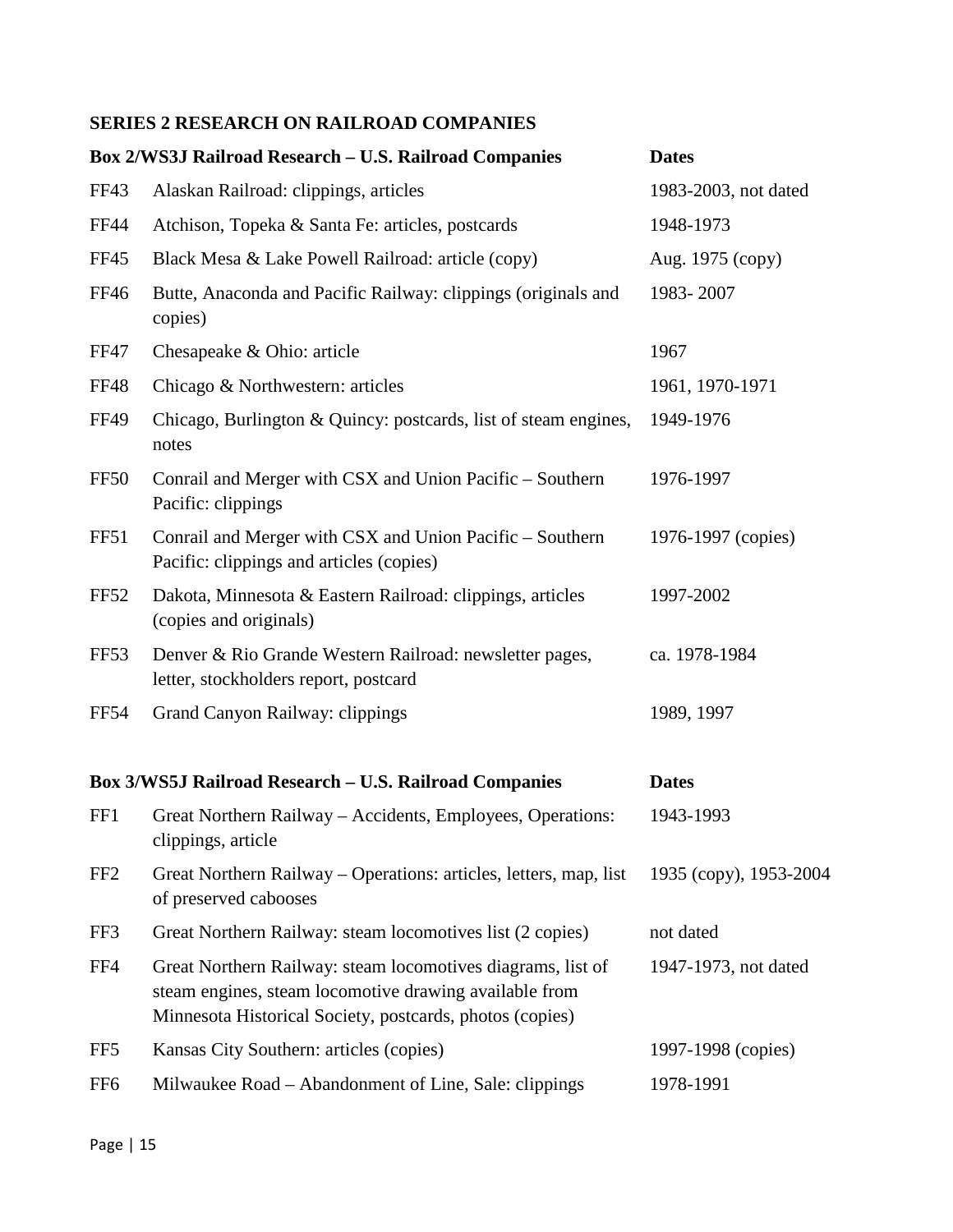|                  | Box 3/WS5J Railroad Research - U.S. Railroad Companies                                                                                                                                           | <b>Dates</b>           |
|------------------|--------------------------------------------------------------------------------------------------------------------------------------------------------------------------------------------------|------------------------|
| FF7              | Milwaukee Road – History: letters, articles, clippings (copy),<br>notes, list of locomotives in service, postcards                                                                               | 1939-2000              |
| FF <sub>8</sub>  | Milwaukee Road – History: articles and letters by Bill Wilkerson 1992-2000<br>"The Bartender Fixed It", "227 the Hard Luck S2", "Ingomar"<br>Wreck", "Milwaukee's Westinghouse EP-3's", clipping |                        |
| FF9              | Missouri – Kansas – Texas Railroad (Katy): clippings, articles                                                                                                                                   | 1953-1970              |
| <b>FF10</b>      | Penn Central Railroad – Bankruptcy: clippings, articles                                                                                                                                          | 1961-1970              |
| FF11             | Penn Central Railroad – Bankruptcy: clippings, articles                                                                                                                                          | 1970-1976              |
| FF12             | Penn Central Railroad and Northeast Rail Merger: clippings,<br>articles                                                                                                                          | 1972-1977              |
| FF13             | San Juan Express – Final Run: list of narrow-gauge passenger<br>trains, clippings                                                                                                                | 1951                   |
| FF14             | Santa Fe Railway: articles, clippings                                                                                                                                                            | 1954-1989              |
| FF15             | Southern Pacific Company: map, supplements to "A Century of<br>Southern Pacific Locomotives"                                                                                                     | 1915-1930 (copies)     |
| FF16             | Southern Pacific Company: articles, clippings, notes, postcards                                                                                                                                  | 1943-1997              |
| FF17             | Tacoma Eastern Railway: brochure                                                                                                                                                                 | ca. 1995               |
| <b>FF18</b>      | Tongue River Railroad: clippings                                                                                                                                                                 | 1990, 1999             |
| <b>FF19</b>      | Union Pacific Railway: "How We Built the Union Pacific" by<br>Major Grenville Dodge, Chief Engineer 1866-1870, articles                                                                          | $1969$ (copy)          |
| <b>FF20</b>      | Union Pacific Railway: Maxwell – narrative of work for railroad not dated<br>during late 1880s-1890s (copy)                                                                                      |                        |
| FF21             | Union Pacific Railway – Operations: fleet history, clippings,<br>articles, notes, postcards, poster (reduced copy)                                                                               | 1869 (copy), 1942-1994 |
| FF <sub>22</sub> | Union Pacific Railway and Southern Pacific Merger: clippings<br>(copies and originals), article, email                                                                                           | 1982-1999              |
| FF <sub>23</sub> | Union Pacific Railway - Financial: articles (copies)                                                                                                                                             | 1997-1998 (copies)     |
| FF <sub>24</sub> | Union Pacific Railway - Operations, Financial: articles (copies)                                                                                                                                 | 1997-1999 (copies)     |
| FF <sub>25</sub> | Union Pacific Railway - Operations, Financial: Reuters articles                                                                                                                                  | 1997-2000              |
| <b>FF26</b>      | Union Pacific Railway - Operations: clippings, photos, articles<br>(copies and originals), notes                                                                                                 | 1998-2001              |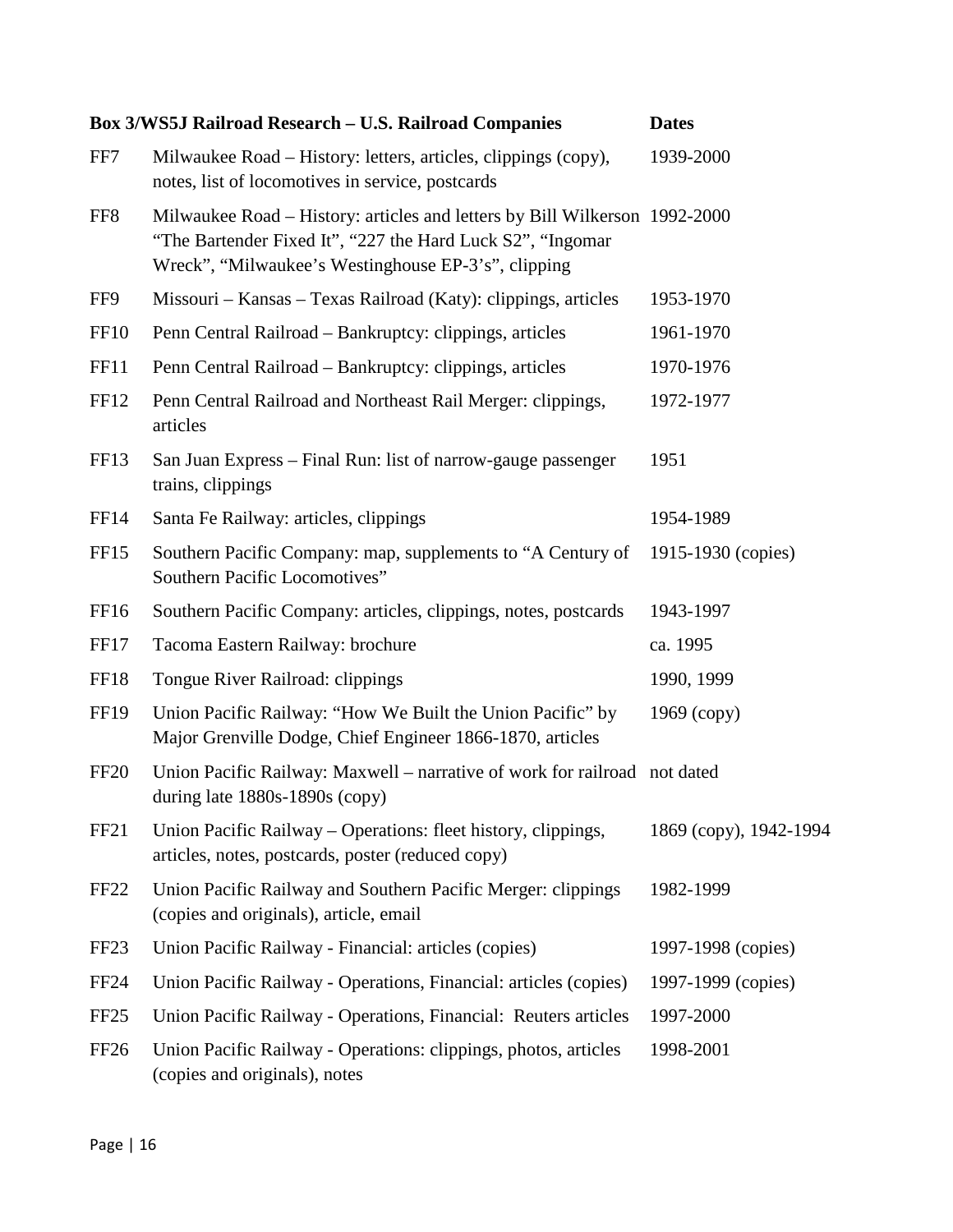|                  | Box 3/WS5J Railroad Research compiled by Jerry Maykuth<br>(1994.005)                                                                                                                                                                    | <b>Dates</b>              |
|------------------|-----------------------------------------------------------------------------------------------------------------------------------------------------------------------------------------------------------------------------------------|---------------------------|
| FF <sub>27</sub> | Northern Pacific and Burlington Northern: lists of railroad<br>presidents annual salary, operating revenues and sales, list of<br>officials tax accruals by state, compensation of officers, directors,<br>etc. paid more than \$40,000 | 1962, 1976                |
| FF <sub>28</sub> | Lists of directors, compensation of officers, directors, etc. paid<br>more than \$40,000, list of pensioners, list of salary changes                                                                                                    | 1976                      |
| <b>FF29</b>      | Lists of types of locomotives, locomotive numbers 1700-1834,<br>diesel electric passenger locomotive units                                                                                                                              | 1919-1935, not dated      |
| <b>FF30</b>      | Steam Locomotives 1866-1946 list                                                                                                                                                                                                        | not dated                 |
| <b>FF31</b>      | Steam Engines built from 1869-1944: index                                                                                                                                                                                               | not dated                 |
| <b>FF32</b>      | Trains No. 26 & 26 Statistics                                                                                                                                                                                                           | Aug. 18, 1968             |
| FF33             | Diesel Locomotive units from 1938-1969, diesel locomotives<br>units sold before March 3, 1970                                                                                                                                           | ca. 1970                  |
| FF34             | Diesel locomotive maintenance assignment lists                                                                                                                                                                                          | 1973                      |
| FF35             | <b>Locomotive Acquisitions lists</b>                                                                                                                                                                                                    | 1973-1975                 |
| <b>FF36</b>      | Maintenance location lists of diesel locomotive units                                                                                                                                                                                   | Feb. 19, 1975             |
| FF37             | Maintenance location lists of diesel locomotive units                                                                                                                                                                                   | July 16, 1975             |
| FF38             | Maintenance location lists of diesel locomotive units                                                                                                                                                                                   | April 28, 1976            |
| <b>FF39</b>      | Maintenance location lists of diesel locomotive units                                                                                                                                                                                   | Mar. 2, 1977              |
| <b>FF40</b>      | Maintenance location lists of diesel locomotive units                                                                                                                                                                                   | Aug. 3, 1977              |
| <b>FF41</b>      | Diesel Electric locomotives index                                                                                                                                                                                                       | 1970                      |
| FF42             | Diesel Locomotives ordered, acquisitions list                                                                                                                                                                                           | 1970-1971                 |
| <b>FF43</b>      | Diesel Locomotive units 1960-1976 list, railroad companies<br>diesel locomotive numbers, locomotives in service                                                                                                                         | ca. 1977                  |
| <b>FF44</b>      | Diesel Locomotive units locations, changes in diesel numbers                                                                                                                                                                            | 1976-1977                 |
| FF45             | Maintenance locations, stock cars list                                                                                                                                                                                                  | 1971-1977                 |
| <b>FF46</b>      | Northern Pacific diesel units on the Burlington Northern                                                                                                                                                                                | Aug. 3, 1977              |
| FF47             | Diesel locomotive units sold, dismantled, wrecked                                                                                                                                                                                       | Mar. 2, 1970-Aug. 3, 1977 |
| <b>FF48</b>      | Morrison-Knudsen locomotive rebuilding operations                                                                                                                                                                                       | 1973                      |
| <b>FF49</b>      | Number of railroads in the states, railroad rank in mileage                                                                                                                                                                             | not dated                 |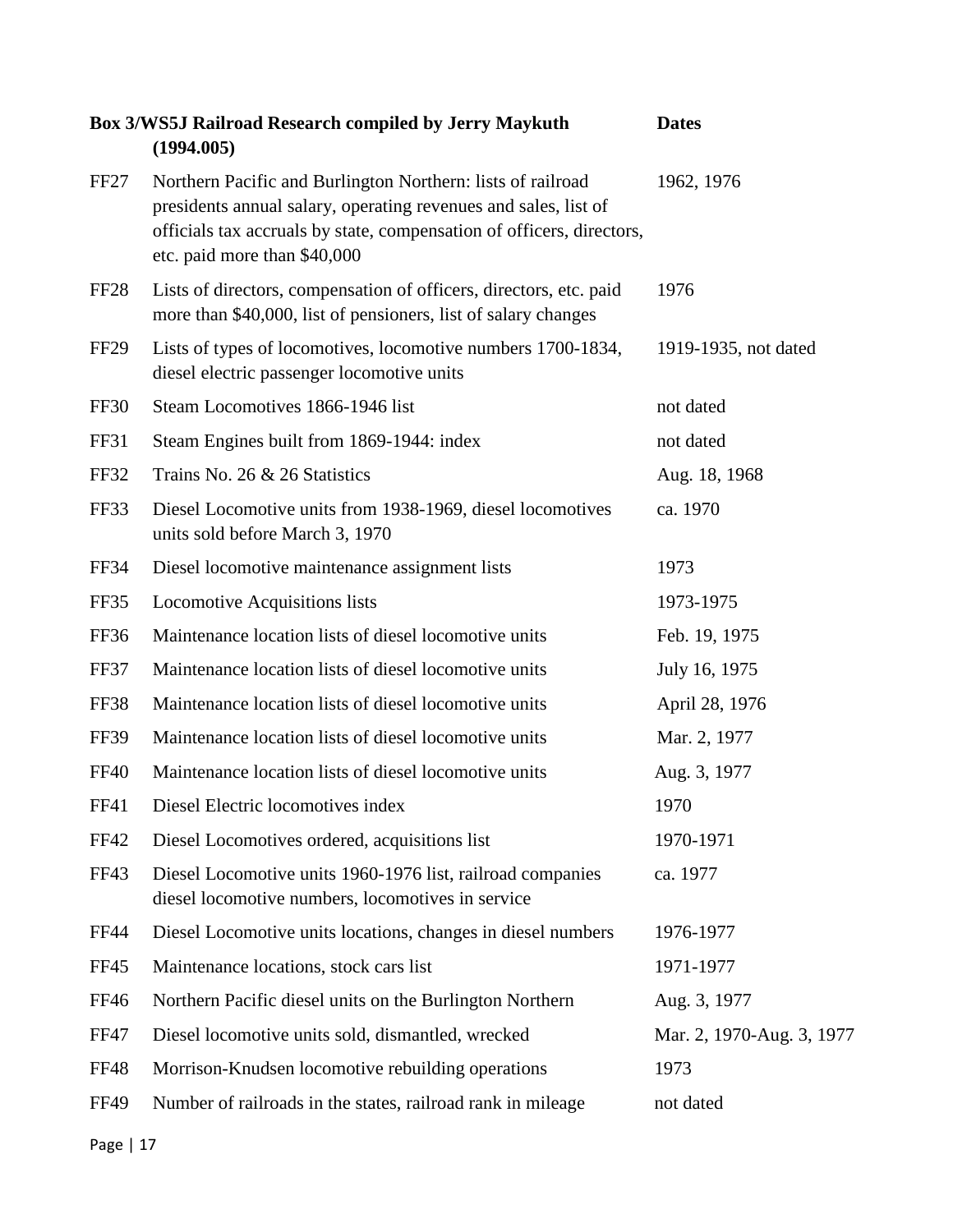|                  | Box 3/WS5J Railroad Research compiled by Jerry Maykuth<br>(1994.005)                                                                                                                                       | <b>Dates</b>                                  |
|------------------|------------------------------------------------------------------------------------------------------------------------------------------------------------------------------------------------------------|-----------------------------------------------|
| FF50             | Colorado and Southern Railway maintenance location of diesel<br>locomotive units                                                                                                                           | 1975, 1977                                    |
| FF51             | National Railroad Passenger Corp., Amtrak maintenance<br>locations, mileage Butte, MT to San Francisco (with stops)                                                                                        | 1975-1977                                     |
| <b>FF52</b>      | Association of American Railroads, class 1 railroads: net<br>income, average number of employees by occupational<br>classification, equipment operated                                                     | 1974-1976                                     |
| FF <sub>53</sub> | Mill levy taxes per \$1,000. Taxable valuation for Montana<br>cities and towns comparison of 1976-1977 and 1977-1978<br>property taxes, per-capita taxes in U.S. 1970, V.A. hospital<br>employees salaries | 1973-1978                                     |
| FF54             | Oil companies - 10 largest in the United States                                                                                                                                                            | 1975                                          |
| FF <sub>55</sub> | Historical statistics and info on tracks, locomotives, letter                                                                                                                                              | 1973, ca. 1977                                |
|                  | <b>Box 4/WS6J Railroad Research - Railroad Companies</b>                                                                                                                                                   | <b>Dates</b>                                  |
| FF1              | Montana Railroad Companies: letters, notice, articles, clippings<br>(copies and originals) Montana Central Railroad and Recreation<br>Company, Inc. brochure and invitation                                | 1953-2005                                     |
| FF <sub>2</sub>  | Montana Railroad Companies: articles (typescripts), brochure                                                                                                                                               | 1949 (copy), 1980, not dated                  |
| FF3              | Montana Railroads and History: list (3 copies), notes, letter,<br>catalog, Livingston Railway Glee Club clipping                                                                                           | 1957-1970s                                    |
| FF4              | Montana Railroad Stations, Buildings: McGee's notes, clipping,<br>"Survey of Gallatin County Railroad Stations" by William S.<br>Hoy, postcard                                                             | 1980, 1997-2003                               |
| FF5              | U.S. Railroad Companies: articles, clippings, time schedules<br>(copies and originals), postcards                                                                                                          | 1856, 1890 (copies),<br>1943 (copy) 1955-2012 |
| FF <sub>6</sub>  | U.S. Railroad Companies and History: clippings (copies and<br>originals), "Railway Routes Across the Rocky Mountains"                                                                                      | 1973-1998                                     |
| FF7              | Canadian National Railway: clippings, articles (copies and<br>originals), postcards                                                                                                                        | 1971-2001                                     |
| FF <sub>8</sub>  | Canadian Pacific Railway: clippings, articles (copies and<br>originals), postcards                                                                                                                         | 1973-1997                                     |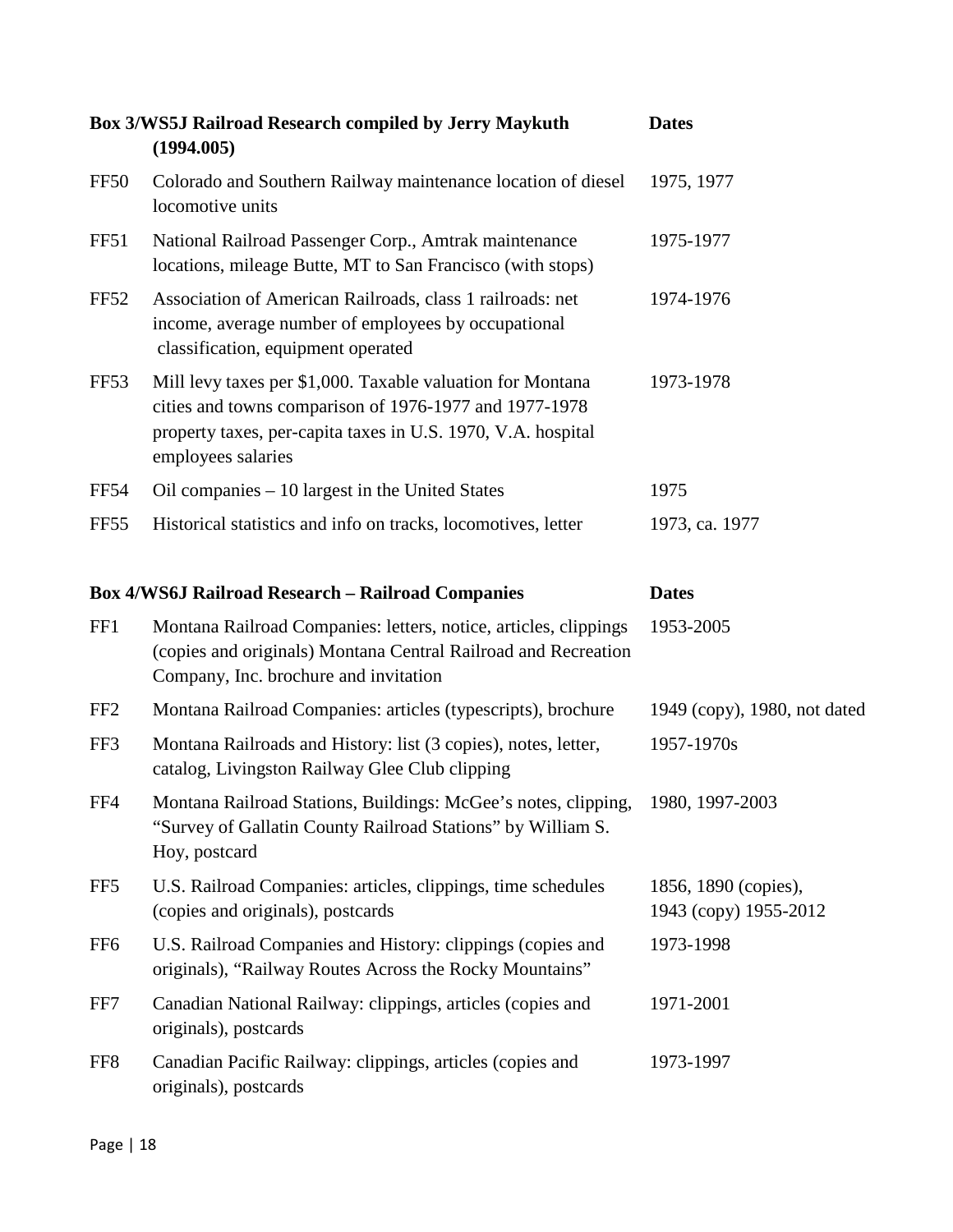|                  | <b>Box 4/WS6J Railroad Research - Railroad Companies</b>                                                                                        | <b>Dates</b>           |
|------------------|-------------------------------------------------------------------------------------------------------------------------------------------------|------------------------|
| FF9              | Other Countries Railroad Companies: articles and clippings<br>(copies and originals), postcards                                                 | 1957-1997              |
|                  | SERIES 3 RESEARCH ON RAILROAD SUBJECTS, RAIL STRIKES, UNIONS,<br><b>ORGANIZATIONS</b>                                                           |                        |
|                  | <b>Box 4/WS6J Railroad Research - Subjects</b>                                                                                                  | <b>Dates</b>           |
| <b>FF10</b>      | Accidents and Rail Safety: clippings (copies and originals),<br>articles                                                                        | 1883 (copy), 1938-1978 |
| FF11             | Accidents and Rail Safety: clippings (copies and originals)                                                                                     | 1982-2008              |
| FF12             | Boxcars, Cabooses, Freight Cars, Railcars: articles, notice,<br>clippings, elevation plan (copy)                                                | 1929 (copy), 1960-1973 |
| FF <sub>13</sub> | Boxcar Supply, Shortage: clippings, articles, Senate Bill S.886,<br>pamphlet                                                                    | 1960-1964              |
| <b>FF14</b>      | Boxcar Supply, Shortage: clippings, articles, notice, notes                                                                                     | 1965-1974              |
| FF <sub>15</sub> | Buses – Greyhound: clippings                                                                                                                    | 1980-1988              |
| FF16             | Competitive Rates - Rail, Air, Trucks: House Bill 250, letter<br>from State Rep. Scott Pfoht, "The Case for Weight-Mile Tax"<br>by R.H. Baldock | 1952-1954              |
| FF17             | Competitive Rates - Rail, Air, Trucks: clipping, article, Senate<br><b>Bill No. 153</b>                                                         | 1961-1967              |
| FF18             | Competitive Rates – Rail, Air, Trucks: clippings, article, news<br>release                                                                      | 1967-1970              |
| <b>FF19</b>      | Competitive Rates – Rail, Air, Trucks: clippings, articles                                                                                      | 1969-1970              |
| <b>FF20</b>      | Employees: clippings, articles                                                                                                                  | 1923-1997              |
| FF <sub>21</sub> | Financial: newsletters, stock reports, revenues and expense<br>reports, clippings                                                               | 1955-1998              |
| FF <sub>22</sub> | Financial – Profits: clippings                                                                                                                  | 1962-1972              |
| FF <sub>23</sub> | Financial - Profits: clippings, articles, Congressional Record                                                                                  | 1962-2001              |
| <b>FF24</b>      | High Speed Rail, Bullet Trains Metro Rail: articles, clippings<br>(copies and originals)                                                        | 1965-1999              |
| FF <sub>25</sub> | Industry, Products: articles, brochures, clipping                                                                                               | 1954-2004              |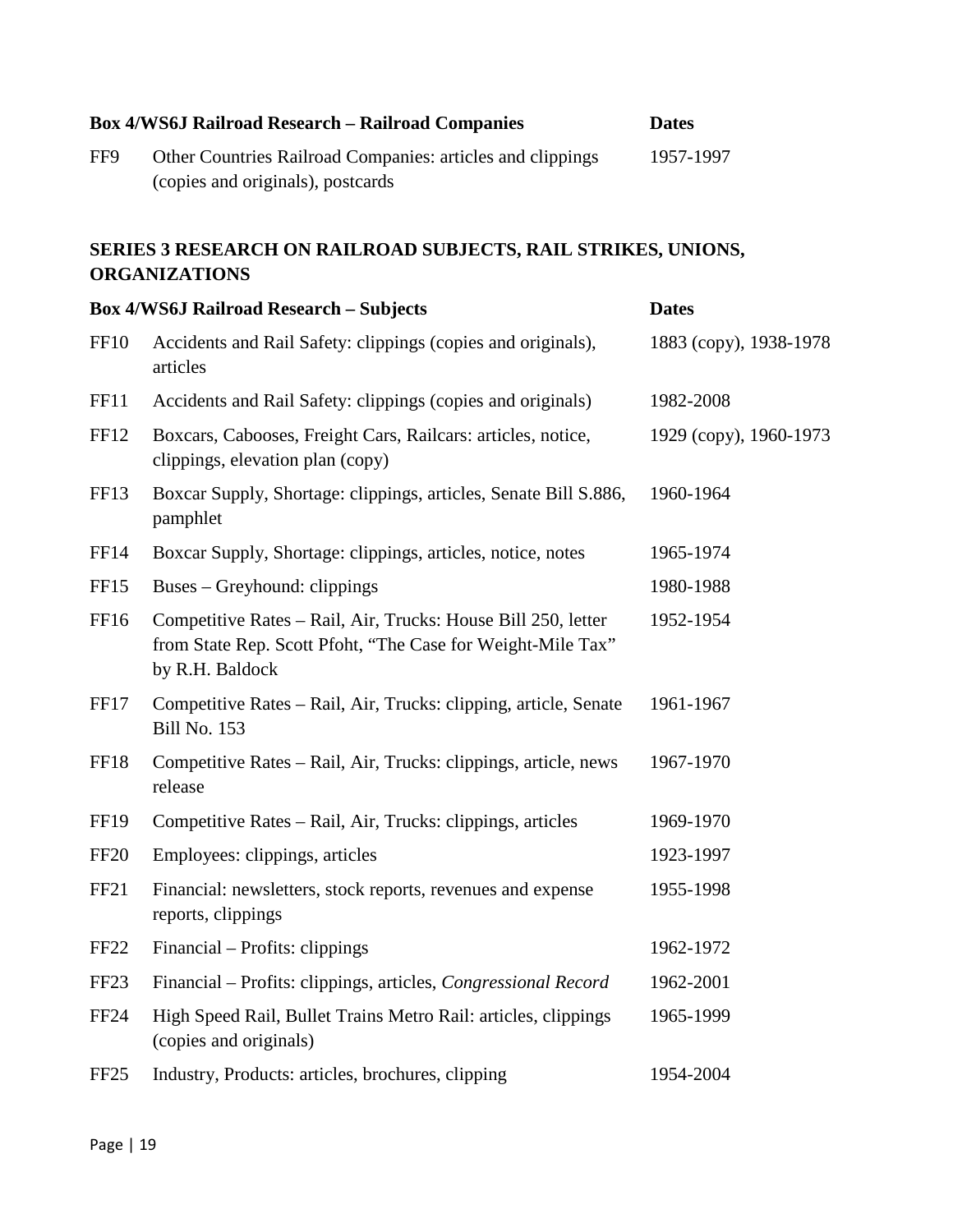|                  | <b>Box 4/WS6J Railroad Research - Subjects</b>                                                                                                                                              | <b>Dates</b>                                 |
|------------------|---------------------------------------------------------------------------------------------------------------------------------------------------------------------------------------------|----------------------------------------------|
| FF <sub>26</sub> | Locomotives – Diesel, Propane: ads, articles (originals and<br>copies)                                                                                                                      | 1953-2003                                    |
| FF <sub>27</sub> | Locomotives – Electric: articles, postcards                                                                                                                                                 | 1980-2010                                    |
| <b>FF28</b>      | Locomotives – Steam, Coal: articles, clippings, list of railroads<br>that used steam engines, map of locomotive repair shops, photos<br>(from calendar?), prints, photos (copies), postcard | $1939 - 2000$ (copies)                       |
| FF <sub>29</sub> | Locomotive, Rail Car Rental Rates, Leasing: list, article                                                                                                                                   | 1998-2000                                    |
| <b>FF30</b>      | Railway Mail Service, Post Office: clippings, article                                                                                                                                       | 1977                                         |
| FF31             | Issues – Montana: clippings                                                                                                                                                                 | 1974-1986                                    |
| <b>FF32</b>      | Issues – U.S.: clippings, article                                                                                                                                                           | 1958, 1974-2000                              |
| FF33             | $Issues – U.S.: clippings, articles (copies)$                                                                                                                                               | 1976-2003 (copies)                           |
| <b>FF34</b>      | Issues – Canada: articles, clippings (copies and originals)                                                                                                                                 | 1960-1999                                    |
| FF35             | Issues – Mexico: clippings (copies)                                                                                                                                                         | 1997-1998                                    |
| <b>FF36</b>      | Issues – Other Countries: articles, clippings (copies and originals) 1979-1998                                                                                                              |                                              |
| <b>FF37</b>      | MotivePower Industries: Yahoo articles                                                                                                                                                      | 1998-1999                                    |
| <b>FF38</b>      | North American Railroads list                                                                                                                                                               | ca. 1950                                     |
| <b>FF39</b>      | Operations: McGee's handwritten notes                                                                                                                                                       | 1938-1956                                    |
| <b>FF40</b>      | Passenger Trains, Pullman Co.: article, brochure, clippings,<br>photos (copies)                                                                                                             | 1904, 1925 (copies),<br>1957-1966, not dated |
|                  | <b>Box 5/WS7J Railroad Research - Subjects</b>                                                                                                                                              | <b>Dates</b>                                 |
| FF1              | Progress: articles, clippings                                                                                                                                                               | 1953-1967                                    |
| FF <sub>2</sub>  | Progress, Evolution: articles, clippings (copies and originals)                                                                                                                             | 1986-2003                                    |
| FF3              | Radio Remote Control Unit Train: letters from Mike Mansfield,<br>Lee Metcalf, John Melcher, Dick Shoup, notes, clippings                                                                    | 1973-1974                                    |

(copies and originals)

FF4 Safety: clippings, article 1969, 1976-1977 FF5 Safety for Children – Operation Lifesaver: info packet, brochure, 1989, 1993 articles

FF6 Rail Shippers: clippings, articles (copies) 1995-1997 (copies)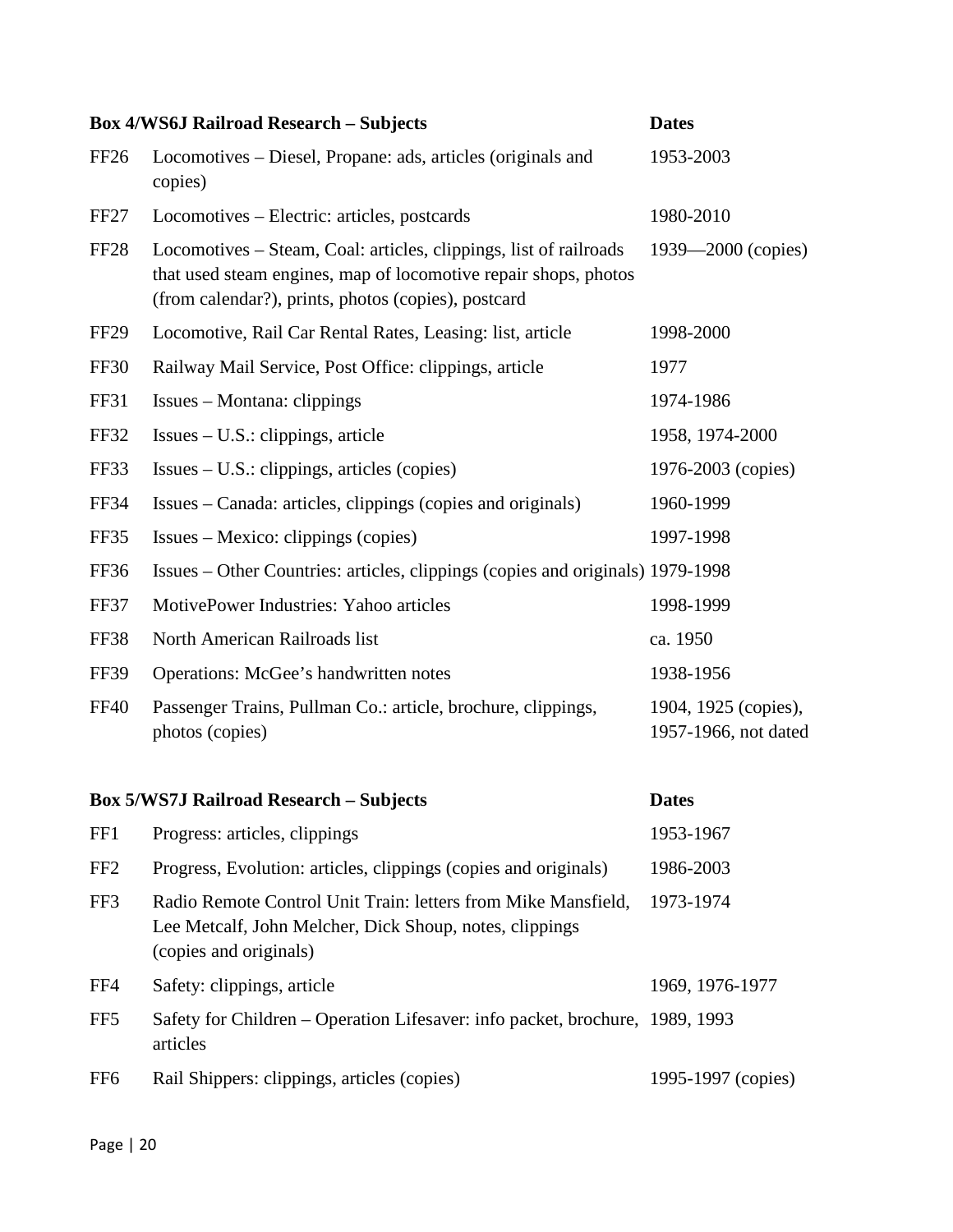|                  | <b>Box 5/WS7J Railroad Research - Subjects</b>                                                                             | <b>Dates</b>       |
|------------------|----------------------------------------------------------------------------------------------------------------------------|--------------------|
| FF7              | Short-line Railroad: clippings (copies and originals)                                                                      | 1987-2003          |
| FF <sub>8</sub>  | Small Railroads: articles, clippings (copies and originals)                                                                | 1983-2001          |
| FF9              | Staggers Railroad Act of 1980: summary, brochure, letter                                                                   | ca. 1980-1982      |
| <b>FF10</b>      | Technology: articles (copies and originals)                                                                                | 1953-1968, 1999    |
| <b>FF11</b>      | Transportation Bills, Legislation: clippings, articles, pamphlets                                                          | 1958-1968          |
| FF12             | Transportation Issues – Trucking: articles, clippings (copies and<br>originals)                                            | 1957-1986          |
| F13              | Transportation Issues – Shipping, Trucking: articles, clippings<br>(copies and originals)                                  | 1995-1996          |
| FF14             | Transportation Issues - Shipping, Trucking: articles (copies and<br>originals)                                             | 1997               |
| FF <sub>15</sub> | Transportation Issues – Shipping, Trucking: articles, clippings<br>(copies)                                                | 1998-2003 (copies) |
| FF <sub>16</sub> | Trolley: clippings                                                                                                         | 1979-1999          |
| FF17             | Vista Railcars: business plan outline                                                                                      | 2009               |
| FF18             | Weight, Ton and Distance Tax Bill: letter, "Ton Mile Tax" by<br>Bob Raney, notes                                           | ca. 1991           |
| <b>FF19</b>      | Whistle Issues: clippings (copies and originals)                                                                           | 1958, 1994-1999    |
|                  | <b>Box 5/WS7J Railroad Research - Organizations, Unions, Strikes</b>                                                       | <b>Dates</b>       |
| <b>FF20</b>      | Federal Railroad Administration: brochure, articles, clippings<br>(copies and originals)                                   | 1969-2004          |
| FF <sub>21</sub> | Interstate Commerce Commission: clippings, articles (copies<br>and originals)                                              | 1976-1999          |
| FF <sub>22</sub> | Brotherhood of Locomotive Firemen & Engineers and<br>Brotherhood of Locomotive Engineers: clippings, articles, letter      | 1960-1970          |
| FF <sub>23</sub> | Order of Railway Conductors and Brakemen - strikes, disputes:<br>clippings, articles, notice                               | 1964-1969          |
| <b>FF24</b>      | United Transportation Union - Montana State Legislative Board: 1973, 1996-2005<br>articles, clippings (copies), newsletter |                    |
| FF <sub>25</sub> | "Railroad Labor" by W.H. Wilkerson (typescript copy)                                                                       | July 24, 1993      |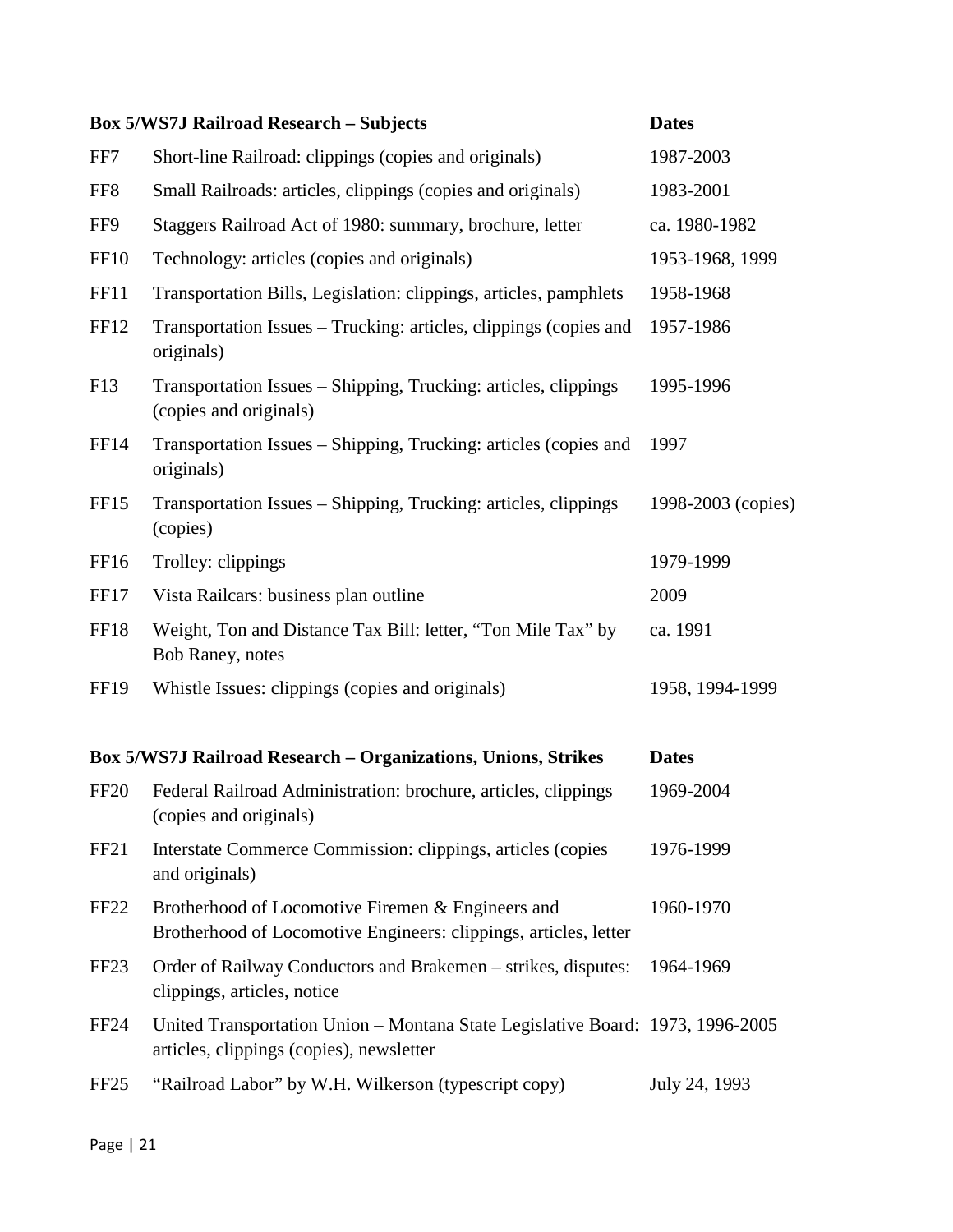|                  | Box 5/WS7J Railroad Research -Organizations, Unions, Strikes                     | <b>Dates</b> |
|------------------|----------------------------------------------------------------------------------|--------------|
| <b>FF26</b>      | Railroad Labor: articles, clippings                                              | 1955-1997    |
| <b>FF27</b>      | Unions, Strike - Rail, Air, Trucks, Shops: clippings, articles,<br>letter (copy) | 1962-1970    |
| FF <sub>28</sub> | Railroad Unions: articles, clippings (copies and originals)                      | 1957-2002    |
| <b>FF29</b>      | Florida, East Coast Railway Strike: clippings, articles                          | 1964-1967    |
| <b>FF30</b>      | Railway Strikes: clippings, articles                                             | 1961-1970    |
| FF31             | Railway Strikes: clippings, articles                                             | 1971-1972    |
| <b>FF32</b>      | Railway Strikes: clippings, articles (copies and originals)                      | 1972-1985    |

#### **SERIES 4 RESEARCH ON AMTRAK EXPANSION OF PASSENGER RAIL**

|                 | <b>Box 6/WS2K Research -Amtrak Expansion of Passenger Rail</b>                                                                                                                | <b>Dates</b> |
|-----------------|-------------------------------------------------------------------------------------------------------------------------------------------------------------------------------|--------------|
| FF1             | "Passenger Response to Amtrak Service in the Pacific North-<br>West" by Prof. Richard L. Day and Wm. D. Butler, letter, clipping                                              | 1972         |
| FF <sub>2</sub> | Day passenger train surveys, summary of findings conducted by<br>Prof. Richard L. Day                                                                                         | 1973-1974    |
| FF3             | Day passenger train winter surveys, passenger comments,<br>letter, summary, conducted by Prof. Richard L. Day                                                                 | 1973-1975    |
| FF4             | Passenger train surveys, summaries letters, "Advance Report on<br>Montana Passenger Train Study" by Prof. Richard L. Day                                                      | 1973-1978    |
| FF <sub>5</sub> | Day train passenger surveys, summaries conducted by Prof.<br>Richard L. Day                                                                                                   | 1974-1975    |
| FF <sub>6</sub> | Day train passenger surveys, summaries conducted by Prof.<br>Richard L. Day                                                                                                   | 1974-1975    |
| FF7             | Amtrak Expansion: flyer, articles, notes, letter from John<br>Melcher, Montana House Bill 985, Pacific NW ridership data                                                      | 1971-2008    |
| FF <sub>8</sub> | Amtrak Expansion - Rail Services Act of 1973: "Report of the<br>Senate Committee on Commerce, Interstate Commerce<br>Commission Adequacy of Intercity Rail Passenger Service" | 1973         |
| FF9             | Amtrak Expansion – Passenger Studies: origins and destinations<br>maps, news release with ridership and on-time performance<br>tables, maps with notes                        | 1973-1974    |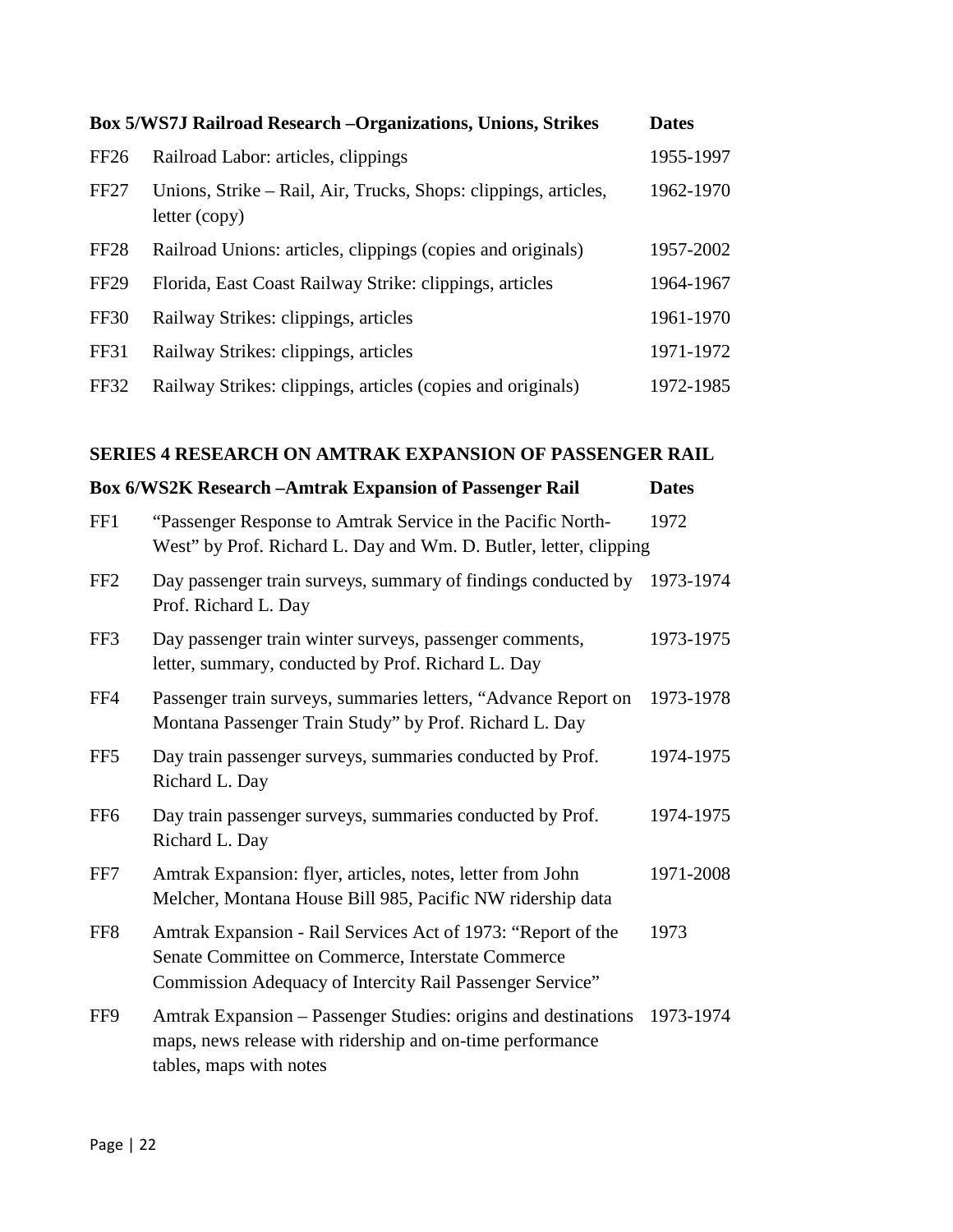|                  | <b>Box 6/WS2K Research -Amtrak Expansion of Passenger Rail</b>                                                                                                                                                                                             | <b>Dates</b>  |
|------------------|------------------------------------------------------------------------------------------------------------------------------------------------------------------------------------------------------------------------------------------------------------|---------------|
| <b>FF10</b>      | Amtrak Expansion: brochure, report, clippings, newsletter,<br>letters to and from congressmen, Congressional Record                                                                                                                                        | 1974-2003     |
| FF11             | Amtrak Expansion: H.R. 3996 An Act to amend the Rail<br>Passenger Service Act to Extend the Authorization of<br>Appropriations for Amtrak for Three Additional Years (2 copies)                                                                            | Aug. 2, 1979  |
| FF12             | Amtrak Expansion: clippings (copies and originals), Senate Bill<br>No. 665 (copy)                                                                                                                                                                          | 1979-2001     |
| FF13             | Amtrak Expansion: articles, clippings (copies and originals)                                                                                                                                                                                               | 1980-2004     |
| <b>FF14</b>      | Amtrak Expansion: articles, clippings (copies and originals),<br>notes                                                                                                                                                                                     | 1982-1997     |
| FF <sub>15</sub> | Amtrak Expansion: articles, clippings (copies and originals),<br>notes                                                                                                                                                                                     | 1988-2001     |
| FF16             | Amtrak Expansion: articles, clippings (copies and originals),<br>notes                                                                                                                                                                                     | 1992-2003     |
| FF17             | Amtrak Expansion: articles, clippings (copies and originals),<br>letters to senators and governors                                                                                                                                                         | 1997-2000     |
| <b>FF18</b>      | Amtrak Expansion: articles, clippings (copies and originals),                                                                                                                                                                                              | 1997-2009     |
| <b>FF19</b>      | Amtrak Expansion: notes, map (copy)                                                                                                                                                                                                                        | ca. 2000      |
| <b>FF20</b>      | Amtrak Expansion: "2000 Montana State Rail Plan Update"<br>draft report to Montana Dept. of Transportation                                                                                                                                                 | Oct. 30, 2000 |
| FF <sub>21</sub> | Amtrak Expansion: notes, articles, maps with notes, newsletter<br>pages (copies)                                                                                                                                                                           | 2000-2007     |
| <b>FF22</b>      | Amtrak Expansion: articles, letter from Thomas L. Judge<br>(former MT governor), "Departure Delayed: How the Eisenhower<br>Administration Stalled the American Air travel Buildup and What<br>Passenger Train Advocates Can Learn From It" by James Coston | 2001-2003     |
| FF <sub>23</sub> | Amtrak Expansion: McGee's notes on current passenger rail info ca. 2006                                                                                                                                                                                    |               |
| <b>FF24</b>      | Amtrak Expansion: McGee's notes                                                                                                                                                                                                                            | ca. 2007      |
| FF <sub>25</sub> | Amtrak Expansion: Passenger Rail and Improvement Act of<br>2007 - Authorizes Appropriations for Amtrak FY 2007-2012, S294                                                                                                                                  | 2007          |
| FF <sub>26</sub> | Amtrak Expansion: letter to Senator John Tester, Acts of<br>Congress Affecting Blackfeet Reservation, Passenger Rail<br>Investment and Improvement Act of 2007                                                                                             | 2007-2011     |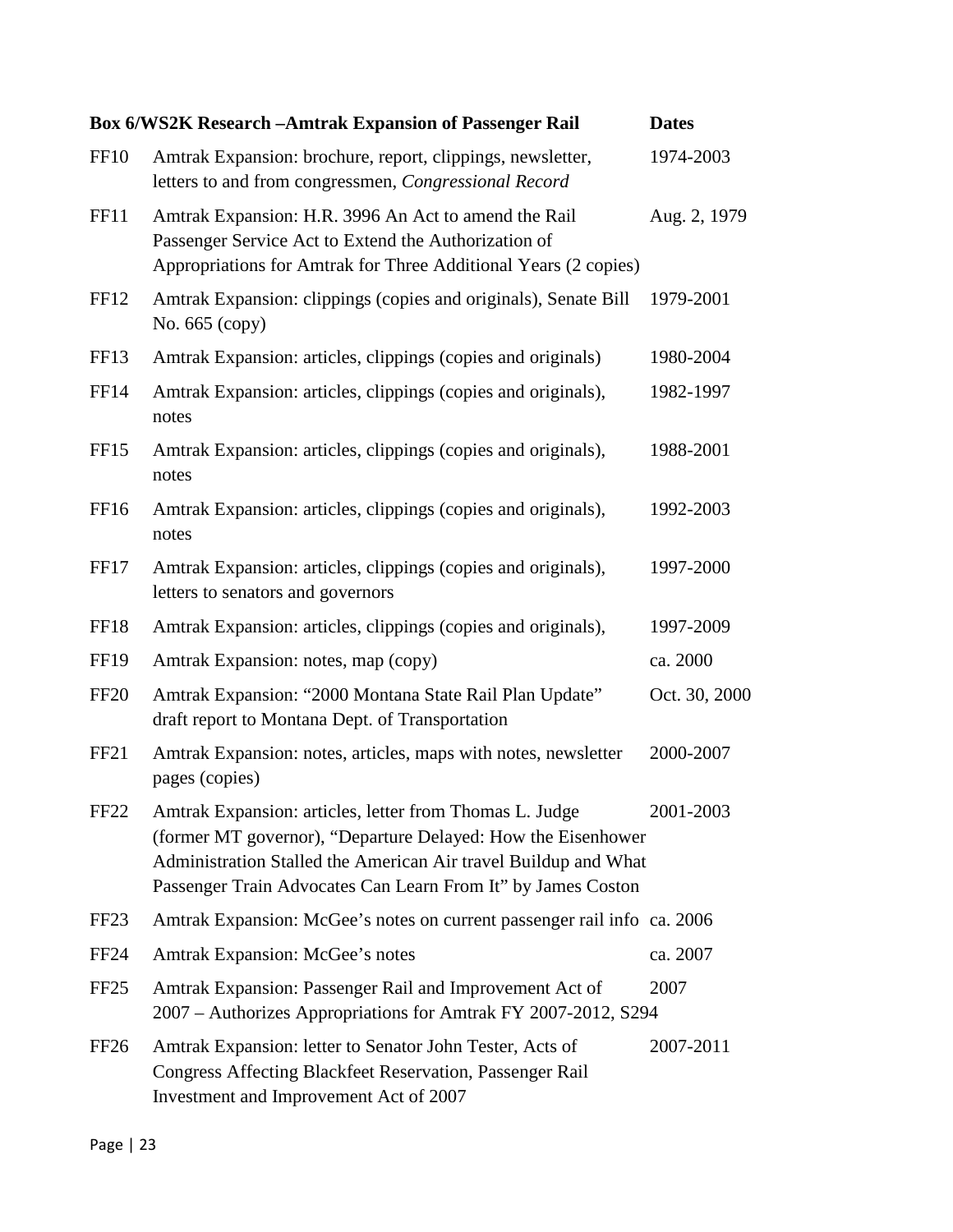|                  | <b>Box 6/WS2K Research -Amtrak Expansion of Passenger Rail</b>                                                                                                                                             | <b>Dates</b>           |
|------------------|------------------------------------------------------------------------------------------------------------------------------------------------------------------------------------------------------------|------------------------|
| FF <sub>27</sub> | Amtrak Expansion: passenger rail in Montana meeting includes<br>Senator John Tester, Warren McGee color photos (Xerox copies)                                                                              | ca. 2005-2009 (copies) |
| FF <sub>28</sub> | Amtrak Expansion: "Concept of Operations, a Yellowstone-<br>Teton Regional Transportation System" report, articles, letter,<br>plan for Lolo transfer station                                              | 2008                   |
| FF <sub>29</sub> | Amtrak Expansion: letter, list of National Association of<br>Railroad Passengers members, notes                                                                                                            | ca. 2008               |
| FF30             | Amtrak Expansion: passenger train proposal southern route<br>Montana, letter to Tom Walsch, President Montana Rail Link,<br>map with proposed route highlighted                                            | 2009                   |
| <b>FF31</b>      | Amtrak Expansion: names with phone numbers, membership<br>renewal notice                                                                                                                                   | ca. 2009               |
| <b>FF32</b>      | American Public Transit Association: task force final report<br>summary                                                                                                                                    | 2000                   |
| FF33             | Minnesota Association of Railroad Passengers: newsletter, letter                                                                                                                                           | 1978                   |
| FF34             | Montana Wyoming Association of Railroad Passengers: Denver<br>to Spokane notebook part 1: brochure, clippings, roster, notes,<br>email, Amtrak schedule                                                    | 2000-2003              |
| FF35             | Montana Wyoming Association of Railroad Passengers: Denver<br>to Spokane notebook part 2: clippings, notes, email, schedules,<br>letters to and from Senator Max Baucus                                    | 1999-2001              |
| FF36             | Montana Wyoming Association of Railroad Passengers: Denver<br>to Spokane notebook part 3: articles, clippings, analysis, notes,<br>Names of members                                                        | 1990-2001              |
| FF37             | Montana Wyoming Association of Railroad Passengers: email,<br>letter, articles, copies of Northern Pacific documents                                                                                       | 1997-2001              |
| FF38             | Montana Wyoming Association of Railroad Passengers: articles<br>of incorporation, clippings, letters to senators and governors, notes,<br>Montana State Rail Plan, update to House Bill No. 378 and HJ0003 | 1998-2002              |
| <b>FF39</b>      | Montana Wyoming Association of Railroad Passengers: letter,                                                                                                                                                | 2000                   |
|                  | Montana Newspaper Association: guide (copy), brochure                                                                                                                                                      |                        |
| <b>FF40</b>      | Montana Wyoming Association of Railroad Passengers: notes,<br>newsletters, articles, clippings, letters                                                                                                    | 2000-2001              |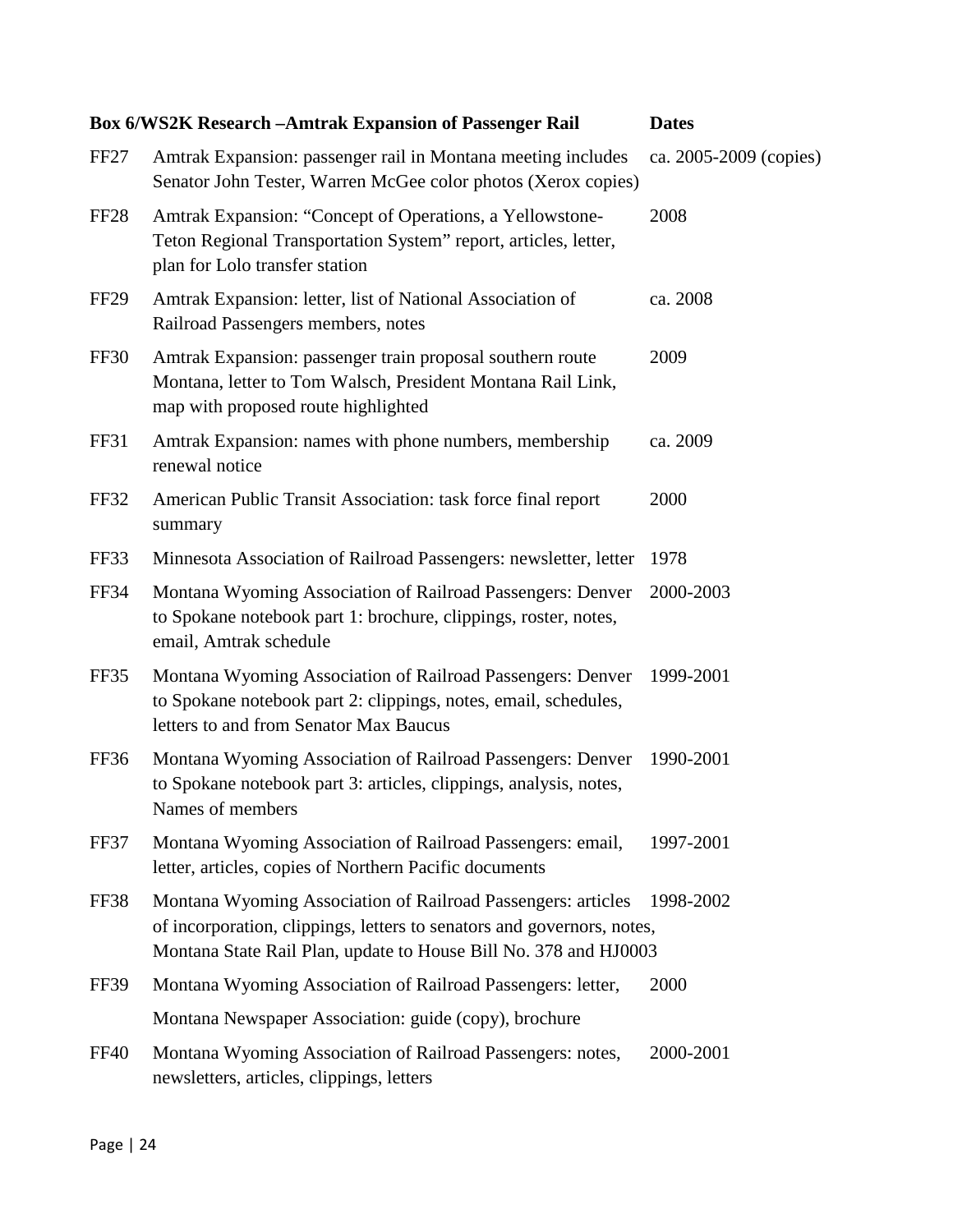|                 | <b>Box 6/WS2K Research -Amtrak Expansion of Passenger Rail</b>                                                                                                                                                                             | <b>Dates</b>  |
|-----------------|--------------------------------------------------------------------------------------------------------------------------------------------------------------------------------------------------------------------------------------------|---------------|
| FF41            | Montana Wyoming Association of Railroad Passengers: notes,<br>newsletters, email, articles, clippings (copies and originals), letters                                                                                                      | 2000-2001     |
| FF42            | Montana Wyoming Association of Railroad Passengers: notes,<br>articles, clippings (copies), letter from Senator Max Baucus,<br>Montana's 75 <sup>th</sup> Legislature roster                                                               | 2000-2001     |
| FF43            | Montana Wyoming Association of Railroad Passengers: letters,<br>clippings (copies), letters, 2000 Montana State Rail Plan Update<br>(draft), Livingston City Commission Resolution No. 3135, letter<br>from Senator Conrad Burns, calendar | 2000-2001     |
|                 | <b>Box 7/WS3K Research -Amtrak Expansion of Passenger Rail</b>                                                                                                                                                                             | <b>Dates</b>  |
| FF1             | Montana Wyoming Association of Railroad Passengers: letters,<br>newsletters, articles and clippings (copies and originals), email                                                                                                          | 2000-2001     |
| FF <sub>2</sub> | Montana Wyoming Association of Railroad Passengers: letters,<br>pamphlet, articles, signed petitions, notes, letter from Senator<br>Conrad Burns, House Joint Resolution #3, email                                                         | 2000-2002     |
| FF3             | Montana Wyoming Association of Railroad Passengers: letters<br>clippings, articles, conference brochure, proposed train schedule<br>Denver to Spokane, train schedule                                                                      | 2000-2008     |
| FF4             | Montana Wyoming Association of Railroad Passengers: email,<br>agenda, High Speed Rail Act of 2001, Montana House Bill No.<br>378, notes                                                                                                    | 2001          |
| FF <sub>5</sub> | Montana Wyoming Association of Railroad Passengers: notes,<br>list of senators, emails, articles, letters, clippings (copies and<br>originals)                                                                                             | 2001-2002     |
| FF <sub>6</sub> | Montana Wyoming Association of Railroad Passengers:<br>newsletters                                                                                                                                                                         | ca. 2001-2002 |
| FF8             | Montana Wyoming Association of Railroad Passengers: memo<br>membership form, articles, Montana House Joint Resolution<br>No. 3 and No. 378, newsletter, clippings, notes, email                                                            | 2000-2013     |
| FF7             | Montana Wyoming Association of Railroad Passengers: letter,<br>signed petitions, notes, meeting notices, Montana Division rail<br>rules, description of routes, remarks by Art Poole (vice-president                                       | ca. 2001-2008 |

of National Association of Railroad Passengers)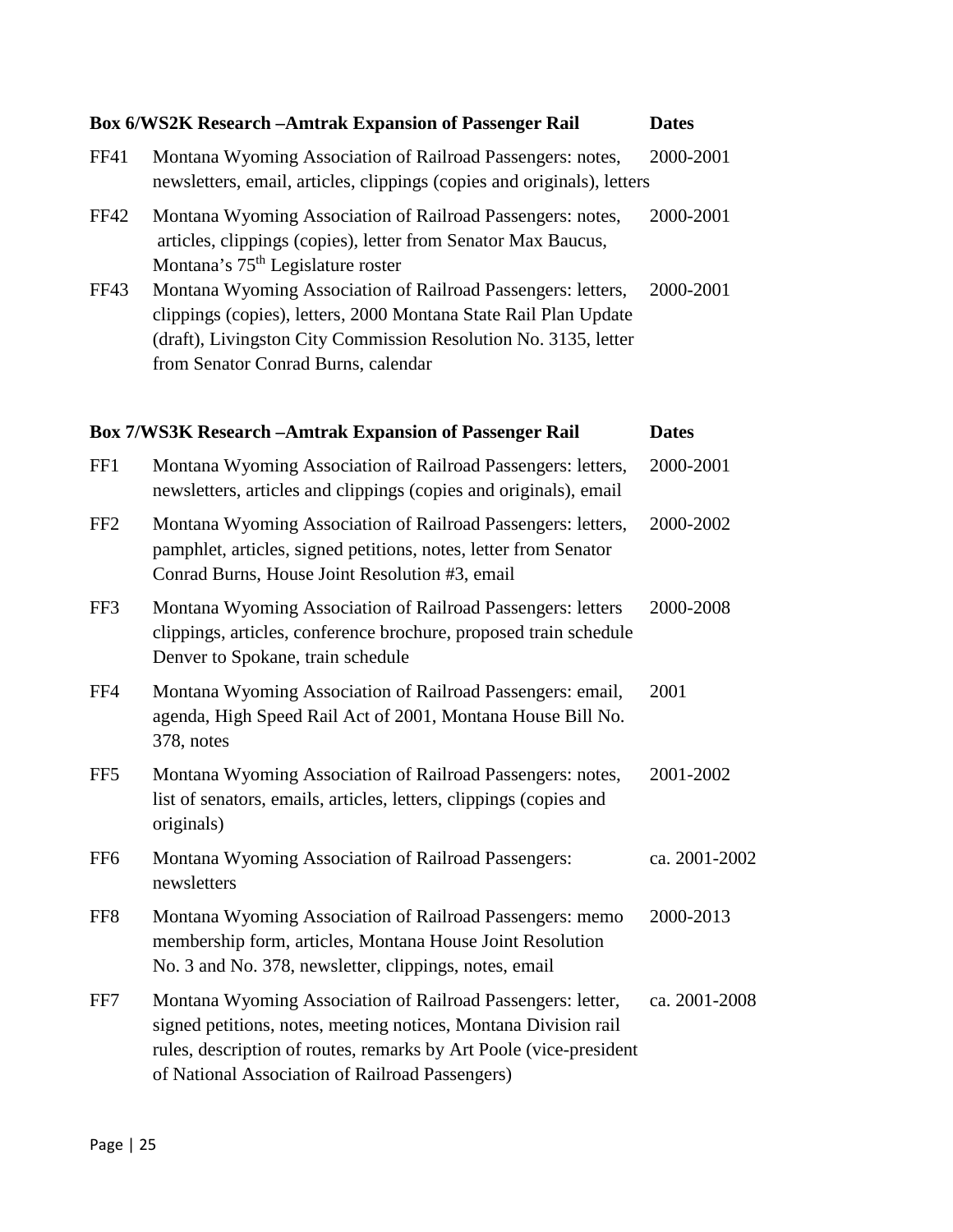|                  | <b>Box 7/WS3K Research -Amtrak Expansion of Passenger Rail</b>                                                                 | <b>Dates</b>    |
|------------------|--------------------------------------------------------------------------------------------------------------------------------|-----------------|
| FF9              | Montana Wyoming Association of Railroad Passengers: letters,<br>email, newsletter, articles (copies), notes, reports           | 2003            |
| <b>FF10</b>      | Montana Wyoming Association of Railroad Passengers: flyer                                                                      | 2004-2006       |
| <b>FF11</b>      | Montana Wyoming Association of Railroad Passengers: maps,<br>Bitterroot Rail Working Group meeting notes, reports              | ca. 2006-2007   |
| FF12             | National Association of Railroad Passengers: newsletter, flyers,<br>letters                                                    | 1976-2007       |
| FF13             | National Association of Railroad Passengers: newsletters, letters                                                              | 1998-2002       |
| FF14             | National Association of Railroad Passengers: newsletters, letters, 2002-2014<br>flyer, memo                                    |                 |
| FF15             | Oregon Association of Railroad Passengers: newsletters                                                                         | 1979, 1991-2001 |
| FF16             | Washington Association of Railroad Passengers (notebook part<br>1): newsletters, clippings, letters                            | 1994-1998       |
| FF17             | Washington Association of Railroad Passengers (notebook part<br>2): newsletters, letters, plans for new Spokane Depot          | 1976-1994       |
| FF18             | Washington Association of Railroad Passengers: newsletters,<br>letters                                                         | 1999-2003       |
| <b>FF19</b>      | Washington Association of Railroad Passengers: newsletters                                                                     | 2003-2014       |
| <b>FF20</b>      | Northwestern Rail Corridor: newsletters, brochure, project update 1994-2009                                                    |                 |
| FF <sub>21</sub> | West Coast Passenger Rail Advocates: agenda, reports, email,<br>meeting minutes, clippings and articles (originals and copies) | 1998-2013       |

#### **SERIES 5 HISTORICAL RAILROAD EVENTS AND ORGANIZATIONS**

|                  | <b>Box 7/WS3K Historical Railroad Events</b>                                                                                   | <b>Dates</b> |
|------------------|--------------------------------------------------------------------------------------------------------------------------------|--------------|
| FF <sub>22</sub> | American Freedom Train: pamphlet, clippings, news release,<br>map, promotional photos, stickers, article, brochures            | 1973-1975    |
| FF <sub>23</sub> | Last Spike Centennial: brochures, events schedule, notes, article, August 1983<br>letter, newsletter, commemorative order form |              |
| <b>FF24</b>      | Last Spike Centennial: articles, clippings, committee outline and 1983<br>budget, letters, newsletter (copy)                   |              |
| FF <sub>25</sub> | Montana Centennial Train Trip: train schedule, clippings                                                                       | 1964-1989    |
| FF26             | Golden Spike Celebration: clippings, program, brochure                                                                         | May 1994     |
|                  |                                                                                                                                |              |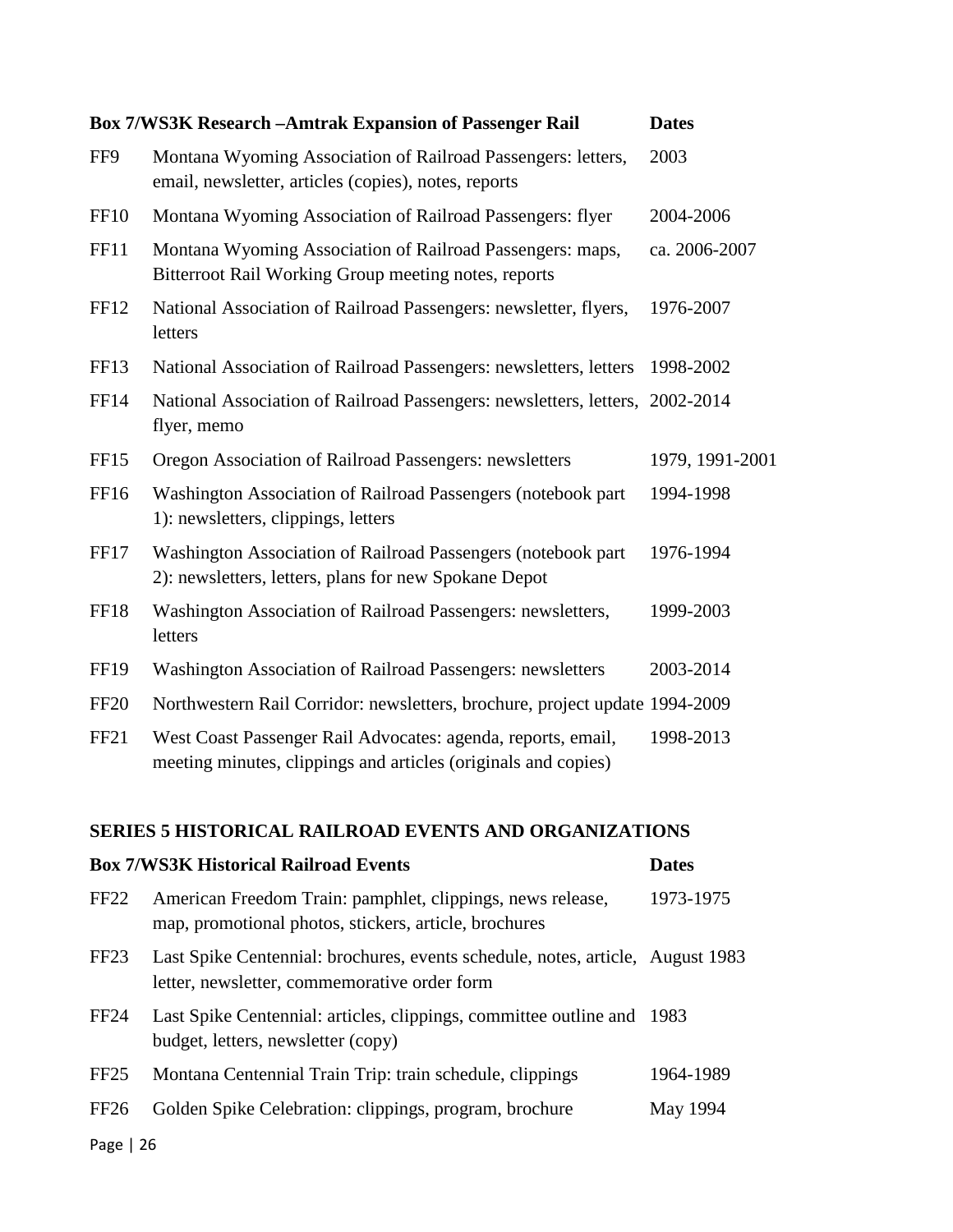|                  | <b>Box 7/WS3K Railroad Historical Organizations</b>                                                                                                                                            | <b>Dates</b>  |
|------------------|------------------------------------------------------------------------------------------------------------------------------------------------------------------------------------------------|---------------|
| <b>FF27</b>      | Great Northern Railway Historical Society: annual convention<br>registration form, reference sheets, "GNRHS Modelers Pages"<br>newsletter                                                      | 1993-2002     |
| FF <sub>28</sub> | Inland Empire Railway Historical Society: report, clipping<br>(copy), newsletter                                                                                                               | 1981-2001     |
| FF <sub>29</sub> | Milwaukee Road Historical Association, Milwaukee Road Rail<br>Fans Association: annual meeting program, newsletter, application                                                                | 1985-1996     |
| FF30             | National Railroad Historical Society – Convention, Denver, CO: 1982<br>letters, flyers, newsletters, schedule, postcards, tickets, maps,<br>convention program                                 |               |
| FF31             | National Railroad Historical Society - Convention, Denver, CO:<br>maps, flyers, brochures, rail excursion schedule, event tickets,<br>"Colorado Rail Cyclopedia" by Michael A. Rowe, clippings | 1982          |
| <b>FF32</b>      | National Railway Historical Society: conference program, letters, 1982-1988<br>newsletters, brochures, application                                                                             |               |
| FF33             | National Railway Historical Society - Convention: flyers,<br>conference program, souvenir booklet, brochures, train schedule                                                                   | 1989          |
| FF34             | National Railway Historical Society – Convention: tickets,<br>postcards, train schedule, train order forms, newsletters                                                                        | 1989          |
| FF35             | Northern Pacific Railway Historical Association: letters, flyers<br>convention handouts, bylaws, membership info, program                                                                      | 1993-1995     |
| FF36             | Northern Pacific Railway Historical Association: brochures,<br>convention schedule, rail excursion rules and tips, clippings<br>application                                                    | 1996-1997     |
| FF37             | Northern Pacific Railway Historical Association: "The Tell<br>Tale" e-newsletter                                                                                                               | 1997          |
| FF38             | Northern Pacific Railway Historical Association: flyers, notes,<br>convention handouts, "Montana and the Railroads", articles,<br>memorabilia order form, letters, map                         | ca. 1999-2006 |
| <b>FF39</b>      | Northwest Locomotive Preservation Association: newsletter,<br>brochure                                                                                                                         | ca. 1990      |
| <b>FF40</b>      | Pacific Northwest Chapter of National Railway Historical<br>Society: "The Trainmaster" newsletters                                                                                             | 1993-1997     |
| FF41             | Pacific Railway Society: "Wheel Clicks" newsletter                                                                                                                                             |               |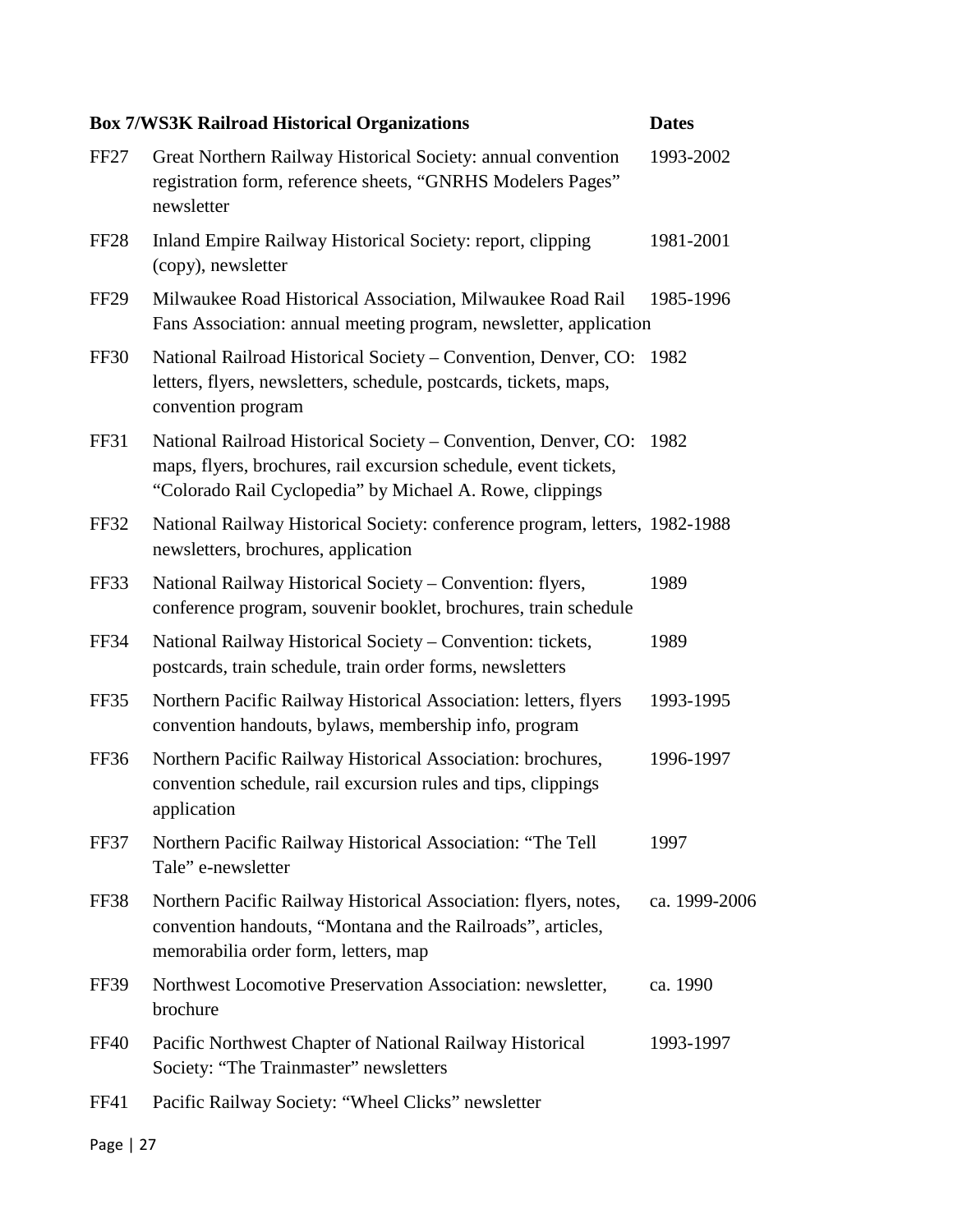|                  | <b>Box 7/WS3K Railroad Historical Organizations</b>                                                                                            | <b>Dates</b>             |
|------------------|------------------------------------------------------------------------------------------------------------------------------------------------|--------------------------|
| <b>FF42</b>      | Puget Sound Railway Historical Association: "The Sounder"<br>newsletters, clipping (copy)                                                      | 1985, 1998               |
|                  | <b>Box 8/WS5K Railroad Historical Organizations</b>                                                                                            | <b>Dates</b>             |
| FF1              | Railway and Locomotive Historical Society Inc.: membership<br>form                                                                             | not dated                |
| FF <sub>2</sub>  | Railway Club of North America: membership form                                                                                                 | ca. 1980s                |
| FF3              | Rocky Mountain Railroad Club: brochures, flyers, convention<br>handouts, newsletter, museum catalog, clippings                                 | 1977-1978                |
| FF4              | Western Minnesota Steam Threshers Reunion Inc.: newsletters,<br>registration forms, flyers                                                     | 1987-1996                |
|                  | <b>Box 8/WS5K Railroad History Collectors, Enthusiasts, Events, Fairs</b>                                                                      | <b>Dates</b>             |
| FF <sub>5</sub>  | Books, Magazines, Recordings on Railroads: clippings, flyers,<br>brochures, catalogs                                                           | ca. 1981-2008            |
| FF <sub>6</sub>  | Model Railroaders: clippings, articles (originals and copies),<br>newsletters, letters, catalogs                                               | 1961-2003                |
| FF7              | Private Railcars: article, clippings                                                                                                           | 1976-1998                |
| FF8              | Railroaders, Railroad Enthusiasts: clippings, articles, poems,<br>brochures, letter                                                            | ca. 1973-1998, not dated |
| FF9              | Montana Rail Fairs, events: newsletters, flyers, letters, clippings                                                                            | 1981-1996                |
| <b>FF10</b>      | Railroad Fairs, Conferences, Exhibits: flyers, brochures,<br>clippings                                                                         | 1948-1996                |
| FF11             | Railroad Films: clipping, catalog, letter, news release                                                                                        | ca. 1974-1991            |
| FF12             | Railroad Memorabilia: catalogs, article (copy), menu                                                                                           | 1978-1999                |
| FF13             | Railroad Museums: brochures, booklet, newsletters, flyers, letter, ca. 1961-1999<br>clippings (copies and originals), membership card, receipt |                          |
|                  | FF13A Railroad Museums - Northern Pacific Depot Museum: clippings, 1989-1999<br>letters, pamphlets, newsletter pages, notes                    |                          |
| FF <sub>14</sub> | Railroad Stations Depots and Restorations: brochures, clippings<br>and articles (copies and originals)                                         | ca. 1983-1997            |
| FF <sub>15</sub> | Rails to Trails: clippings                                                                                                                     | 1986-1988                |
| Page   28        |                                                                                                                                                |                          |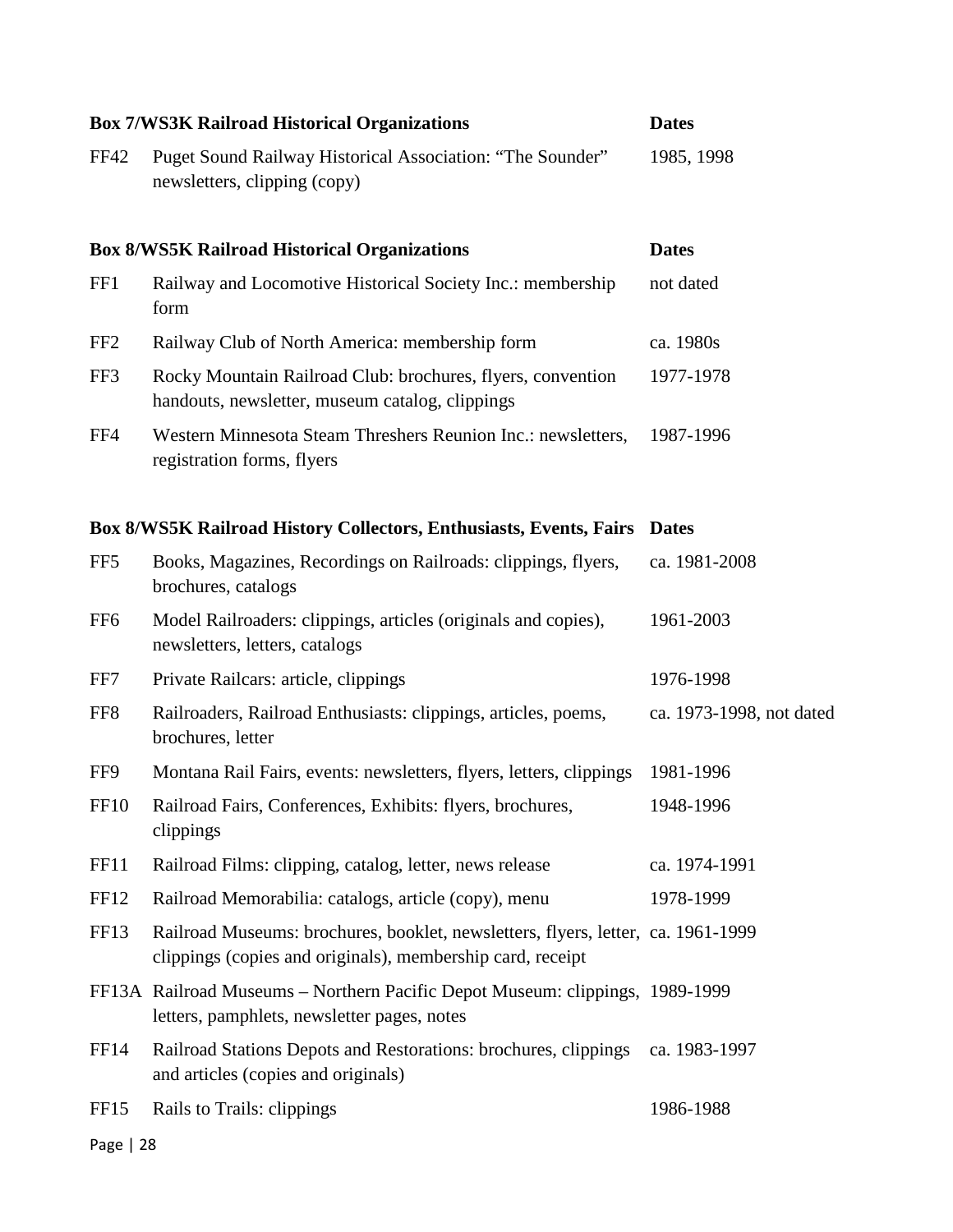|                  | Box 8/WS5K Railroad History Collectors, Enthusiasts, Events, Fairs Dates                                                         |                        |
|------------------|----------------------------------------------------------------------------------------------------------------------------------|------------------------|
| FF <sub>16</sub> | Retired Steam Locomotives on Display in U.S.: list                                                                               | August 1964            |
| FF17             | Steam Train Expos and Train Rides: letter, brochure, article and<br>clippings (copies and originals)                             | 1962-2004              |
| FF18             | Streetcars: brochures, clippings                                                                                                 | 1982-1985              |
| <b>FF19</b>      | Train Illustrations on Christmas Cards: order form, examples                                                                     | ca. 1999-2003          |
| FF <sub>20</sub> | Train illustrations and prints by Bill Wilkerson (copies)                                                                        | ca. 1956-1992 (copies) |
| FF <sub>21</sub> | Train restoration: clippings, magazine, brochures, flyers                                                                        | 1957-1998              |
|                  | FF21A Union Station Depot: clippings (copies and originals), brochures, 1984-1995<br>invitation, program                         |                        |
| FF <sub>22</sub> | Vintage Railcars: clippings (copies and originals)                                                                               | 1984-1994              |
|                  | FF22A Warren McGee Photo Collection: list of names and bios on<br>people mentioned in collection (1982.425), clipping (2017.060) | not dated, 2007        |

#### **SERIES 6 RAILROAD EXCURSIONS AND TOURS**

|                  | <b>Box 8/WS5K Railroad Excursions and Tours</b>                                                                                   | <b>Dates</b> |
|------------------|-----------------------------------------------------------------------------------------------------------------------------------|--------------|
| FF <sub>23</sub> | "Whistle Talk", glossary of railroad slang (3 copies)                                                                             | not dated    |
| <b>FF24</b>      | Montana Rockies rail tours: brochures, schedules, clippings                                                                       | 1996-2001    |
| FF <sub>25</sub> | Montana Rockies rail tours: brochures, schedules, clippings                                                                       | 2002-2004    |
| <b>FF26</b>      | Rail excursions: brochures, flyers, email, clippings (copies and<br>originals), itineraries                                       | 1955-1999    |
| FF <sub>27</sub> | Rail excursions: brochures, guides, clippings                                                                                     | 2000-2009    |
| <b>FF28</b>      | The 4449 Steam Excursion Birmingham to Portland: flyers,<br>articles, itineraries, manifest, clippings, letters                   | 1975-1977    |
| FF <sub>29</sub> | The 4449 Steam Excursion Birmingham to Portland: boarding<br>passes, receipts, maps, schedules, timetables, letters, brochures    | 1977         |
| FF30             | The 4449 Steam Excursion Birmingham to Portland: brochures,<br>survey, clippings, timetables, maps                                | 1977         |
| FF31             | The 4449 Steam Excursion Birmingham to Portland: brochures<br>schedule, clippings (copies and originals), Amtrak newsletter pages | 1977         |
| <b>FF32</b>      | The 4449 Steam Excursion Birmingham to Portland: brochures<br>clippings, postcards, menus, notes, letters, articles, magazines    | 1977-1978    |

#### **Box 8/WS5K Railroad History Collectors, Enthusiasts, Events, Fairs Dates**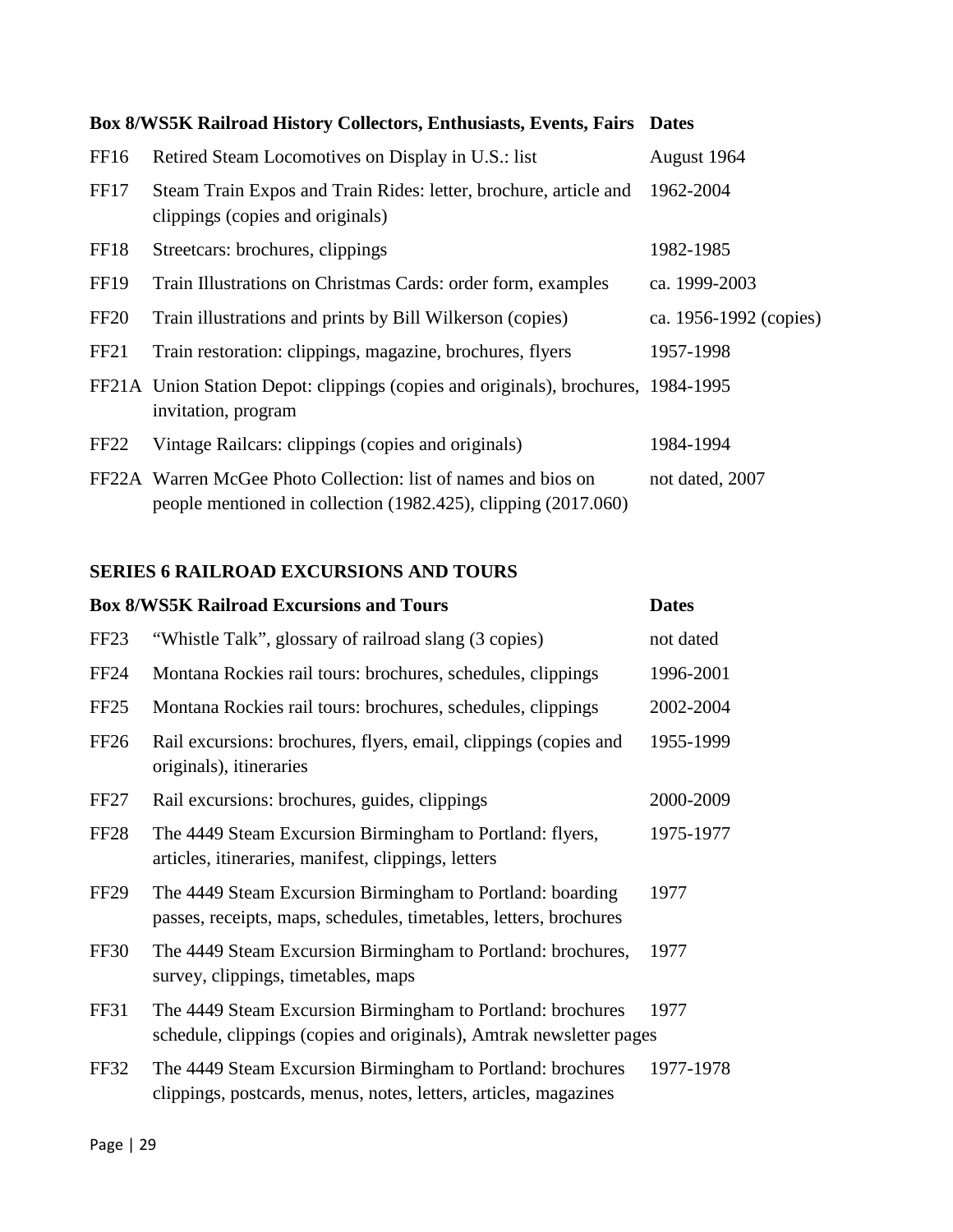|             | <b>Box 8/WS5K Railroad Excursions and Tours</b>                                                                                   | <b>Dates</b>    |
|-------------|-----------------------------------------------------------------------------------------------------------------------------------|-----------------|
| FF33        | Ozark trip: maps with notes, tour schedule, brochure                                                                              | 1976-1977       |
| FF34        | Ozark trip: thankyou cards, tentative room list and plans                                                                         | Oct. 5-18, 1977 |
| FF35        | Ozark trip: brochures, events schedule, tour info                                                                                 | Oct. 5-18, 1977 |
| FF36        | Ozark trip: maps, trip itinerary, brochures, articles                                                                             | Oct. 5-18, 1977 |
| FF37        | Ozark trip: brochures, maps, postcards                                                                                            | Oct. 5-18, 1977 |
| FF38        | Ozark trip: maps, brochures, visitor guide                                                                                        | Oct. 5-18, 1977 |
| <b>FF39</b> | Ozark trip: brochures, maps, tour info                                                                                            | Oct. 5-18, 1977 |
| <b>FF40</b> | Deschutes River Rail Excursion – Portland to Madras: letters,<br>boarding passes, excursion guide, clippings, telegram, articles  | Oct. 1981       |
| FF41        | White Pass and Yukon Route Alaska Rail: notes, pamphlet,<br>napkin, photos, conductor's report of passengers carried (blank)      | 1982            |
| FF42        | Steam Show 1982 – Steam Powered Excursion with Union<br>Pacific Challenger #3984: flyers, brochures, Amtrak schedule,<br>clipping | 1982            |

### **Box 9/WS6K Railroad Excursions and Tours Dates**

| FF1             | Southern Pacific 4449 – Portland to New Orleans: brochures,<br>itineraries, passenger information, articles, notes, World's Fair<br>information, maps, passenger instructions, hotel documents | May-June 1984 |
|-----------------|------------------------------------------------------------------------------------------------------------------------------------------------------------------------------------------------|---------------|
| FF <sub>2</sub> | Southern Pacific 4449 – Portland to New Orleans: World's Fair<br>information, napkins, brochures, hotel documents, maps,<br>clippings, coupons, employee quiz, poster                          | May-June 1984 |
| FF3             | Southern Pacific 4449 – Portland to New Orleans: ticket stubs,<br>brochures, flyers, clippings, boarding passes                                                                                | May-June 1984 |
| FF4             | Southern Pacific 4449 – Portland to New Orleans: maps, flyers,<br>letters, brochures, itinerary, receipts, tickets, timetable                                                                  | May-June 1984 |
| FF <sub>5</sub> | Southern Pacific 4449 – Portland to New Orleans: boarding<br>passes, clippings, brochures, Disney ticket stubs, letter                                                                         | May-June 1984 |
| FF <sub>6</sub> | Southern Pacific 4449 – Portland to New Orleans: boarding pass, May-June 1984<br>brochures, clippings, World's Fair coaster, train master schedule,<br>postcards                               |               |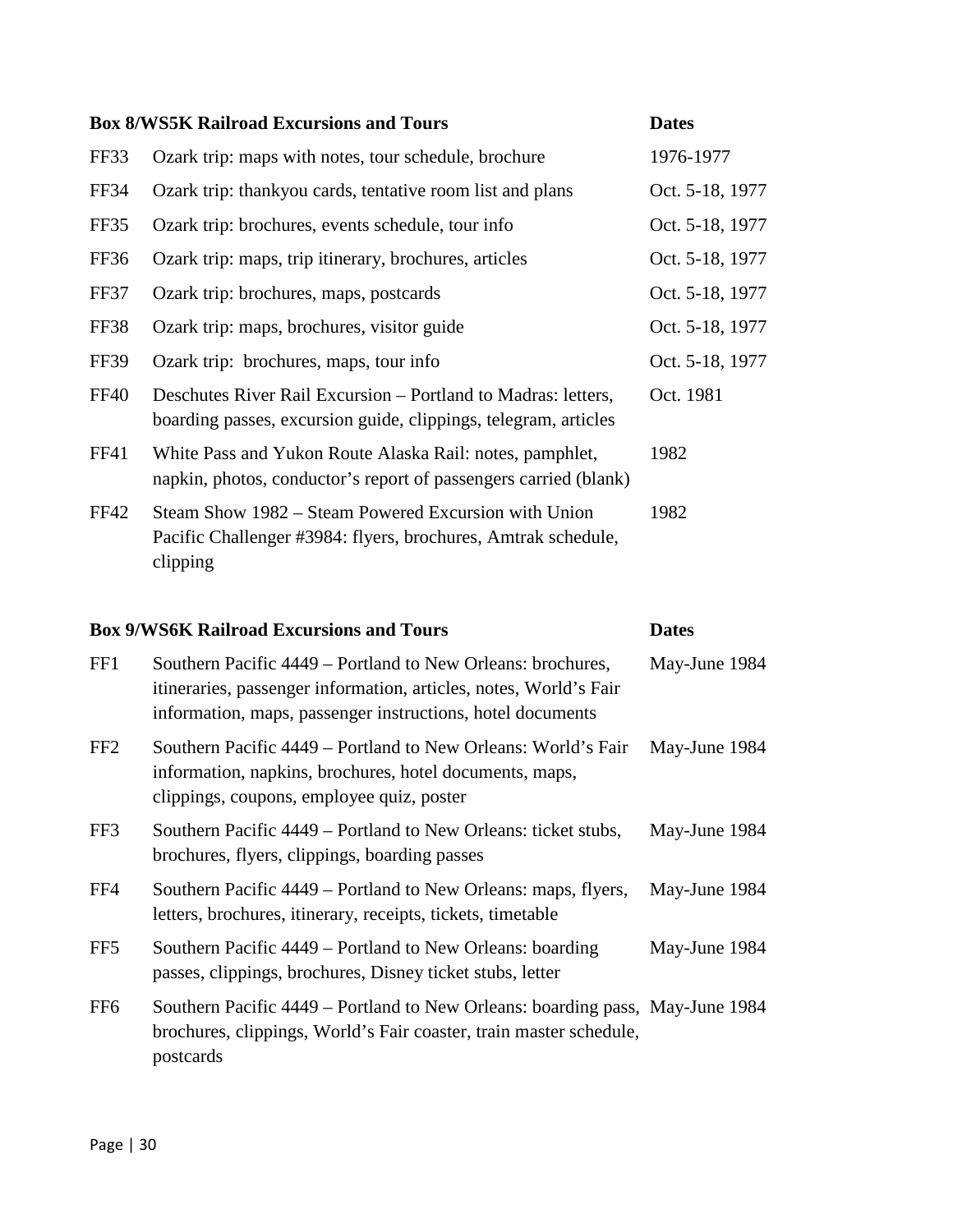#### **Box 9/WS6K Railroad Excursions and Tours Dates**

| FF7              | Southern Pacific 4449 – Portland to New Orleans: boarding pass, May- June 1984<br>clippings, brochures, World's Fair napkins                            |                |
|------------------|---------------------------------------------------------------------------------------------------------------------------------------------------------|----------------|
| FF <sub>8</sub>  | Southern Pacific 4449 - Portland to New Orleans: booklet, notes, May-June 1984<br>letters, timetable, schedule                                          |                |
| FF9              | Southern Pacific 4449 – Portland to New Orleans: brochures,<br>clippings, Amtrak timetable, postcards, newsletter                                       | May- June 1984 |
| <b>FF10</b>      | Southern Pacific 4449 – Portland to New Orleans: clippings,<br>brochures, newsletters, flyers                                                           | May-June 1984  |
| FF11             | Springtime in the Canadian Rockies Tour: timetable, brochures,<br>map, tour program and schedule, tickets                                               | June 1985      |
| FF <sub>12</sub> | Springtime in the Canadian Rockies Tour: brochures, travel<br>guides, train schedule, "Trackside Esquimalt and the Nanaimo<br>Railway" by Don MacLachan | June 1985      |
| FF13             | Springtime in the Canadian Rockies Tour: travel brochures,<br>Canadian tours guide                                                                      | June 1985      |
| FF <sub>14</sub> | Amtrak to the Mississippi Queen Tour: notes, tickets, clipping,<br>timetables, Amtrak schedules                                                         | Nov.-Dec. 1985 |
| FF <sub>15</sub> | Amtrak to the Mississippi Queen Tour: tickets, travel brochures, Nov.-Dec. 1985<br>Zephyr route guide, Amtrak brochures and guides                      |                |
| FF <sub>16</sub> | Amtrak to the Mississippi Queen Tour: route logs, train<br>schedules                                                                                    | Nov-Dec. 1985  |
| FF17             | Amtrak to the Mississippi Queen Tour: travel brochures, Delta<br>Queen tickets and itinerary, postcard                                                  | Nov.-Dec. 1985 |
| FF18             | Amtrak to the Mississippi Queen Tour: travel brochures,<br>receipts, postcards, napkins                                                                 | Nov-Dec. 1985  |
| <b>FF19</b>      | Steam Expo in Vancouver, Canada: brochures, tour information, May 1986<br>schedule, maps, clipping                                                      |                |
| FF <sub>20</sub> | Steam Expo in Vancouver, Canada: brochures, maps, train<br>schedules, tickets, train orders and clearance forms                                         | May 1986       |
|                  | FF21A Grand Fall Tour Amtrak to Delta Queen: tickets                                                                                                    | Aug. 1986      |
| FF <sub>21</sub> | Cascades – Deschutes Rail Adventure: tickets, boarding pass,<br>brochures, trip guide, flyers, postcards                                                | May 1987       |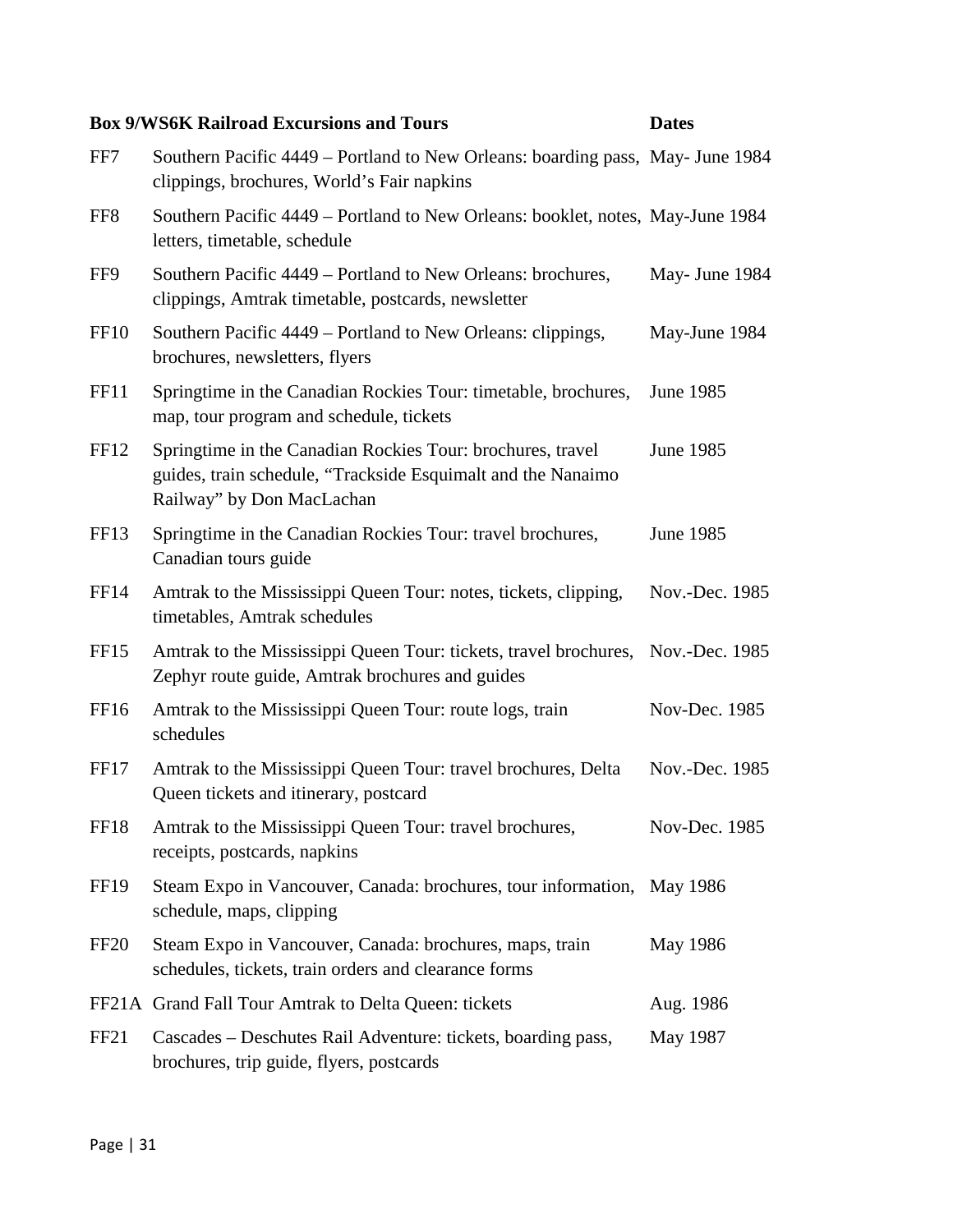|                  | <b>Box 9/WS6K Railroad Excursions and Tours</b>                                                                              | <b>Dates</b>          |
|------------------|------------------------------------------------------------------------------------------------------------------------------|-----------------------|
| <b>FF22</b>      | Cascades – Deschutes Rail Adventure: Amtrak magazine, trip<br>guide, flyers, postcard                                        | May 1987              |
| FF <sub>23</sub> | Canada's Wilderness Trains Tour: letters, tickets, itinerary,<br>brochures, maps, postcards                                  | Aug. 1987             |
| <b>FF24</b>      | Canada's Wilderness Trains Tour: brochures, flyers, tickets,<br>train tours schedule, postcards, newsletter, guide, maps     | Aug. 1987             |
| FF <sub>25</sub> | Churchill Tour – Delta Queen, St. Louis to St. Paul: receipts,<br>tour schedule, brochures, train schedule, steamboat guide  | <b>July-Aug. 1988</b> |
| FF <sub>26</sub> | Churchill Tour – Delta Queen, St. Louis to St. Paul: brochures,<br>tour schedule, map, Empire Builder route guide            | <b>July-Aug. 1988</b> |
| FF <sub>27</sub> | Churchill Tour - Delta Queen, St. Louis to St. Paul: brochures,<br>flyers, map, steamboat schedule                           | July-Aug. 1988        |
| FF <sub>28</sub> | Churchill Tour – Delta Queen, St. Louis to St. Paul: brochures,<br>menu, steamboat daily schedule, map, travel certificate   | July-Aug. 1988        |
| <b>FF29</b>      | Churchill Tour – Delta Queen, St. Louis to St. Paul: brochures,<br>train schedule, clipping, tour schedule, map, newsletters | July-Aug. 1980        |
| <b>FF30</b>      | Great Canadian Steam Railway Excursion: brochures, letters,<br>itinerary, tickets, clippings                                 | Oct. 1988             |
| FF31             | Great Canadian Steam Railway Excursion: tour guide, notes,<br>brochures, map, postcard                                       | Oct. 1988             |
| FF32             | Great Canadian Steam Railway Excursion: brochures, clipping,<br>map, newsletter, letter                                      | Oct. 1988             |
| FF33             | Great Canadian Steam Railway Excursion: letters, article, tour<br>schedule, maps                                             | Oct. 1988             |
| FF34             | Copper Canyon/ Mexico by Rail Tour: tickets, receipts, map,<br>brochures, "Brief History of Texas Mexico Railway Company"    | April-May 1989        |
| FF35             | Copper Canyon/ Mexico by Rail Tour: Amtrak route guides,<br>schedule, receipts, invoice, train schedule, brochures           | April-May 1989        |
| FF36             | Copper Canyon/ Mexico by Rail Tour: letter, tour schedule,<br>clippings, brochures, maps                                     | April-May 1989        |
| FF37             | British Columbia Railway Tour: flyers, tour info, itinerary,<br>brochures, train schedules, invoice, letter, map with notes  | May 1990              |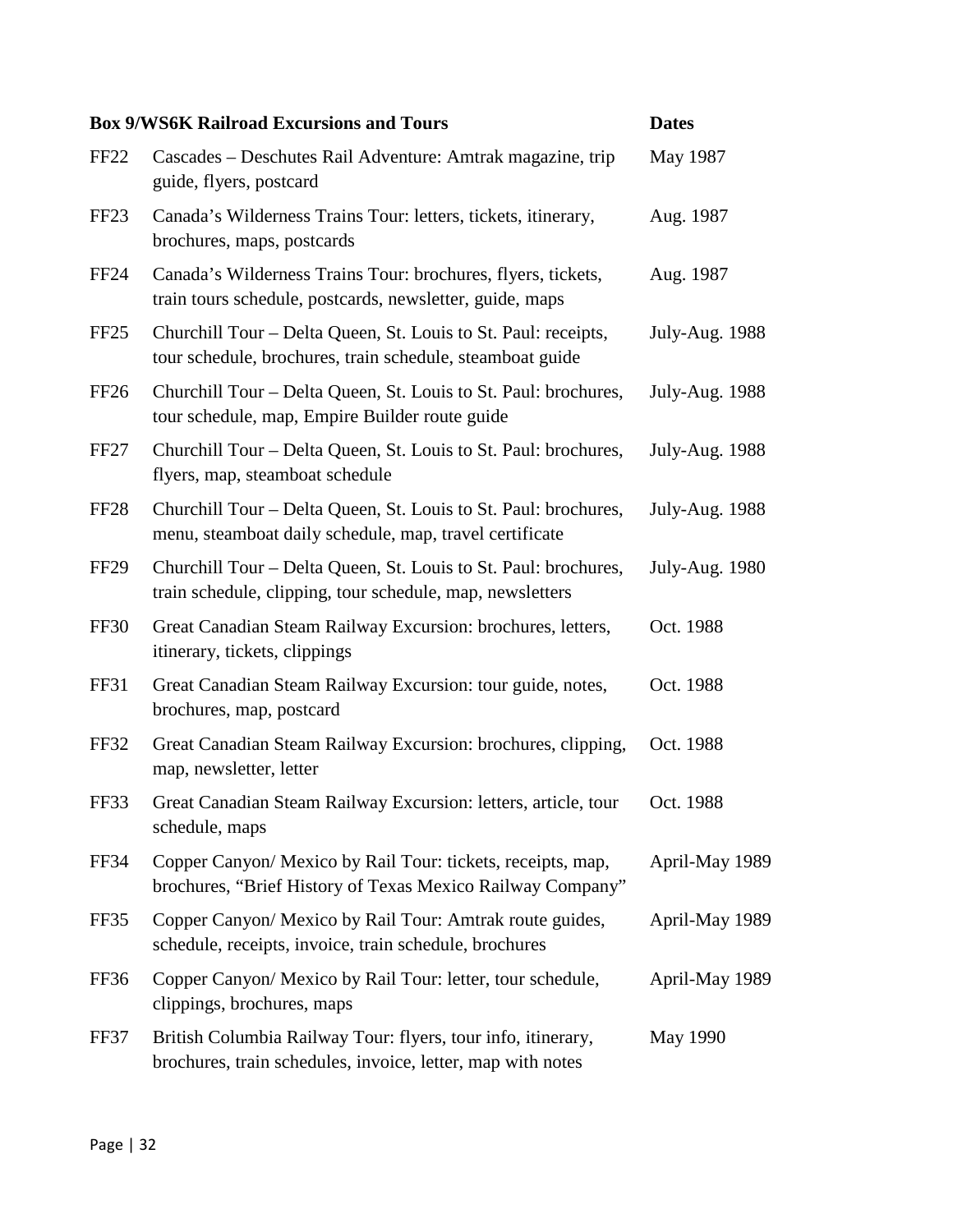|                  | <b>Box 9/WS6K Railroad Excursions and Tours</b>                                                                                                                                                          | <b>Dates</b> |
|------------------|----------------------------------------------------------------------------------------------------------------------------------------------------------------------------------------------------------|--------------|
| FF38             | British Columbia Railway Tour: brochures, itinerary, boarding<br>pass, poems, clippings, postcards                                                                                                       | May 1990     |
| <b>FF39</b>      | Spirit of Washington SteamFest 90 Rail Tour: notes, brochures,<br>receipt, itinerary, flyers, map, clippings                                                                                             | Oct. 1990    |
|                  | <b>Box 10/WS7K Railroad Excursions and Tours</b>                                                                                                                                                         | <b>Dates</b> |
| FF1              | Rail Fair Tour – Portland to Flagstaff: souvenir program,<br>receipts, passenger list, receipts, itinerary, clippings, photo, letters                                                                    | May 1991     |
| FF <sub>2</sub>  | Rail Fair Tour - Portland to Flagstaff: dining car menu, tickets,<br>brochure, postcards, article, timetable                                                                                             | May 1991     |
| FF3              | Rail Fair Tour - Portland to Flagstaff: timetable, brochures, map, May 1991<br>flyers, ticket stubs, guide, notes, clipping                                                                              |              |
| FF4              | Rail Fair Tour - Portland to Flagstaff: brochures, program, maps, May 1991<br>receipts, ticket stubs, flyers, timetables                                                                                 |              |
| FF <sub>5</sub>  | Rail Fair Tour - Portland to Flagstaff: flyers, brochures, post-<br>cards, pamphlets, map menu, timetables, room key, coupons                                                                            | May 1991     |
| FF <sub>6</sub>  | Rail Fair Tour-Portland to Flagstaff: brochures, flyers,<br>pamphlets, timetables, letters, newsletters                                                                                                  | May 1991     |
| FF7              | Oregon Trail Steam Special Tour: brochures, flyers, receipts,<br>clipping, ticket stub, tour description                                                                                                 | June 1993    |
| FF <sub>8</sub>  | Oregon Trail Steam Special Tour: itinerary, brochures, badges,<br>passenger manifest, clipping, ticket stubs, timetable                                                                                  | June 1993    |
| FF9              | Oregon Trail Steam Special Tour: booklet, brochures, leaflet, June 1993<br>flyers, ticket, travel guide, map                                                                                             |              |
| FF <sub>10</sub> | Westward to Promontory: schedules, tour guides, flyers,<br>clippings, brochures, maps, letters, boarding pass, rail travel<br>publication, receipts, Union Pacific radio frequency, tickets              | 1994         |
| FF11             | Westward to Promontory: passenger manifest, letters, flyers,<br>boarding pass, hotel documents, brochures, maps, newsletter                                                                              | 1994         |
| <b>FF12</b>      | Delta Queen, Arkansas River, Little Rock, Fort Smith and<br>Branson tour: postcards, boarding passes, memorabilia, calendars,<br>passenger manifest, correspondences, clippings timetables,<br>pamphlets | Sept. 1994   |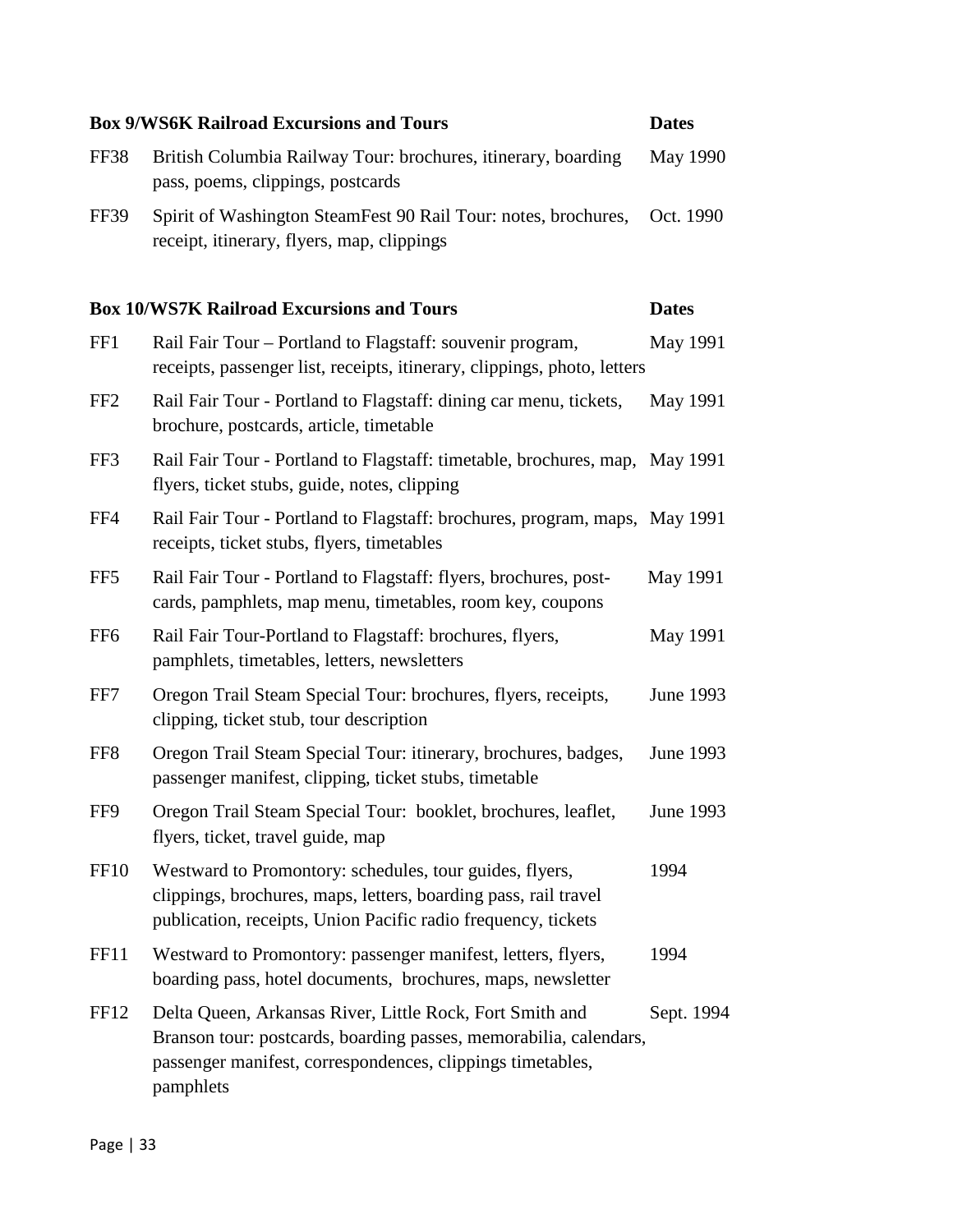|                  | <b>Box 10/WS7K Railroad Excursions and Tours</b>                                                                                                                                                | <b>Dates</b>    |
|------------------|-------------------------------------------------------------------------------------------------------------------------------------------------------------------------------------------------|-----------------|
| FF13             | Delta Queen, Arkansas River, Little Rock, Fort Smith and<br>Branson tour: brochures, questionnaire, maps, tickets, flyers,<br>mileage log                                                       | Sept. 1994      |
| FF14             | Delta Queen, Arkansas River, Little Rock, Fort Smith and<br>Branson tour: invitation, travel documents, itinerary, brochures<br>travel communications, maps                                     | Sept. 1994      |
| FF <sub>15</sub> | Delta Queen, Arkansas River, Little Rock, Fort Smith and<br>Branson tour: brochures, attraction information and maps,<br>accommodation information, rail periodical, postcard                   | Sept. 1994      |
| FF <sub>16</sub> | Delta Queen, Arkansas River, Little Rock, Fort Smith and<br>Branson tour: travel agency documents, accommodation<br>information, map, brochures, flyers                                         | Sept. 1994      |
| FF17             | Rock Springs, Portland, Bend, Spokane, Butte: maps, travel<br>information, receipts, rail publication, rail magazine, letters                                                                   | Sept.-Oct. 1995 |
| <b>FF18</b>      | Rock Springs, Portland, Bend, Spokane, Butte: travel agency<br>documents, boarding passes, timetable, maps, accommodation<br>information, calendar, phone list, receipts, itinerary, newsletter | Sept.-Oct. 1995 |
| FF <sub>19</sub> | Rock Springs, Portland, Bend, Spokane, Butte: tourist guides,<br>clipping, leaflets, brochures, maps                                                                                            | Sept.-Oct. 1995 |
| <b>FF20</b>      | Rock Springs, Portland, Bend, Spokane, Butte: trip guide,<br>railroad information, clipping, personal notes, ticket stub, map,<br>flyers, timetable, brochures                                  | Sept.-Oct. 1995 |
| FF <sub>21</sub> | British Columbia Railway Tour: postcards, passenger schedules,<br>travel agency documents, correspondence, brochures, flyers,<br>business cards                                                 | June 1996       |
| FF <sub>22</sub> | British Columbia Railway Tour: maps, brochure, passenger<br>manifest and instructions                                                                                                           | June 16, 1996   |
| FF <sub>23</sub> | British Columbia Railway Tour: map, travel agency documents,<br>correspondence, pamphlets, brochures, daily rail sheets                                                                         | June 16, 1996,  |
| <b>FF24</b>      | British Columbia Railway Tour: map, brochures, letters, wildlife June 16, 1996<br>information, pamphlets                                                                                        |                 |
| FF <sub>25</sub> | Stampede Pass Tour: brochures, ticket, trip guide, train schedule, June 1997<br>postcards, flyers                                                                                               |                 |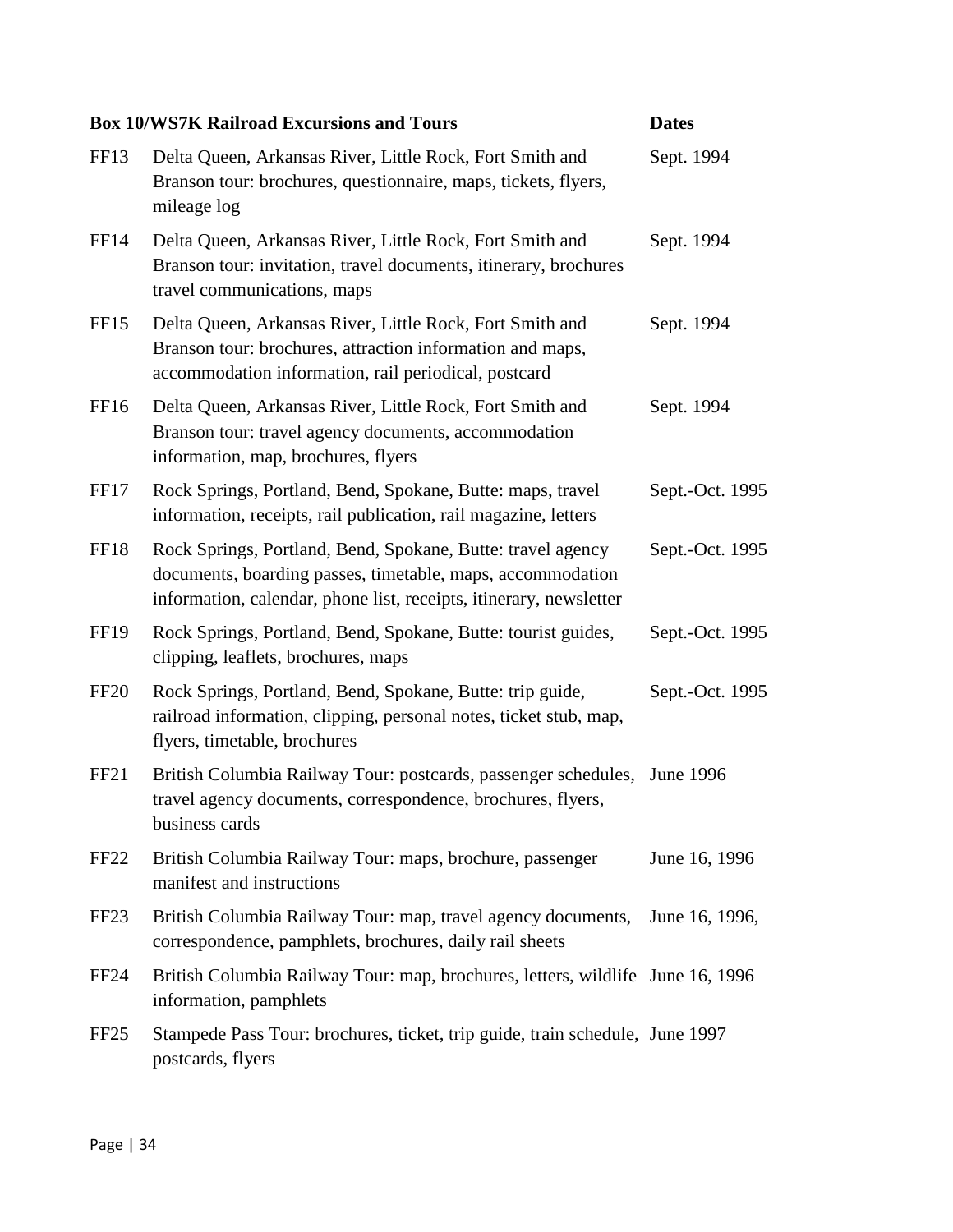|                  | <b>Box 10/WS7K Railroad Excursions and Tours</b>                                                                               | <b>Dates</b>          |
|------------------|--------------------------------------------------------------------------------------------------------------------------------|-----------------------|
| <b>FF26</b>      | Stampede Pass Tour: clippings (copies), letters, brochures, route<br>guide, timetables, receipts, articles                     | June 1997             |
| FF <sub>27</sub> | Montana by Steam Tour: tour guides, postcards, clippings,<br>brochures                                                         | Oct. 2002             |
| FF <sub>28</sub> | Montana by Steam Tour: ticket, article, program, guide, letter,<br>itinerary, brochures, postcards, travel documents, clipping | Oct. 2002             |
|                  | <b>SERIES 7 OVERSIZE</b>                                                                                                       |                       |
|                  | <b>Oversize Box 1 ES6F Railroad Research and Yellowstone</b>                                                                   | <b>Dates</b>          |
|                  | Scrapbook of clippings on railroads, railcars and Yellowstone<br>National Park includes photos, poems                          | ca. 1960s             |
|                  | <b>Oversize Box 1 ES6F Railroad Research</b>                                                                                   | <b>Dates</b>          |
|                  | Partial scrapbook of clippings on the Milwaukee Road and<br><b>Burlington Northern</b>                                         | 1980                  |
| FF1              | <i>Harper's Weekly</i> page on Northern Pacific Jubilee (2 copies)                                                             | Sept. 29, 1883 (copy) |
| FF1              | Miles City Star Silver Anniversary Edition page on North-<br>South Railroad (2 copies)                                         | not dated             |
| FF1              | List of stations, agents in Montana and Idaho (2 copies)                                                                       | ca. 1950-1960 (copy)  |
| FF1              | List of the Railroad Branches in Montana by Rufus L. Cone                                                                      | Sept. 11, 1995        |
| FF1              | "The Old Depot" illustration (2 copies)                                                                                        | $1982$ (copy)         |
| FF <sub>2</sub>  | Locomotive illustration by Fogg                                                                                                | not dated             |
| FF <sub>2</sub>  | Northern Pacific's Minnetonka locomotive: 3 illustrations by<br>Wilkerson                                                      | ca. 1983              |
| FF <sub>2</sub>  | Early engine illustration by Doris Whithorn                                                                                    | Aug. 1980             |
| FF <sub>2</sub>  | Union Station in Tacoma WA: illustration by Paul N. Norton                                                                     | Oct. 15, 1981         |
| FF <sub>2</sub>  | Milwaukee Roads Locomotives: 4 illustrations                                                                                   | not dated             |
| FF <sub>2</sub>  | <b>Steam Show poster</b>                                                                                                       | 1982                  |
| FF <sub>2</sub>  | Dinner-Dance Last Spike Centennial fundraising event poster                                                                    | 1983                  |
| FF <sub>2</sub>  | Milwaukee Railroad Historical Association poster (2)                                                                           | June 1990             |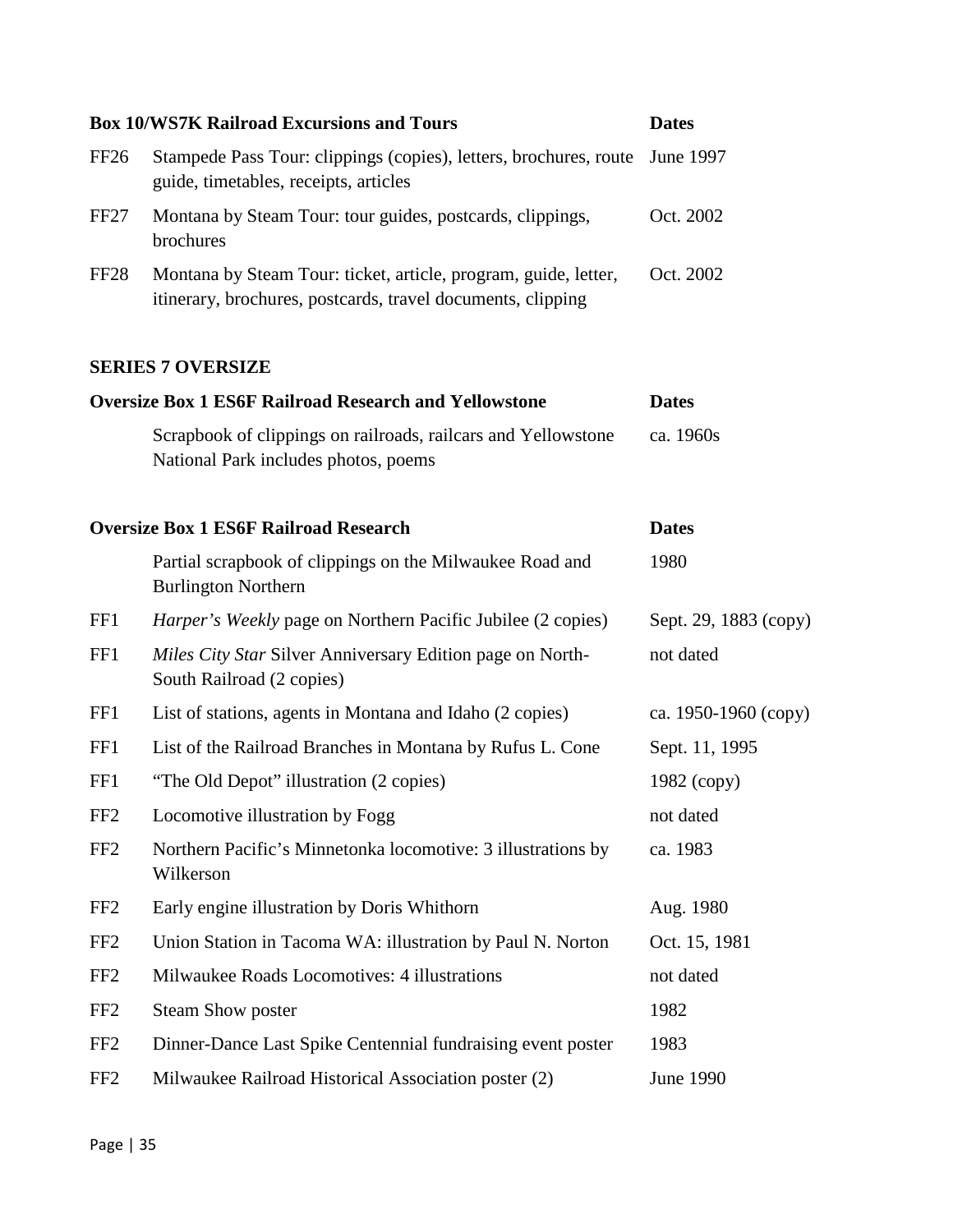|                 | <b>Oversize Box 1 ES6F Railroad Research</b>                                                                                               | <b>Dates</b>                   |
|-----------------|--------------------------------------------------------------------------------------------------------------------------------------------|--------------------------------|
| FF <sub>2</sub> | Northern Pacific Railway Historical Association poster (2)                                                                                 | <b>July 2000</b>               |
| FF3             | Northern Pacific Railway, Currier & Ives railroad illustrations<br>(3), Kaslo and Slocan train photos, Tacoma Central Railway<br>placemats | not dated                      |
|                 | Map Case 1 Drawer 6 Railroad Research Maps                                                                                                 | <b>Dates</b>                   |
| FF1             | Map of Fork and Cooke City Railway Co. (copy)                                                                                              | not dated                      |
| FF1             | Principle Transcontinental Lines plus Territories to be made<br>Available to Milwaukee through Opening of 11 Gateways                      | Aug. 1970                      |
| FF1             | Converse County map with hand-drawn line for projection of<br>New Burlington Northern Coal Line from Gillette WY                           | Oct. 18, 1977                  |
| FF1             | Hand-drawn map of Montana rail lines and towns with notes<br>Railroads of the Continental Unites States                                    | 1994-1995<br>1995              |
|                 | <b>Map Case 1 Drawer 6 Railroad Research</b>                                                                                               | <b>Dates</b>                   |
| FF1             | Cover page description of the mural created for the North<br>Pacific Bank by Paul Cislo                                                    | ca. 1987                       |
| FF1             | NAR logo                                                                                                                                   | not dated                      |
|                 | <b>Oversize FF1-2 ES3G Railroad Research</b>                                                                                               |                                |
|                 | OVFF1 Steam Locomotives, Railroad Fairs and Museums, Collecting<br>Memorabilia, Amtrak: newspaper articles                                 | 1948-1998                      |
|                 | OVFF2 Accidents, Railroad Companies, Ski Train, Milwaukee Road,<br>Burlington Northern, Freedom Train: newspapers and articles             | 1954-2006                      |
|                 | <b>SERIES 8 AUDIO VISUAL</b>                                                                                                               |                                |
|                 | <b>Box 1 DVD/Cassette Tapes Railroad Conferences/Lectures</b><br><b>Photo Archives Bookshelf 6</b>                                         | <b>Dates</b>                   |
|                 | DVD/Tape 1 Burlington Northern Central Board, Bozeman Trail,<br>National Geographic, McGee Recordings                                      | Oct. 7, 1978                   |
|                 | DVD/Tape 2 BN Presents Stage Coach to PEMA and Timberline<br>Camp and Indian Attack                                                        | July 23, 1976<br>Aug. 21, 1976 |
| Page   36       |                                                                                                                                            |                                |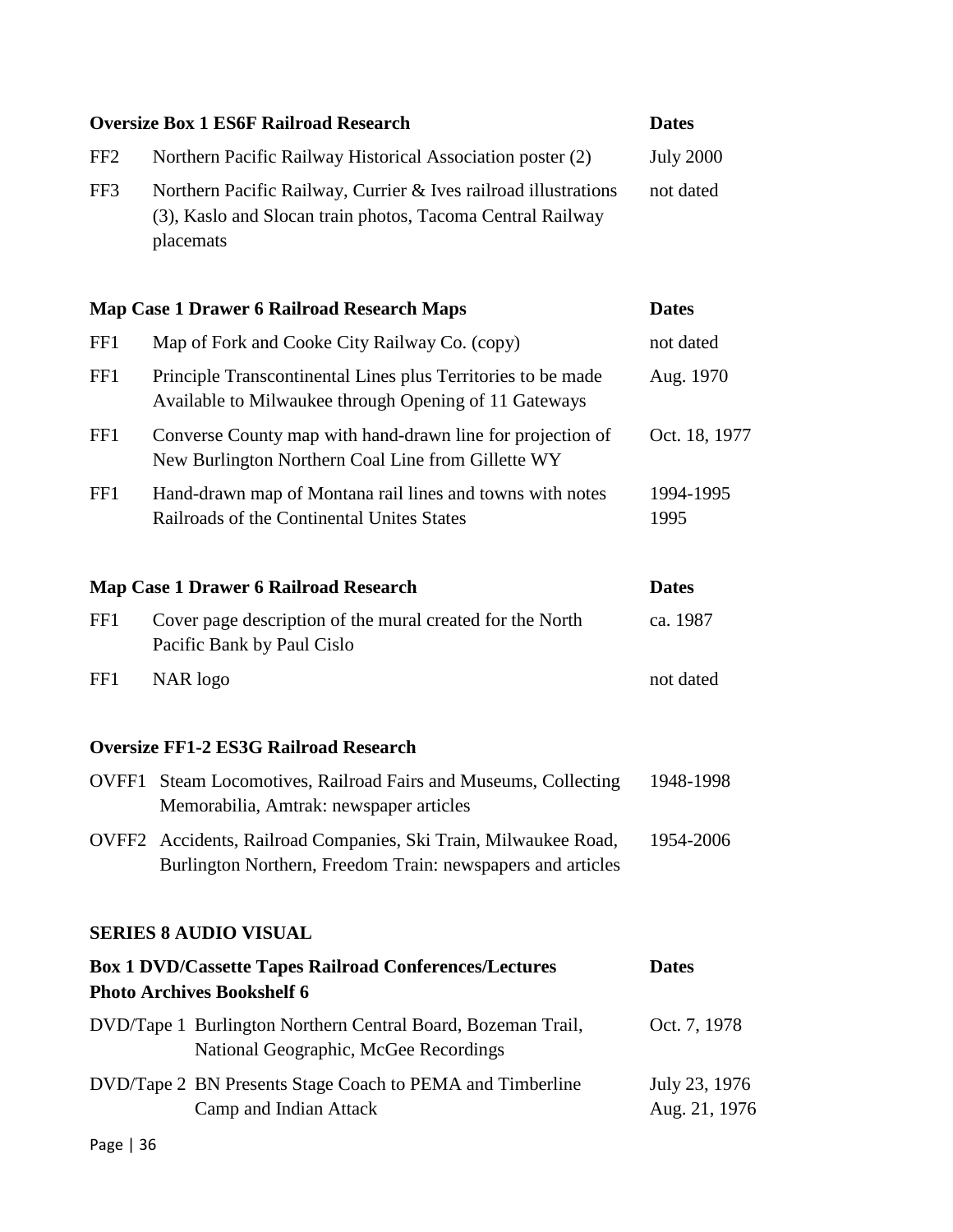|         | <b>Box 1 DVD/Cassette Tapes Railroad Conferences/Lectures</b><br><b>Photo Archives Bookshelf 6</b>                  | <b>Dates</b>              |
|---------|---------------------------------------------------------------------------------------------------------------------|---------------------------|
| Tape 3  | Northern Pacific Engines, 1956-1958 Seattle                                                                         | Dec. 22, 1973             |
| Tape 4  | Northern Pacific Locomotives, Don Chapman's                                                                         | not dated                 |
| Tape 5  | Northern Pacific History, Helena                                                                                    | Oct. 28, 1983             |
| Tape 6  | Northern Pacific, Montana History Conference                                                                        | Oct. 28, 1983             |
| Tape 7  | Northern Pacific Steam, Sounds of Steam in the 1950s                                                                | Aug. 17, 1990             |
| Tape 8  | Steams Sunset, Sounds of Steam in the 1950s and 1960s                                                               | 1990                      |
| Tape 9  | Northern Pacific Steam, Sounds of Steam in the 1950s                                                                | Dec. 9, 1995              |
| Tape 10 | Amtrak                                                                                                              | Mar. 11, 1973             |
| Tape 11 | Amtrak, Gorin-Phone, CBS-WRM                                                                                        | Dec. 10, 1973             |
| Tape 12 | Amtrak, Letter to Mansfield, Metcalf                                                                                | Mar. 16, 1972             |
| Tape 13 | Bozeman Tunnel Fire, Coxey-Greenhorn-Mission                                                                        | not dated                 |
| Tape 14 | Dispatching Third Trick, Mtn District, Jim Fredrickson's<br>Life, Tacoma NPR                                        | Nov. 20, 1992             |
| Tape 15 | "Overlooked Industrial Hopes and Industries"                                                                        | Oct. 27, 1995             |
| Tape 16 | Reader's Digest Association Inc.                                                                                    | 1997                      |
| Tape 17 | British Columbia RR 2860, N. Vancouver to Squamish                                                                  | Sept. 9, 1974             |
| Tape 18 | GM Denilavler-Casper, North, South RR Carl Hahn                                                                     | Oct. 1, 1971              |
| Tape 19 | Livingston to Casper to Denver, WSS & YP,<br>White Sulphur Springs Railroad Sounds                                  | July 4-6-11, 1978         |
| Tape 20 | Carroll Trail, Demise of Milwaukee RR, MHC<br><b>Steam Boating</b>                                                  | Oct. 27, 1984             |
| Tape 21 | Minnesota History Society, Northern Pacific History,<br>Construction                                                | Oct.1, 1981               |
| Tape 22 | Milwaukee RR, Bankrupt Effects, MHC-Lewistown                                                                       | Oct. 27, 1984             |
| Tape 23 | Merger Promises, Amtrak                                                                                             | June 1971, Sept. 25, 1971 |
| Tape 24 | L.W. Menk, President of Northern Pacific Tells Livingston July 11, 1968<br>Audience Merger will not hurt Employment |                           |
| Tape 25 | Burlington Northern, Williams Forum, Livingston, MT                                                                 | Mar. 29, 1983             |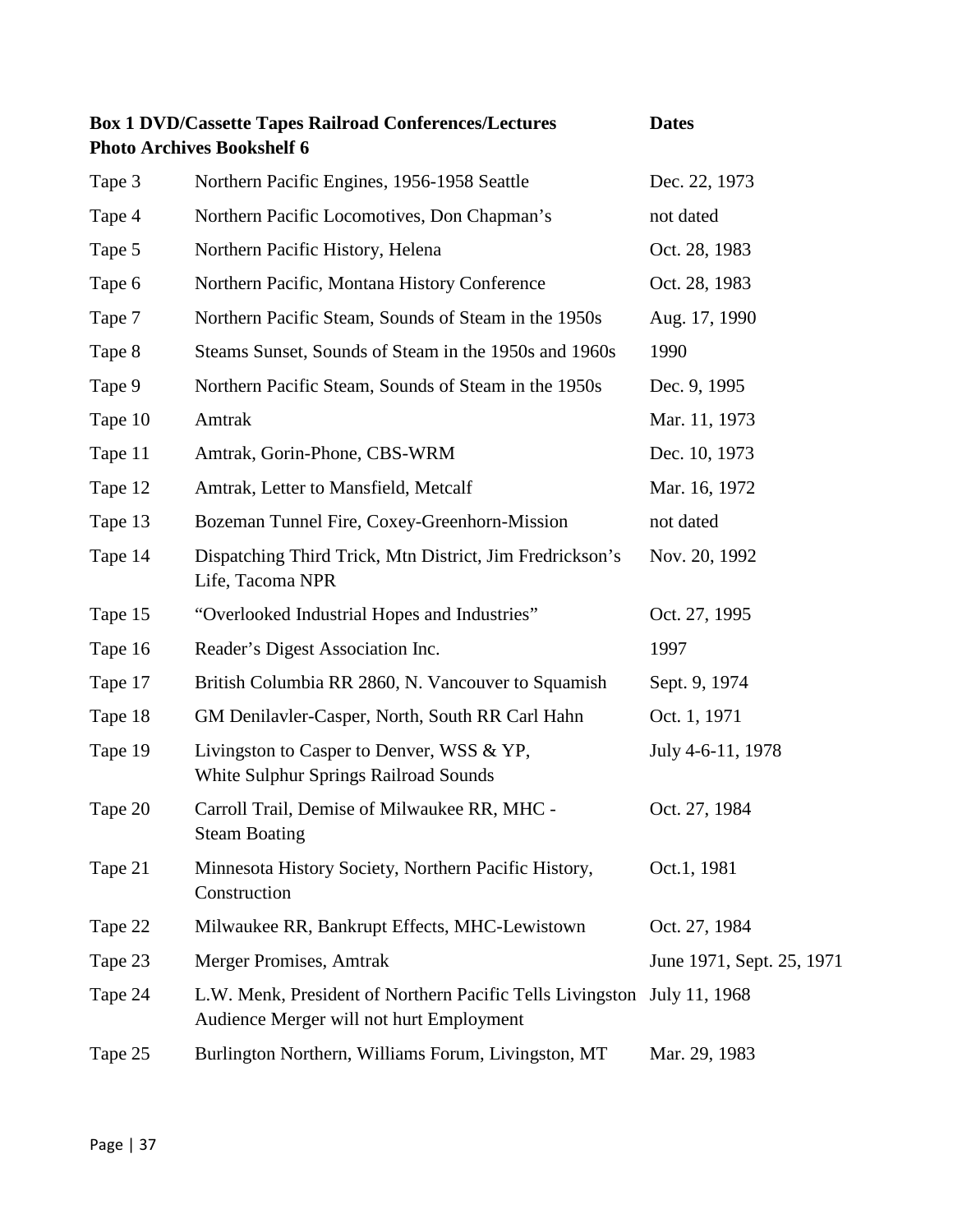|         | <b>Box 1/Reel To Reel Tapes Railroad Photo Archives Bookshelf 6</b>                                                                                                                                                     | <b>Dates</b>        |
|---------|-------------------------------------------------------------------------------------------------------------------------------------------------------------------------------------------------------------------------|---------------------|
| Reel 1  | "Whistling Through Dixie", "The Sunset Route" "The Golden"<br><b>State Route" by Sunday River Productions</b>                                                                                                           | Feb. 1979           |
| Reel 2  | "The Coast Daylight", "The Shasta Route" by Sunday River<br>Productions                                                                                                                                                 | Feb. 1979           |
| Box 2   | <b>VHS Tapes Railroad Excursions and Tours</b><br><b>Photo Archives Bookshelf 6</b>                                                                                                                                     | <b>Dates</b>        |
| Tape 3  | Mexico, Corpus Christi to Mexico City to Guadalajara                                                                                                                                                                    | April 1989          |
| Tape 5  | Mexico, Divisadero, El Paso, Phoenix, New Mexico, Colorado, May 1989<br>Wyoming, Castle WSS, Bernice's Garden                                                                                                           |                     |
| Tape 6  | Avenue of Flags, Yellowstone National Park. 1930's Class<br>Reunion, Jones Jct., Miles City, Northern Pacific History<br><b>Association Duluth</b>                                                                      | May 7, 1989         |
| Tape 11 | Livingston Depot, Canada Tour, Fort Nelson to Canal Flats,<br>Montana to Astoria Oregon                                                                                                                                 | Nov. 1989, May 1990 |
| Tape 12 | Canada, Col. Lake to British Columbia Rail Road, Tumbler<br>Ridge Coal Mine, Table Tunnel                                                                                                                               | May 1990            |
| Tape 13 | Tumble Ridge British Columbia R., Chetwynd B.C., Dawson<br>Creek, Fort St. John, Fort Nelson Vancouver, Fraser River                                                                                                    | May 6, 1990         |
| Tape 15 | Northern Pacific Railroad History Association, Burlington<br>Northern Vets, Castle Town - Fort Logan, Duck, Yakima<br><b>River Dinner Train</b>                                                                         | June 7-9, 1990      |
| Tape 17 | Mom's 99 <sup>th</sup> , Amtrak, Shelby to Sacramento Rail Fair 10 <sup>th</sup><br>Anniversary, Santa Cruz, Jamestown, Yosemite                                                                                        | May 5, 1991         |
| Tape 18 | Sacramento, Sierra, Yosemite, San Francisco to San Diego                                                                                                                                                                | May 1991            |
| Tape 19 | Tour Grand Canyon, San Diego, Las Vegas, Boulder Dam,<br>Verde Railroad, Pasadena CA, Portland, Pasco, Shelby,<br>Missouri River Canyon                                                                                 | May 1991            |
| Tape 20 | Missouri River, Great Falls, Helena, Sarpy Creek, Colstrip,<br>Cooke City, Red Lodge. Makoshita Park, Sully Springs,<br>Fort Lincoln to Jamestown to Northern Pacific Railroad<br><b>History Association Convention</b> | May 7, 1991         |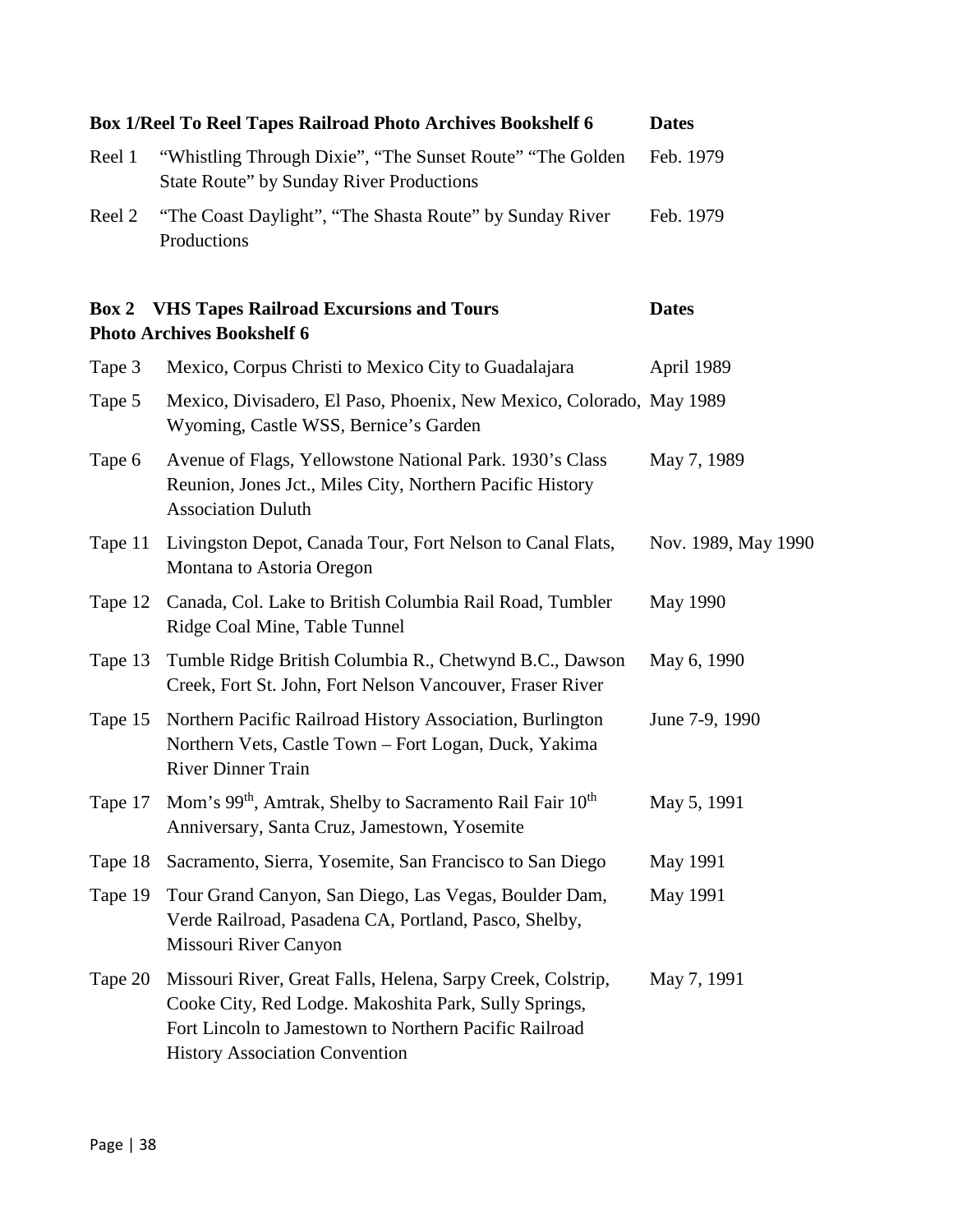|         | <b>Box 2 VHS Tapes Railroad Excursions and Tours</b><br><b>Photo Archives Bookshelf 6</b>                                                                                                                                                                      | <b>Dates</b>         |
|---------|----------------------------------------------------------------------------------------------------------------------------------------------------------------------------------------------------------------------------------------------------------------|----------------------|
| Tape 21 | Northern Pacific Railroad History Association Convention,<br>Jamestown. Park High School Tom Miner tour, Church<br>Universal Triumphant Tour of Bomb Shelter                                                                                                   | July 8, 1991         |
| Tape 22 | Green and McGee's Mom's 100 <sup>th</sup> , Yellowstone National Park, Aug. 1991, June 1992<br>Ducks, Buffalo, Sheep, Union Pacific Railroad Convention<br>Cheyenne WY, City Manager vs. McGee                                                                 |                      |
| Tape 22 | Mom's Birthday, 100 <sup>th</sup> Birthday Reception, Union Pacific<br>Railroad History Convention Cheyenne                                                                                                                                                    | June 8, 1992         |
| Tape 23 | Union Pacific Railroad Convention Cheyenne, Elko,<br>British Columbia, Canal Flats in route to Alaska                                                                                                                                                          | June 8, 1992         |
|         | <b>Box 3 VHS Tapes Railroad Excursions and Tours</b><br><b>Photo Archives Bookshelf 6</b>                                                                                                                                                                      | <b>Dates</b>         |
| Tape 23 | Orin Junction, Portland, Northern Pacific Railroad History<br>Association, Burlington Northern - Powder River                                                                                                                                                  | June 7, 1992         |
| Tape 24 | Alaska, Canal Flats to Laird River                                                                                                                                                                                                                             | Aug. 1992            |
| Tape 25 | Alaska, Coal River to Tanana River, Fairbanks                                                                                                                                                                                                                  | Aug. 1992            |
| Tape 26 | Alaska, Columbia Icefields, Volcano, Mt. Spur, Valdez<br>Pipeline, Fairbanks                                                                                                                                                                                   | Aug. 1992            |
| Tape 27 | Alaska, Columbia Icefields, Valdez, Tok, Beaver Creek,<br>Kluane Lake, Whitehorse, Cassiar, Dease L. Mezaidin,<br>Stewart, Bear Glacier, Hyder and Salmon Spawn, Nass River<br>Bridge, Kitwang a- Skeena River to Fraser Lake enroute to USA,<br>feed my geese | Aug. 1992, Jan. 1993 |
| Tape 28 | Columbia Glacier, Valdez, Fraser Lake Hwy, Prince George<br>to Kamloops, Libby, Home/Geese                                                                                                                                                                     | Aug. 1992, Jan. 1993 |
| Tape 29 | Mom's Death, My Geese, Union Pacific Railroad Trail Tour,<br>Oregon Trail, Durkee, Horseshoe, Boise Locomotive                                                                                                                                                 | Jan. 5, 1993         |
| Tape 30 | Oregon Trail, SPL-Union Pacific Railroad Baker - Portland<br>Northern Pacific Railroad History Association - St. Paul<br>Research Center, Raising baby ducks                                                                                                   | June 1993            |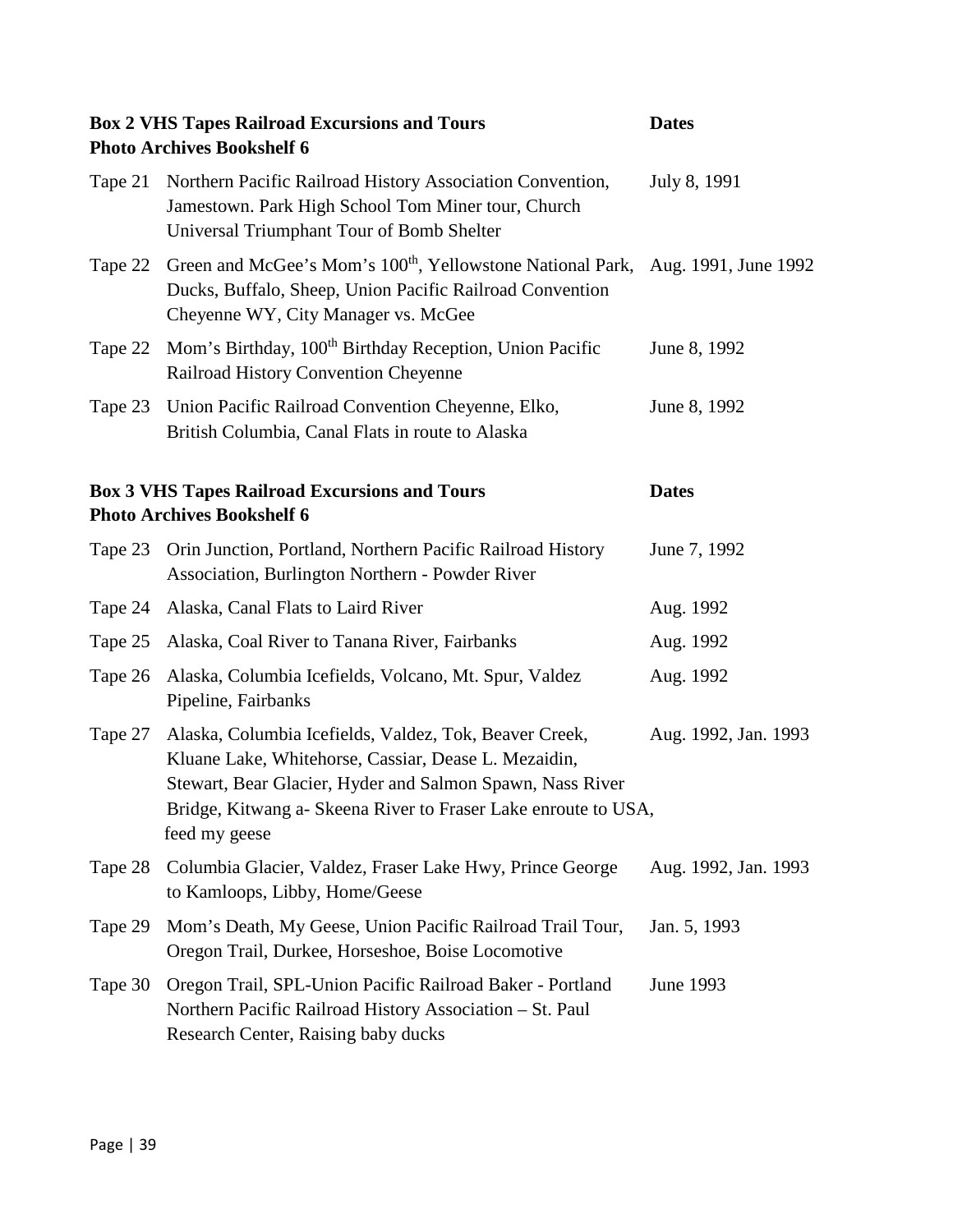| <b>Box 3 VHS Tapes Railroad Excursions and Tours</b><br><b>Photo Archives Bookshelf 6</b> | <b>Dates</b>                                                                                                                                                                                                                                     |                       |
|-------------------------------------------------------------------------------------------|--------------------------------------------------------------------------------------------------------------------------------------------------------------------------------------------------------------------------------------------------|-----------------------|
| Tape 31                                                                                   | Union Pacific Railroad, Gold Spike, SPL, Casper - South,<br>Morrill - Council Bluffs - Gold Spike SPL to Ogden, Salt<br>Lake City, Left car at Cheyenne                                                                                          | April 5, 1994         |
| Tape 31                                                                                   | Gold Spike Special, Council Bluffs – Cheyenne - Ogden                                                                                                                                                                                            | May 1994              |
|                                                                                           | Tape 32 Union Pacific Railroad Gold Spike, Salt Lake Tour                                                                                                                                                                                        | May 1994              |
|                                                                                           | Tape 33 Across Arkansas via Delta Queen via White River and<br>Arkansas                                                                                                                                                                          | Sept. 1994            |
|                                                                                           | Tape 34 Fort Smith Arkansas - Cairo, Yellowstone National Park,<br>Eureka, Branson, Memphis, Livingston, Yellowstone                                                                                                                             | Sept. 1994, Jan. 1995 |
|                                                                                           | Tape 36 Lulu Pass, Union Pacific Rock Springs to Huntington, OR<br>22 car tour                                                                                                                                                                   | Aug. 10, 1995         |
|                                                                                           | Tape 38 Art Jacobs VHS Scenes: Private Car Special to Oregon,<br>Montana Rail Link Townsend to Helena, Montana Rail Link<br>"Montana Rockies Daylight", Union Pacific's "Special" Hinkle<br>to Portland, Kleffner Ranch, Paul Kleffner narration | Nov. 1995             |

NOTE: Tapes were numbered by Warren McGee; there are tapes that appear to be duplicates or share the same number.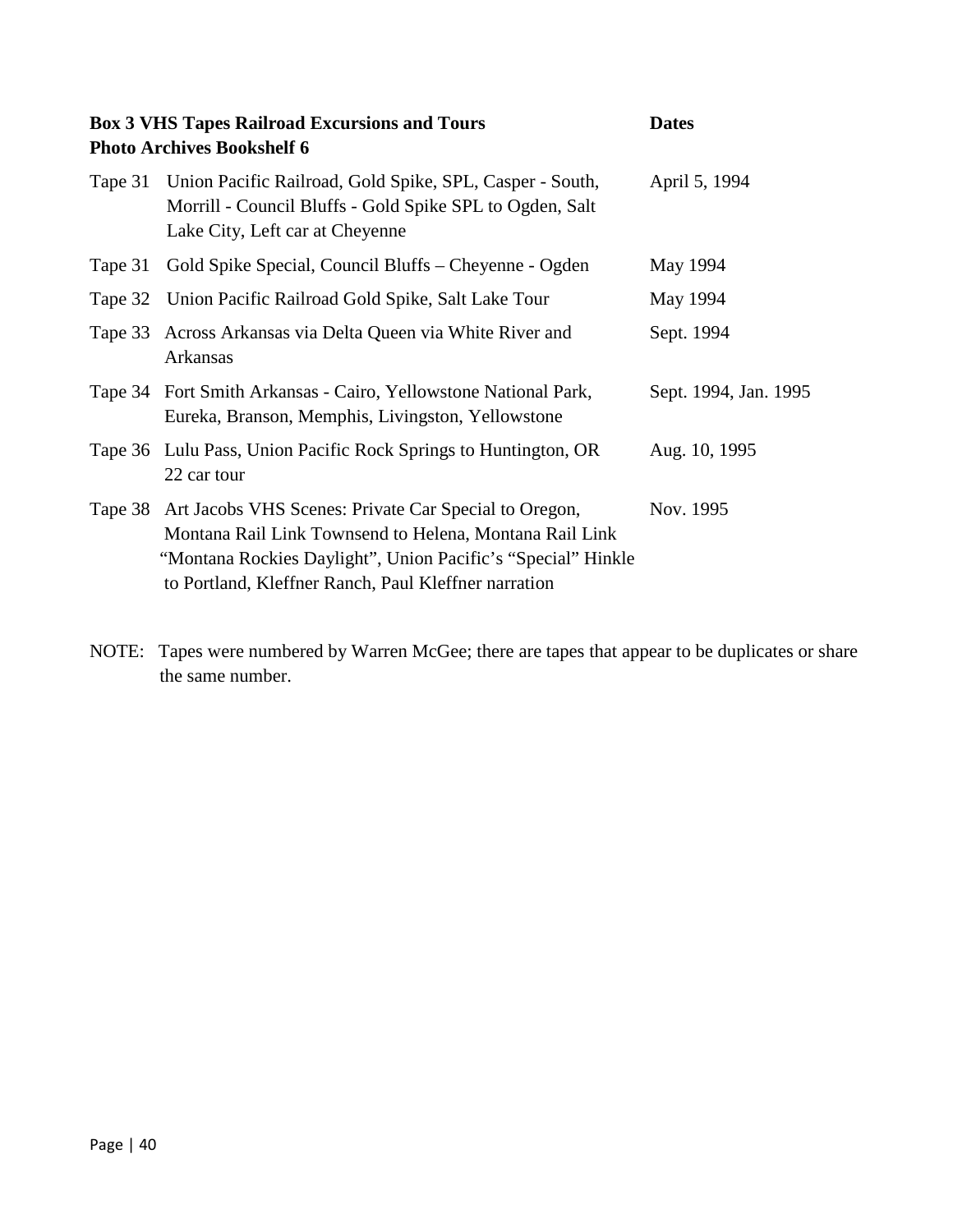#### **SERIES 9 OBJECTS**

| Locations                                                                 |                            | <b>Item (Accession# or other #)</b>                                                                                                                                                                                                                                                                                                                                                                                                                 | <b>Dates</b> |  |  |
|---------------------------------------------------------------------------|----------------------------|-----------------------------------------------------------------------------------------------------------------------------------------------------------------------------------------------------------------------------------------------------------------------------------------------------------------------------------------------------------------------------------------------------------------------------------------------------|--------------|--|--|
| Note: As additional objects are cataloged the finding aid will be updated |                            |                                                                                                                                                                                                                                                                                                                                                                                                                                                     |              |  |  |
| <b>MSS</b>                                                                |                            | Museum Shop and Storage                                                                                                                                                                                                                                                                                                                                                                                                                             |              |  |  |
| <b>EXH</b>                                                                | Exhibit                    |                                                                                                                                                                                                                                                                                                                                                                                                                                                     |              |  |  |
| <b>MGD</b>                                                                |                            | Main Garage Display                                                                                                                                                                                                                                                                                                                                                                                                                                 |              |  |  |
|                                                                           | <b>MML</b> Main Museum Lot |                                                                                                                                                                                                                                                                                                                                                                                                                                                     |              |  |  |
|                                                                           |                            | <b>MMB</b> Main Museum Building                                                                                                                                                                                                                                                                                                                                                                                                                     |              |  |  |
| <b>Locations</b>                                                          |                            | <b>Objects</b>                                                                                                                                                                                                                                                                                                                                                                                                                                      | <b>Dates</b> |  |  |
| <b>MSS</b>                                                                |                            | Bronze-colored pot metal cast steam engine, cab opens with a<br>cigarette lighter inside (2018.049.1026)                                                                                                                                                                                                                                                                                                                                            |              |  |  |
| <b>MSS</b>                                                                |                            | Wooden train engine with numerous seams (2018.049.1023)                                                                                                                                                                                                                                                                                                                                                                                             |              |  |  |
| <b>MSS</b>                                                                |                            | Collection of 6 souvenir railroad pins: Last Spike Centennial, Deer Lodge, MT;<br>Steam Show 1982, Salt Lake City - Provo, Utah, Union Pacific, 3985, June 26 <sup>th</sup> ;<br>Steam Show 1982, Salt Lake City - Provo, Utah, Union Pacific, 3985, June 27 <sup>th</sup> ;<br>Livingston Depot Dedication, July 1, 1987; Barnes Steam and Power Show, 1984,<br>11th Annual Aug. 24, 25, 26. Belgrade, MT; Burlington Northern pin (2018.049.1029) |              |  |  |
| <b>MSS</b>                                                                |                            | Coaster, round beige, 1984 The Louisiana Daylight, World's Fair Daylight, Train logo,<br>round circle with wings in center, (2018.049.1034)                                                                                                                                                                                                                                                                                                         |              |  |  |
| <b>MSS</b>                                                                |                            | White license plate commemorating the American Freedom Train 1975<br>(2018.049.1247)                                                                                                                                                                                                                                                                                                                                                                |              |  |  |
| <b>MSS</b>                                                                |                            | Miniature metal train engine and two ore cars glued to a slice of blue/gray agate.<br>Includes caboose that was once glued to the top, (2018.049.1041)                                                                                                                                                                                                                                                                                              |              |  |  |
| <b>MSS</b>                                                                |                            | Silver painted railroad track section with four match books taped to the front: Northern<br>Pacific Railway; Great Northern; California Zephyr; Burlington Zephyrs, Burlington<br>Route, note on top of rail written in black, Butte Hill - A.C.M. Mine, May 1973, 50#<br>(2018.049.1275)                                                                                                                                                           |              |  |  |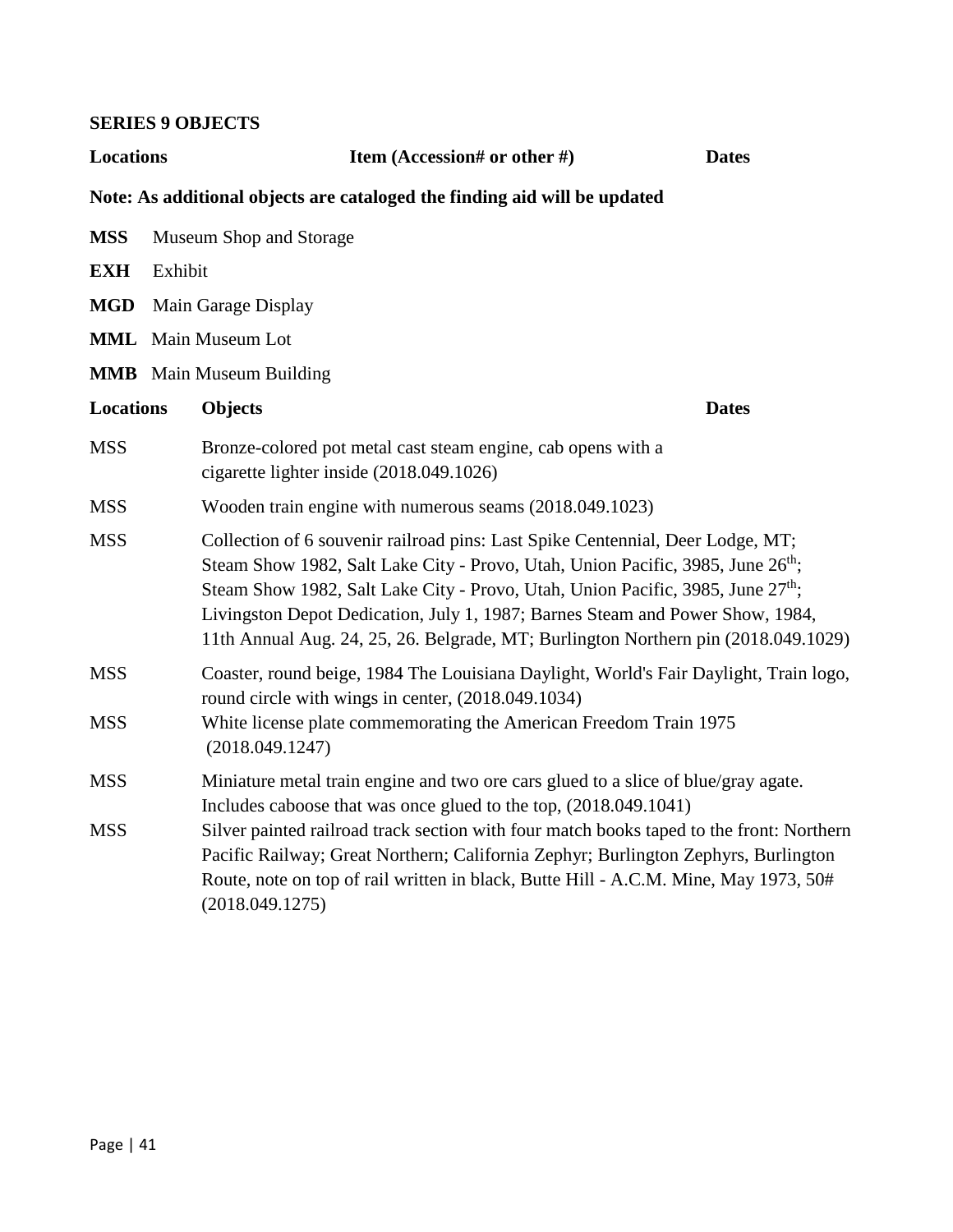#### **SERIES 10 PHOTOGRAPHS**

#### **Railroad Excursions and Tours Dates**

The 4449 Steam Excursion Birmingham to Portland vol. 1 (2018.049.2115) 1977

2 folders of color snapshots taken by Warren McGee during this railroad excursion. Photographs taken while on the train of scenic views, the interior, and at stops along the excursion. McGee wrote handwritten notes of the location and sometimes a brief description of the image on many of the photos.

Folder 1 contains 140 color photos departing from Chicago to Birmingham to New Orleans Folder 2 contains 124 color photos leaving New Orleans to Alpine Texas

The 4449 Steam Excursion Birmingham to Portland vol. 2 (2018.049.2116) 1977

2 folders of color snapshots taken by Warren McGee during this railroad excursion. Photographs taken while on the train of scenic views, the interior, and at stops along the excursion. McGee wrote handwritten notes of the location and sometimes a brief description of the image on many of the photos. Folder 1 contains 140 color snapshot photos departing from Alpine Texas to Bradley CA

Folder 2 contains 148 color snapshot photos leaving Bradley, CA to Portland and 2 train photos by Al Zimmerman

Southern Pacific 4449 - Portland to New Orleans vol. 3 (2018.049.2117) 1984

2 folders of color snapshots taken by Warren McGee during this railroad excursion. Photographs taken while on the train of scenic views, the interior, and at stops along the excursion. McGee wrote handwritten notes of the location and sometimes a brief description of the image on many of the photos.

Folder 1 contains 124 color snapshot photos departing from Portland OR to Sacramento, CA Folder 2 contains 101 color snapshot photos leaving Martinez, CA to Saugus, CA

Southern Pacific 4449 - Portland to New Orleans vol. 4 (2018.049.2118) 1984

2 folders of color snapshots taken by Warren McGee during this railroad excursion. Photographs taken while on the train of scenic views, the interior, and at stops along the excursion. McGee wrote handwritten notes of the location and sometimes a brief description of the image on many of the photos.

Folder 1 contains 128 color snapshot photos departing from Los Angeles to Anapra, TX Folder 2 contains 101 color snapshot photos leaving El Paso, TX to Williston, ND